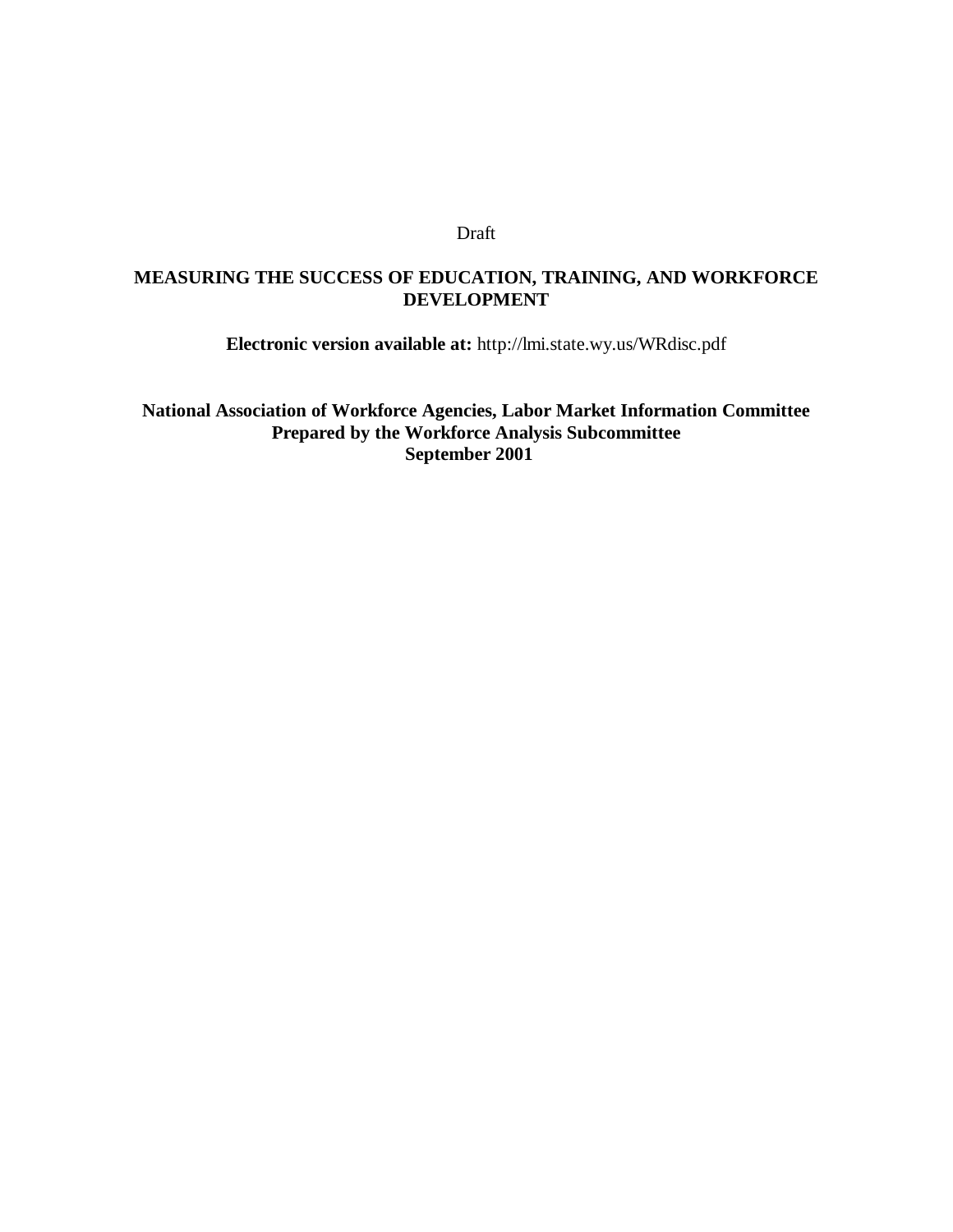# **Acknowledgment**

The Subcommittee appreciates and acknowledges the assistance of Dr. David Stevens as facilitator to selected aspects of the research underlying this report, as a contributor of historic documents, and as a provider of insight into the history of the use of wage records.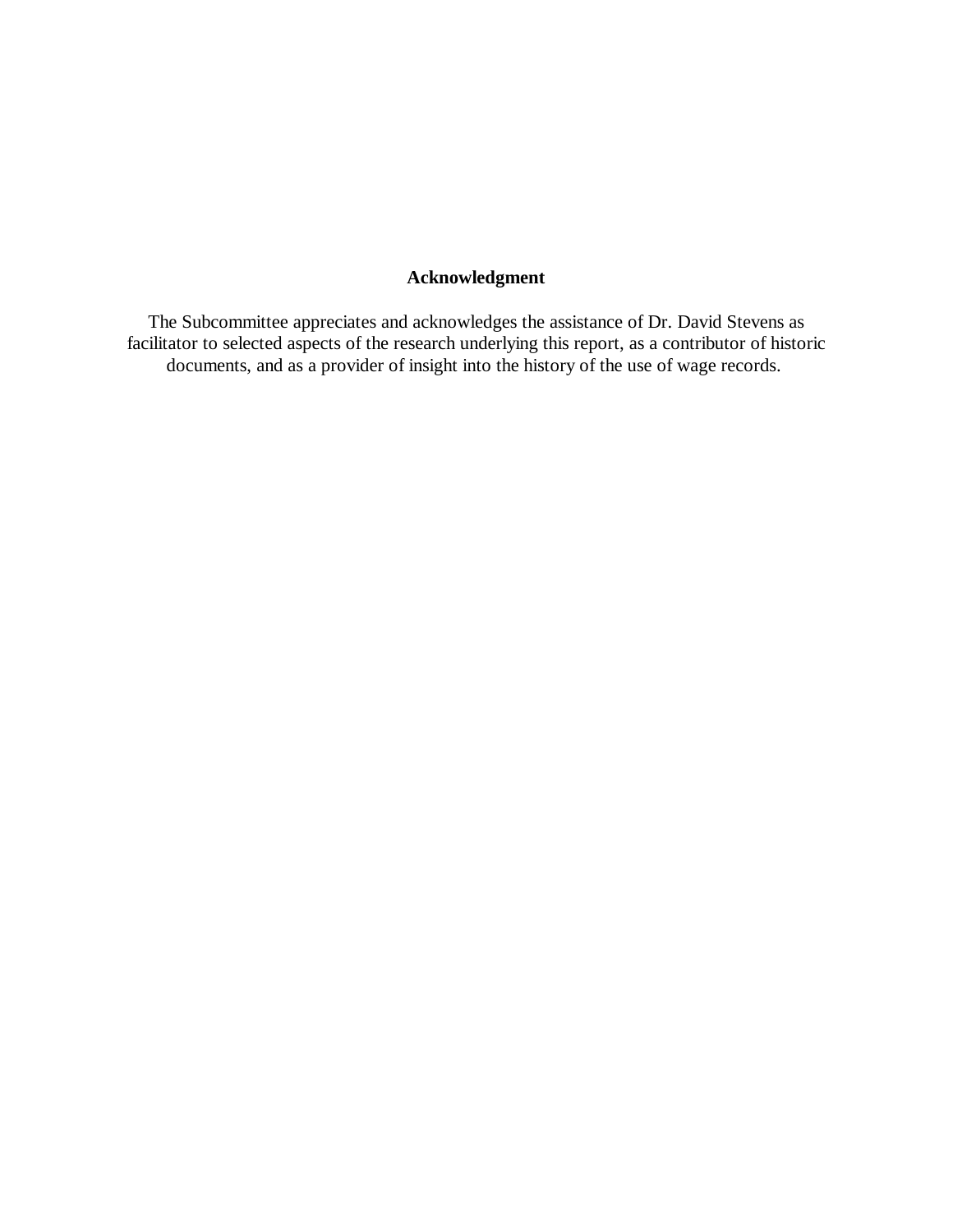# **Table of Contents**

|     |                                                                          | <b>Executive Summary</b>                                                       | <b>Page</b>             |  |  |
|-----|--------------------------------------------------------------------------|--------------------------------------------------------------------------------|-------------------------|--|--|
| I.  |                                                                          | <b>Introduction</b>                                                            | $\mathbf{1}$            |  |  |
| П.  |                                                                          | <b>State Research Office Experience with Wage Records and other</b>            | $\overline{\mathbf{4}}$ |  |  |
|     | <b>Administrative Databases</b>                                          |                                                                                |                         |  |  |
|     | A.                                                                       | <b>Introduction</b>                                                            | $\overline{\mathbf{4}}$ |  |  |
|     | <b>B.</b>                                                                | <b>Content of UI Wage Record Files</b>                                         | 5                       |  |  |
|     | $C_{\bullet}$                                                            | <b>Increasing Research Value of UI Wage Records</b>                            | $\boldsymbol{6}$        |  |  |
|     | D.                                                                       | <b>Validation of the UI Wage Records</b>                                       | 8                       |  |  |
|     | Е.                                                                       | <b>SESAs' Use of Wage Records in Performance Measures</b>                      | 10                      |  |  |
|     |                                                                          | <b>Studying Performance of State or Federal Employment Programs</b><br>1.      | 10                      |  |  |
|     |                                                                          | 2.<br><b>Studying Performance of Labor Market Employment and Jobs</b>          | 13                      |  |  |
|     |                                                                          | <b>Studying Performance of Labor Market - Flow of Jobs and Workers16</b><br>3. |                         |  |  |
|     | F.                                                                       | <b>SESAs' Products From Research Using UI Wage Records</b>                     | 19                      |  |  |
|     | G.                                                                       | <b>SESAs' Funding for Research Using UI Wage Records</b>                       | 20                      |  |  |
|     | H.                                                                       | <b>Conclusions</b>                                                             | 21                      |  |  |
| Ш.  | 22<br><b>Current Problems as posed by WIA and Proposed System Design</b> |                                                                                |                         |  |  |
|     | A.                                                                       | An Administrative Database Program as Imperative                               | 22                      |  |  |
|     | <b>B.</b>                                                                | <b>Proposed Design</b>                                                         | 25                      |  |  |
|     |                                                                          | <b>Overarching Policy and Initial Steps</b><br>1.                              | 25                      |  |  |
|     |                                                                          | <b>The Workforce Information Council</b><br>2.                                 | 26                      |  |  |
| IV. |                                                                          | <b>Historic Context</b>                                                        | 29                      |  |  |
|     | A.                                                                       | The Fallacy of Indivisible Knowledge                                           | 30                      |  |  |
|     | <b>B.</b>                                                                | <b>August 1998 to Present</b>                                                  | 32                      |  |  |
|     | C.                                                                       | The Job Training Partnership Act; the National Occupational                    |                         |  |  |
|     |                                                                          | <b>Coordinating Council and the Bureau of Labor Statistics</b>                 | 34                      |  |  |
| V.  |                                                                          | <b>Methodological Note: From Performance Measures to Evaluation</b>            | 39                      |  |  |
|     | A.                                                                       | <b>The Academic World</b>                                                      | 39                      |  |  |
|     | <b>B.</b>                                                                | A Role for Academia                                                            | 42                      |  |  |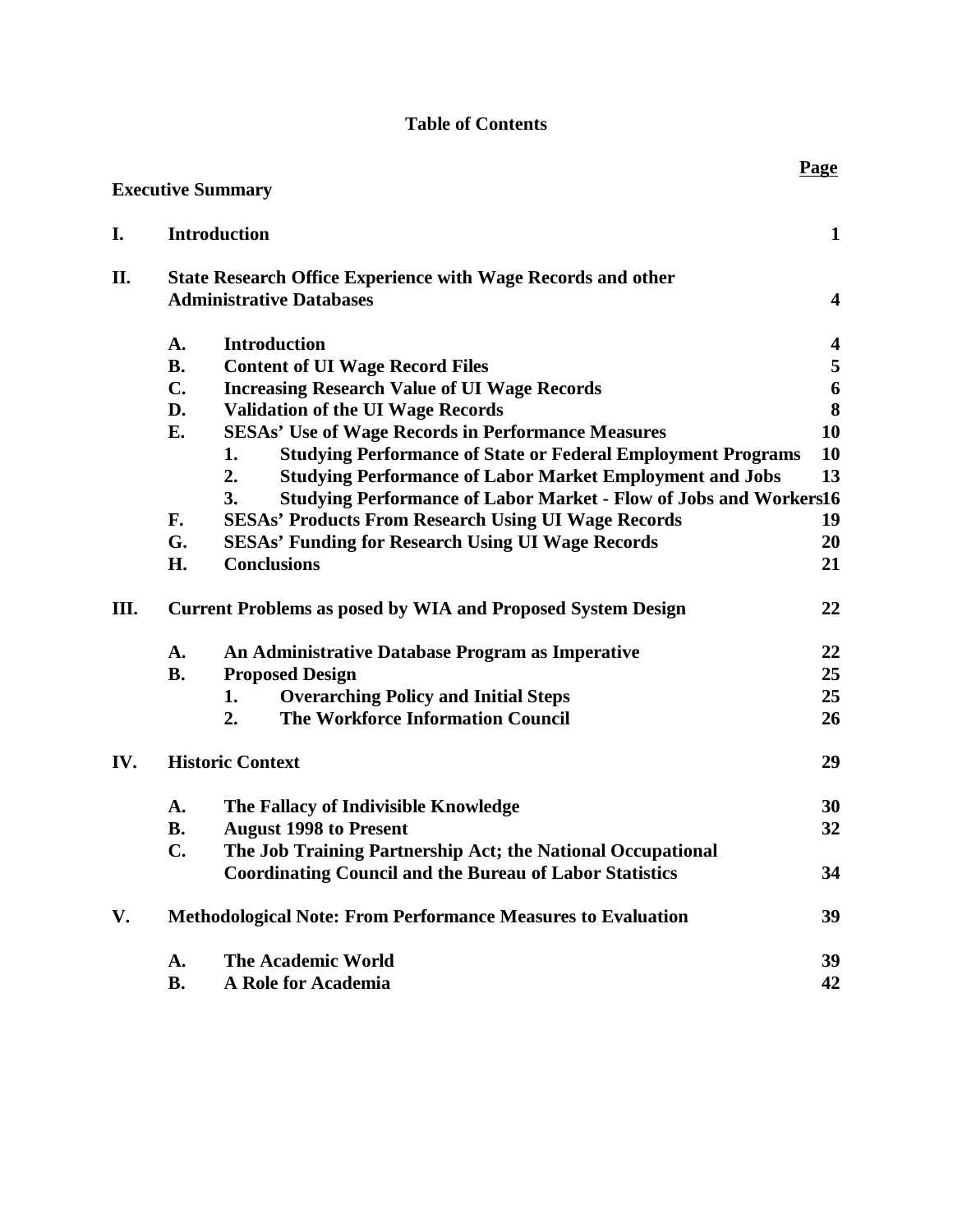| <b>Confidentiality</b> |                                                                                |    |
|------------------------|--------------------------------------------------------------------------------|----|
|                        | Appendix A: NASWA LMI Workforce Analysis Subcommittee Membership<br>and Charge | 49 |
| <b>References</b>      |                                                                                | 50 |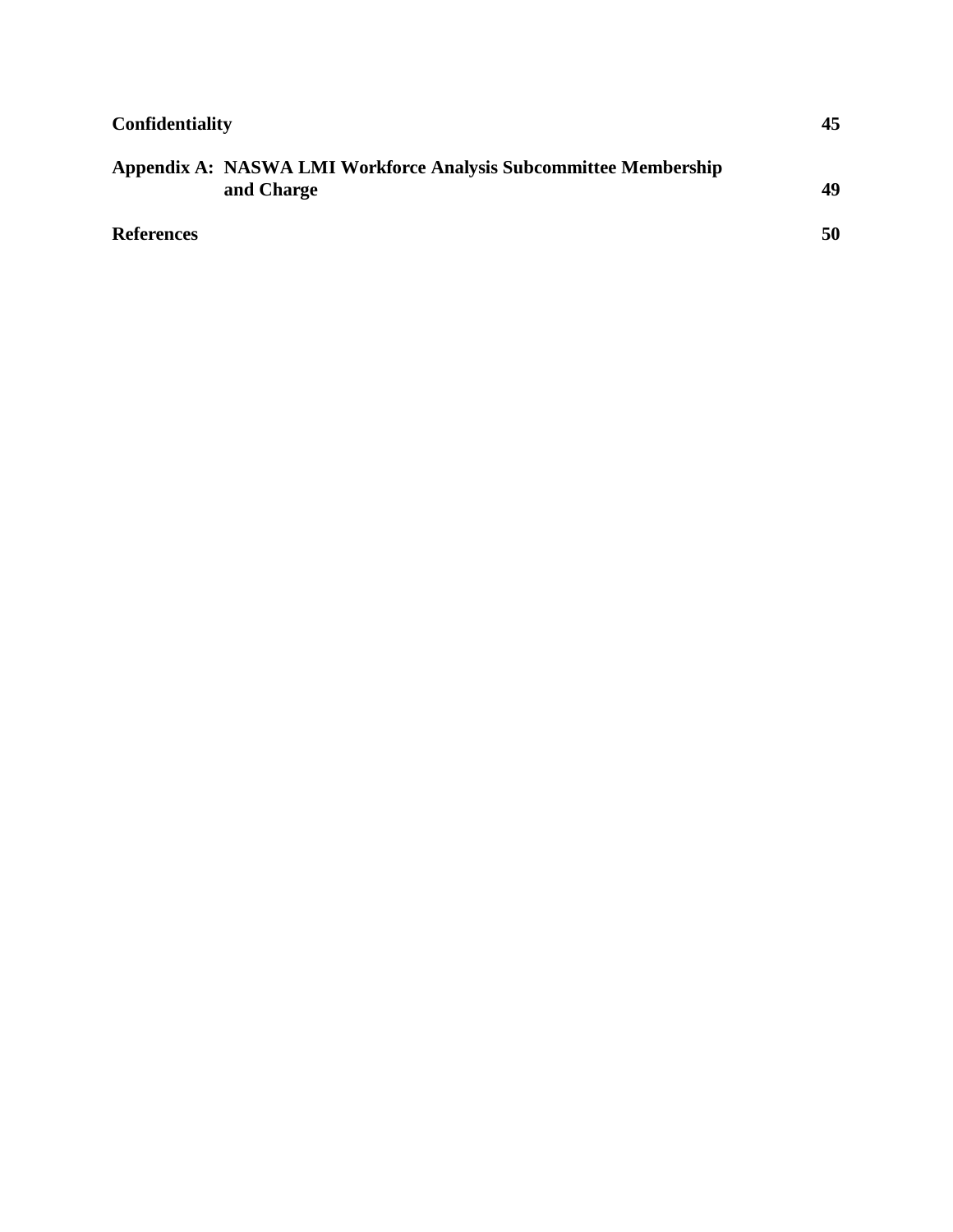# **Measuring The Success Of Education, Training, and Workforce Development Executive Summary**

Justifying public investment in employment and training programs to meet changing employment demand is a focal point of the Workforce Investment Act (WIA). Workforce Investment Boards, employers, and individuals need answers to the following questions:

- ? Do people find work after training?
- ? What role does education and training play in earnings?
- ? What is the most effective public investment to assist employers in finding workers?
- ? What are employers' emerging needs?
- ? How do Community and Technical schools respond to market demand?

WIA envisioned answering some of these questions with market outcome measures. A key component in answering these questions is the secondary use of Unemployment Insurance (UI) wage records for informational purposes.

State Employment Security Agency (SESA) Research Offices have experienced problems with data quality for UI wage, educational, and other administrative records used in the development of performance reporting and market analysis.

Wage records are obtained by each SESA for use in administering the UI program. Today, several Research Offices are developing ways to mine this, and other administrative databases, for program outcome measurement and labor market analysis. However, development among the states is uneven, leaving many questions unanswered. Some of the barriers Research Offices face are:

- ? issues of data quality among administrative program databases
- ? lack of sufficiently funded, staffed and equipped Research Offices
- ? the lack of an organizational framework to develop a uniform system in each state and among states

To address these barriers we request that the Workforce Information Council (established pursuant to Sec. 309 of WIA) charter a Policy Council to oversee and guide the development of a wage record and other administrative data base programs. Issues to be addressed include:

- 1. Wage record integrity and the development of standardized methodologies to edit wage record files before they are used in performance reporting, analysis, or inter-State data exchange.
- 2. Develop a current assessment of state capacity to edit and archive data including equipment, software, and training needs.
- 3. Designing products to meet user defined needs and questions.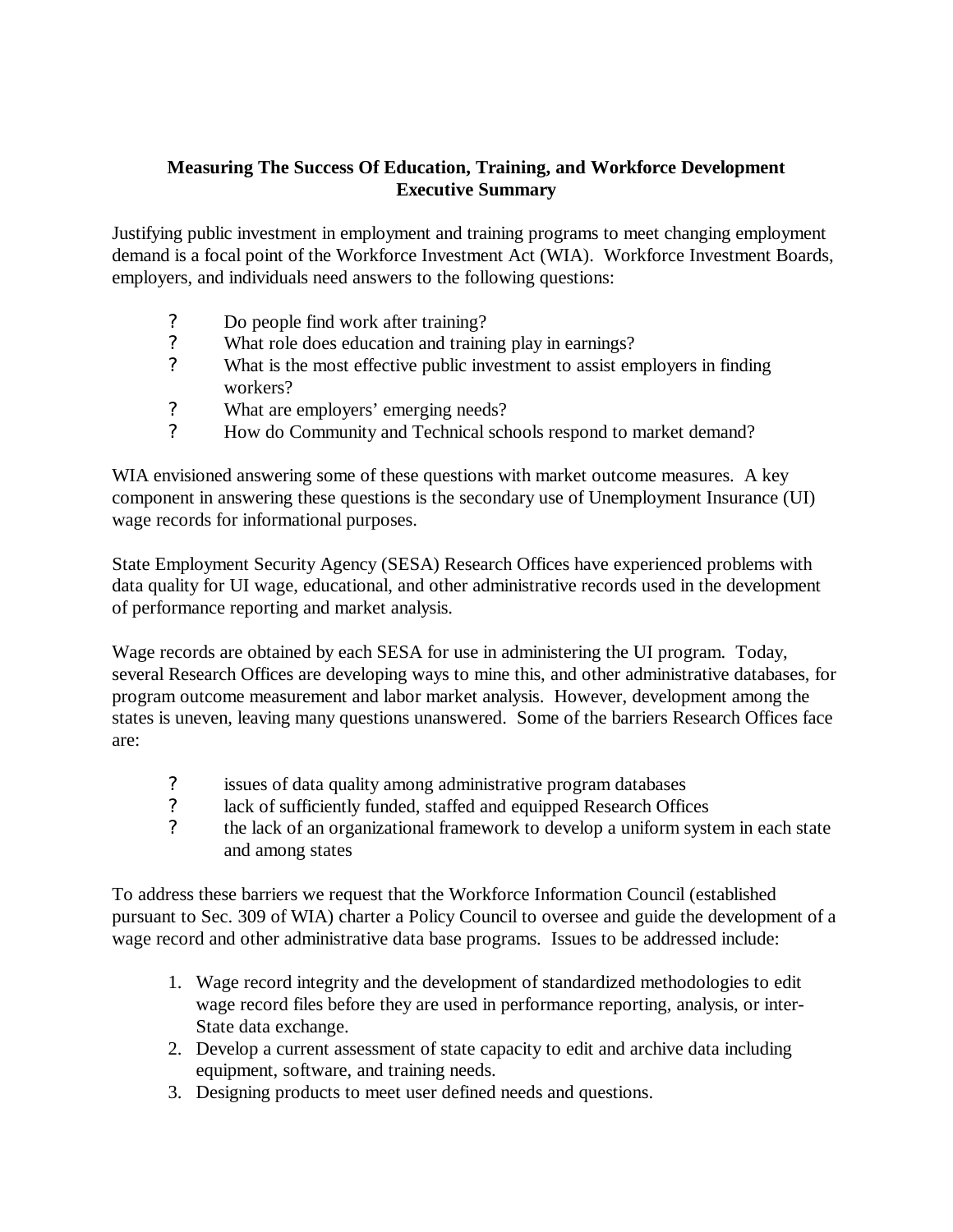- 4. Develop and implement confidentiality and privacy programs.
- 5. Define, build, develop, and maintain institutional knowledge needed to meet the unique and changing needs of customers.
- 6. Develop standardized products that can be aggregated from local to state and national levels.
- 7. Initiate and review enhancements to wage records and other administrative databases.

The urgency of this proposal is marked by the current need to promptly develop uniform, high quality performance and consumer reporting under WIA and to meet the needs of State and local boards for required evaluation studies under section 134(e).

In addition to overall program development under the guidance of the WIC, an administrative records program based on wage records can quickly enumerate a near census of labor supply for each State by industry and level of earnings. Secondly, in most states, and in some areas on an interstate regional basis, Research Offices can produce consistent and comparable outcome measures for all Community and Technical College courses, TANF, Carl Perkins vocational programs, Wagner-Peyser labor exchange activities, and other programs.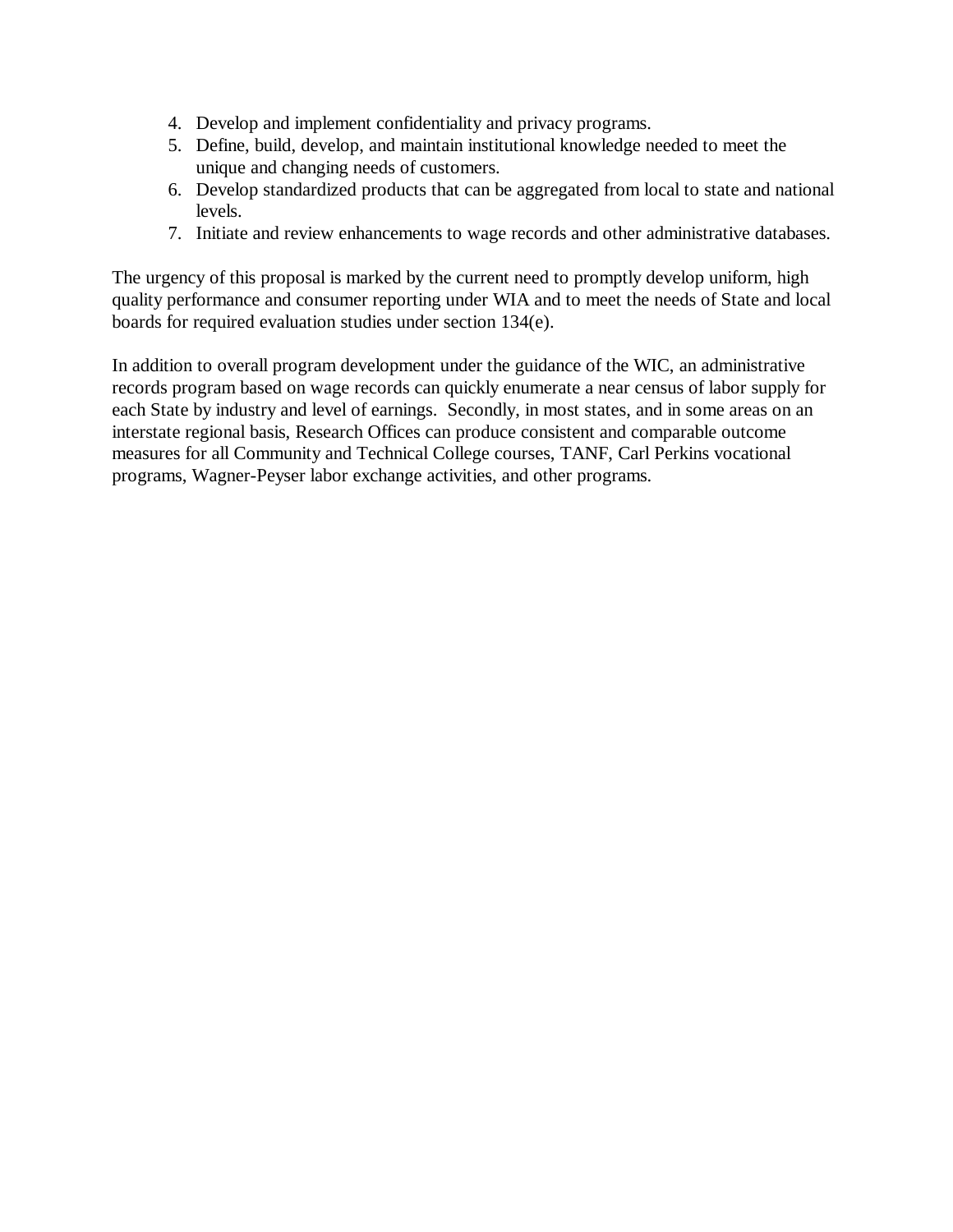#### **I. Introduction.**

The National Association of Workforce Agencies, Labor Market Information committee proposes an administrative records statistical program with wage records at its core. It is proposed that the program be organized under a Workforce Information Council chartered State-Federal Policy Council using funds authorized under Section 309 of the Workforce Investment Act. We propose to better manage data already collected by the States rather than add new expensive survey programs. All data elements would remain under the control of the State in which the data originated. Regional and National measures would be developed only with aggregated summary data supplied by the States.

The Workforce Investment Act (WIA) of 1998 and the Government Performance and Results Act (GPRA) of 1993 pose two critical problems for research methods and measurement in the field of labor economics. These problems can only be addressed by adopting a new strategy to produce information about educational, employment and training, and labor exchange programs. Understanding outcomes is predicated on our ability to place outcome measures in context. Acknowledging that the success of TANF is partly a function of a strong economy represents an intuitive understanding of the fact that a knowledge of the labor market context within which program activity occurs is essential to understanding why programs produce the outcomes that they do. One of the key problems we face is to quantify both program outcome measures and measures of the market context in such a way that the role and weight of program activity can be appropriately assessed and managed. The second, and related, problem is that we lack the resources and institutionalized research framework to produce locally relevant information for Workforce Investment Board members and their constituents describing how the labor market works and how the workforce development system interacts with the market. Without this knowledge, the function of Boards and the role of management is, at best, ambiguous.

Several State Employment Security Agency (SESA) Research Offices have developed effective strategies to address both problems through the use of wage records linked to economic, educational, training, and other program databases. These strategies can be developed and deployed in all Research Offices.

At present, we lack an effective and standard process in each State to describe how supply and demand in the labor market works – or how the workforce development system, in the broadest sense, interacts with the market. Further, we have no mechanism to describe which elements of the workforce development system are effective in meeting employer and worker needs. This paper proposes a strategy to address these problems.

Wage records based performance measurement systems, defined in WIA, and employed elsewhere, are designed to describe program related earnings and employment outcomes. However, these outcomes cannot be attributed to program intervention because there are many other plausible reasons for observed outcomes. Outcome measures alone do not permit us to determine whether or not those outcomes would have been achieved in the absence of training or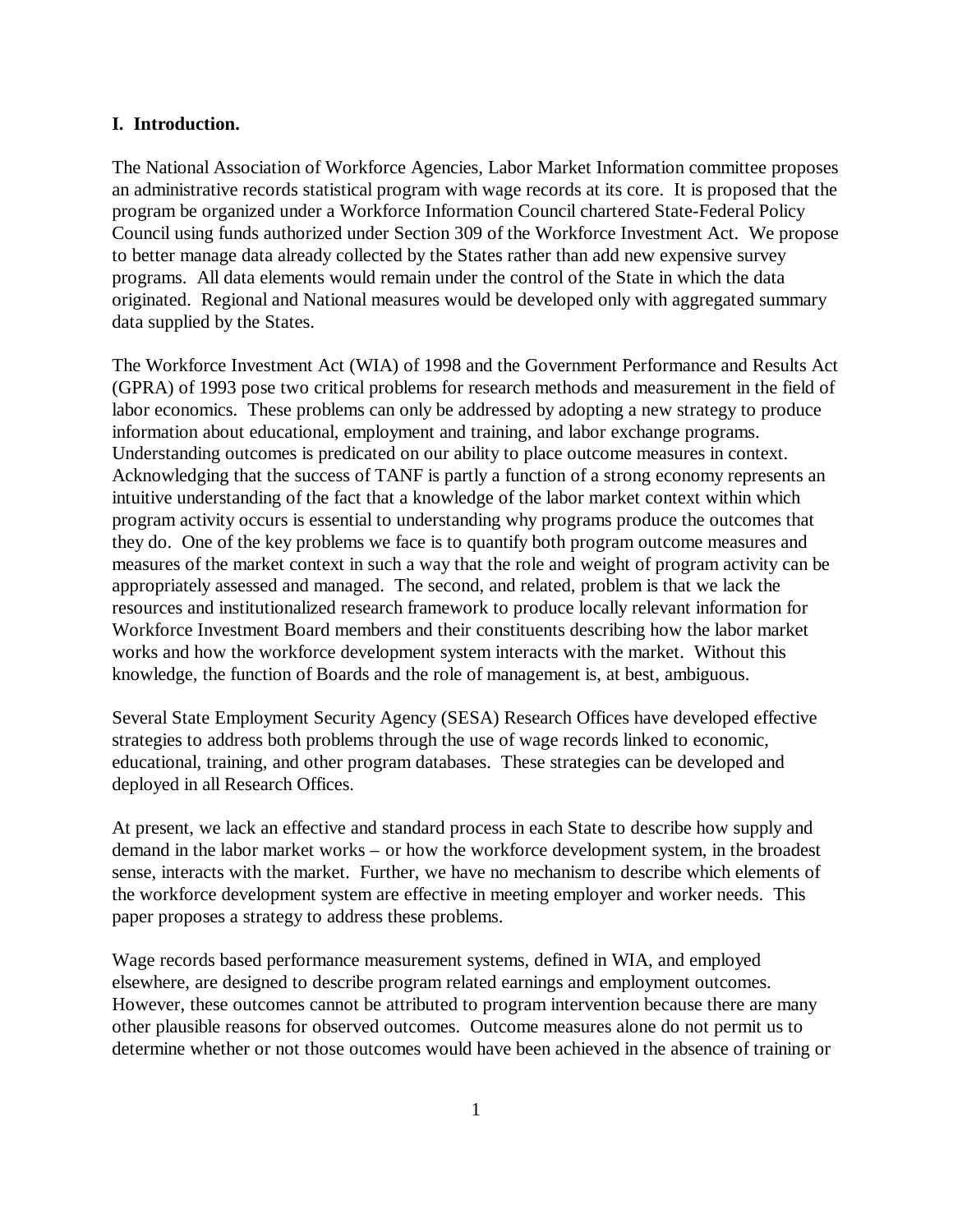other program activities. Accounting for other plausible reasons for outcomes means linking all wage records, including those drawn from WIA program activities, to market dynamics. If we can account for the influence of market dynamics on all wage record based outcomes, we can then isolate the role of training, education, and other factors. The development of this statistical accounting system represents an evaluation strategy that is distinct and more complex than performance measurement alone and can answer a broad range of questions.

The LMI Committee's proposal departs significantly from past attempts to develop a wage records based performance measurement system. We propose a comprehensive wage record system which takes as its first goal developing an understanding of market dynamics as a necessary means to understand how any employment, training, or educational program can be successfully evaluated. Should this proposal be successfully implemented, each State Employment Security Agency Research Office would be capable of standard reporting comparable across states and which would also have the capacity to produce custom evaluation and analysis services.

Based on State Research Office experience, it is evident that a plausible alternative to the influence of training, which explains WIA outcomes, is differences over time and from State to State in wage record data quality and the consistency of coverage. Research Offices that have worked with wage records have identified problems relating to the following: missing data for all wage records in some accounts in periodic quarters, employer and UI Tax data entry errors, inconsistency between the sum of wage records earnings and total earnings reported by employers, wide unexplained variation from one quarter to the next in earnings for the same wage record in the same account, lower wage record counts than the employment reported by the ES-202 program, duplicate counts of wage records for predecessor and successor UI accounts, invalid social security numbers, and others. Using wage records indiscriminately can lead to misleading outcome measurement. Unedited wage records can lead to situations where the same wage record in two different UI accounts is accumulated to produce inflated earnings levels. Missing data from delinquent employers, of course, can have the opposite effect. At this time, the scope of the problem and standard edit schemes to produce uniformly high quality data have not been systematically developed.

Despite the broad-based long-standing interest in the development of wage records as a tool for program management, analysis, and accountability, a comprehensive program has not been forthcoming. Historically, most proposals involving wage records have been based on nonexperimental performance measurement, strategies focused on a narrow range of interventions (e.g .JTPA exclusively, WIA exclusively), and have been proposed for development by nonstatistical entities (e.g. NOICC). Understanding program outcomes depends on our ability to explain outcomes for a population that can legitimately be compared to employment and training participants who receive no services. Measurement initiatives focused only on program participants yield so little information that their costs cannot be justified unless the objective is to offset the expense of failing to produce indices which create the impression of responsiveness to the requirements of GPRA.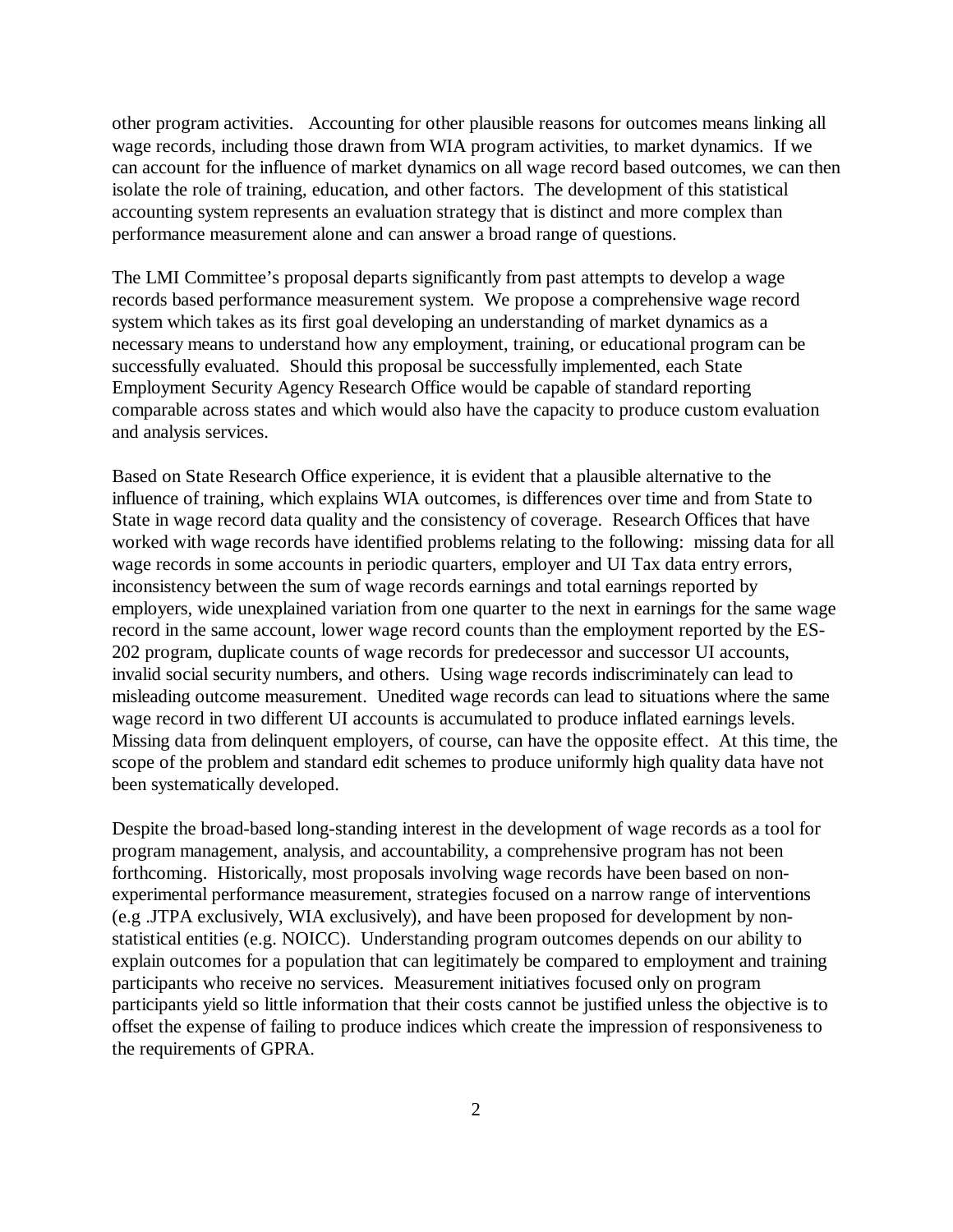WIA implicitly recognizes the need to adjust expected program performance outcome levels based on the local economic-demographic context. Section  $136(c)(3)$  acknowledges the need to set "local levels" of program performance by taking "into account the specific economic, and other characteristics of the population to be served in the local area." However, WIA does not identify how this task is to be accomplished in an objective, standard, and therefore equitable way in each locality. Since outcome performance measures are based on wage records, "taking socioeconomic characteristics into account" when setting local levels of performance necessarily means developing the capacity to measure how the market in an area generally performs based on wage records. If we are to uniformly account for the local market context in general, so that uniform standards can be applied to establishing local wage records based performance measures, it is evident that the local context needs to be measured in a consistent manner from locality to locality across States using wage records. This context, then, becomes the common standard against which all program activity including WIA, Carl Perkins, Wagner-Peyser, Vocational Rehabilitation, and TANF funded activities, is evaluated.

Defining the local labor market context in any way other than through the use of administrative databases is far less useful and much more expensive. Expanding the current system of labor market information to provide pertinent State and local information, would be cost prohibitive were it to depend on conventional strategies. Sample survey estimates programs produce relatively current data but contain substantive gaps, geographic limitations, and represent only snapshots of conditions. Census information, often rich in local detail, is far more costly, requires extensive processing time, is available only in multi-year intervals, and, like sample based estimates produces a static profile of conditions. Producing locally relevant, dynamic information at reasonable cost means developing the use of administrative data in the form of wage records.

A wage records program and the development of longitudinal administrative databases are required by Section 309 of the Workforce Investment Act. WIA also includes the necessary confidentiality requirements consistent with the Privacy Act. However, the proposed program creates a much more complex environment relating to the privacy of individuals and firms which means that this component of the program needs to be fully developed as the first priority. An essential component is a standard inter-State data sharing agreement which meets all Federal and State confidentiality and privacy concerns.

Finally, the proposed program would contain the richest source of information ever assembled about the labor market and its dynamics. State LMI Research Offices, in order to meet State and local needs, focus most of their resources on applied research to address a relatively narrow range of ongoing issues. State focus on applied research occurs at the expense of basic research in labor economics which would provide knowledge about a range of conceptual issues generally applicable to understanding markets and policies across States. In order to address the need to obtain the highest values from the proposed program, it is recommended that the Policy Council incorporate an advisory role for academics and seek ways to fund joint academic-State research on labor market and policy issues of regional and national importance.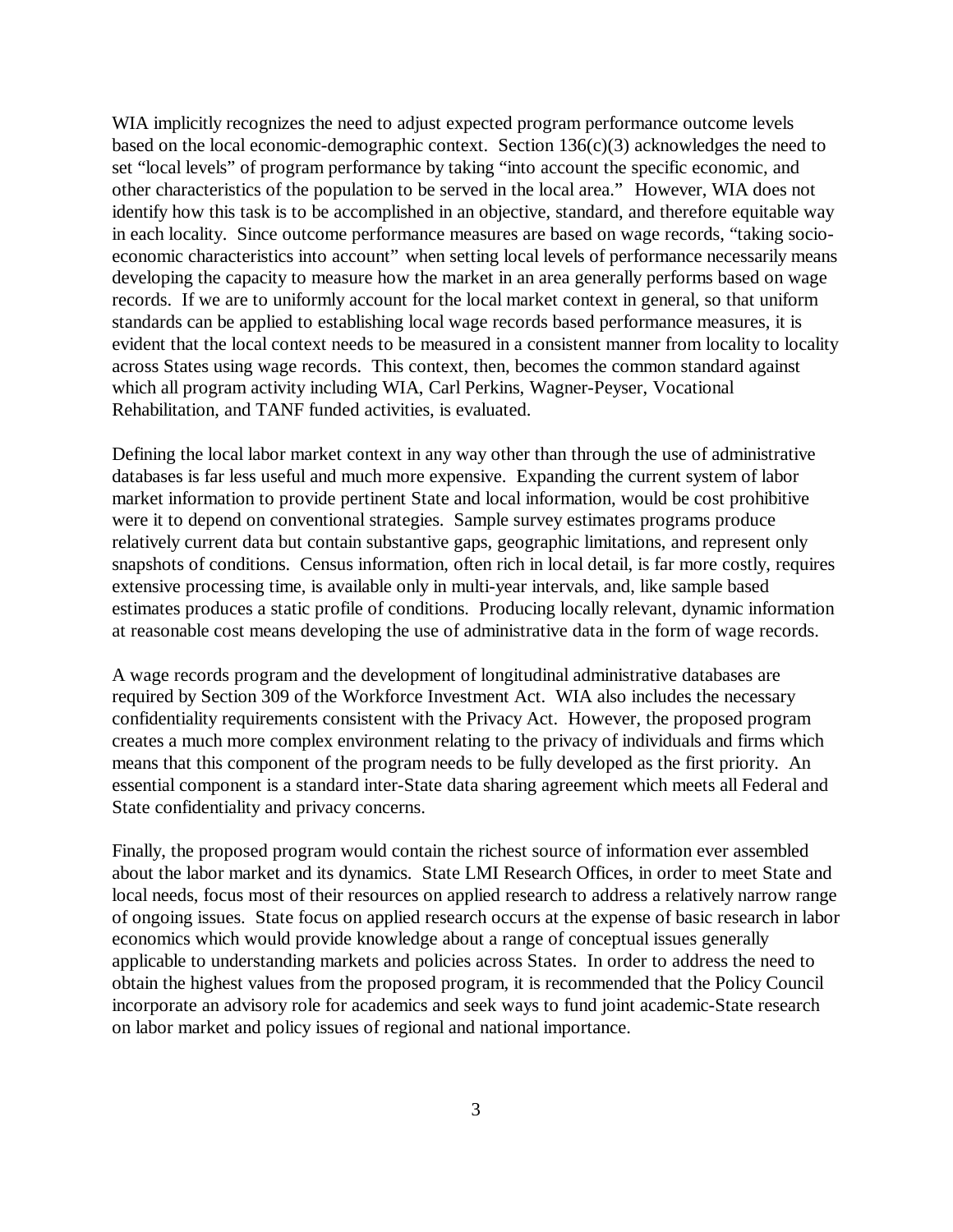### **II. State Research Office Experience with Wage Records and other Administrative Databases.**

#### **State Mission Statement:**

Pursuant to Section 309 of the Workforce Investment Act, it is the mission of State employment statistics offices to ensure the participation of the States in the development of the national employment statistics plan  $((e)(1)(A)$  and  $2(H))$  ... and conduct data collection, analysis, and dissemination activities as will ensure an effective employment statistics system  $((e)(1)(A))$  ... which taken together, enumerates, estimates and projects employment opportunities and conditions at national, State and local levels in a timely manner  $((a)(1)(A))$ .

#### **A. Introduction.**

As the labor market adapts to the new economy in recent years, many new research areas and policy issues have emerged. Factors that characterize the new economy, such as global competition and rapid advances in technology, are shaping a changed environment for employees and firms alike. Employees need to continually improve their skills to retain jobs for long periods of time. Employers need to follow an efficient path of operation to remain competitive and grow. In this environment of change, the ability to measure the performance of the labor market as a whole and its components taken separately --- employees, firms, and State agencies' employment programs --- constitutes an important asset for labor market analysts and policymakers.

Many, if not all, of the data sets currently used in labor market research are of limited use in addressing the major changes occurring in the labor market. These changes have produced greater demands for appropriate and reliable data that could allow a better look at the performance of the labor market. One data set that is readily available and possesses great potential for labor market research and program evaluation and performance measures is the Unemployment Insurance (UI) wage records. In fact, many States have sought answers to various labor market issues using UI wage records. The purpose of this chapter is to show how UI wage records have been used in selected circumstances and how their use could be expanded to all States.

Various State Employment Security Agencies (SESA) involved in using UI wage records in labor market research were contacted to collect information on their experiences using UI wage records in research. Specifically, the SESAs were asked the following five questions:

- 1. Is any validation, or cleaning, performed on UI wage records?
- 2. Do you link UI wage records to other data sets? If so, what are these data sets?
- 3. What are you using UI wage records for?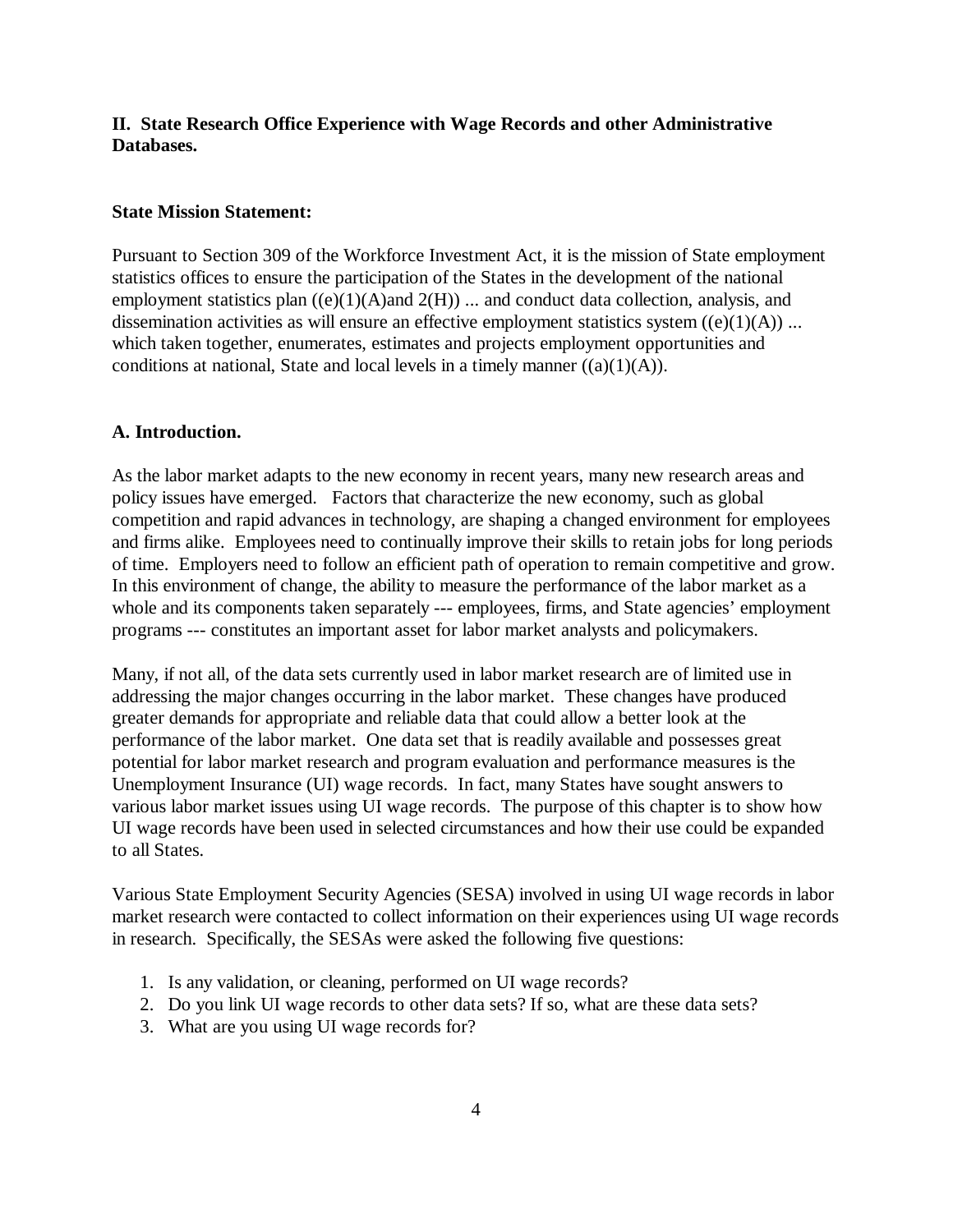- 4. What products are being produced from the research using UI wage records?
- 5. What funding sources are supporting the research using UI wage records?

Answers were received from the following states: Alaska, Florida, Illinois, Minnesota, Montana, Nebraska, North Carolina, New York, Pennsylvania, South Dakota, Texas, Washington, and Wyoming. These states are using UI wage records in a wide range of research projects, including wage distributions of employees, job holding patterns, job creation, job destruction, flows of jobs and workers, and performance measures of various programs. While many fascinating results are being obtained from the SESA research efforts, these efforts are independent and executed with limited funding. No coordination or communication exists between the SESAs to learn from each other's research experiences and results. In many instances, different methodologies are being used for the same concept. As such, the SESAs' efforts can not be extended to a consistent comparative regional or national analysis to identify general trends and forces pertinent to the labor market.

This chapter is organized into seven sections. The first section documents UI wage records as a rich data set available for research use. The second section describes the different files that are linked to the UI wage records to augment its research value. The third section discusses validation of UI wage records data. The fourth section provides illustrative examples of how this data set is used by State Employment Security Agencies (SESAs) in labor market research. The fifth lists many of the products published by SESAs from research using UI wage records. The sixth section addresses funding sources used to carry research on administrative databases. The last section contains concluding comments.

#### **B. Content of UI Wage Record Files.**

The original and main objective of the UI wage records file is to administer the UI program by the SESAs. The UI program includes: collecting UI tax contributions from employers for payment into a federal pool or a federally approved State UI compensation system; verifying claims records of separated workers; and processing the legitimate claims.

The UI wage records file is collected quarterly by the SESAs and contains information on wages for all employees who provide any labor services to firms operating in a particular State and subject to that State's UI laws. As such, the UI wage records file is a near census of employment. It excludes only Federal employment and employment not covered by State UI laws.

Each record in the UI wage records file contains the employee's social security number (SSN) and total quarterly wage earnings. In some States, such as Minnesota and Washington, the employee's total number of hours worked in the entire quarter is also reported. Alaska is the only State in which information on the occupation of each employee is also collected. Having information on occupation makes Alaska UI wage records of higher value for labor market research than UI wage records from all other States. Occupational information adds tremendous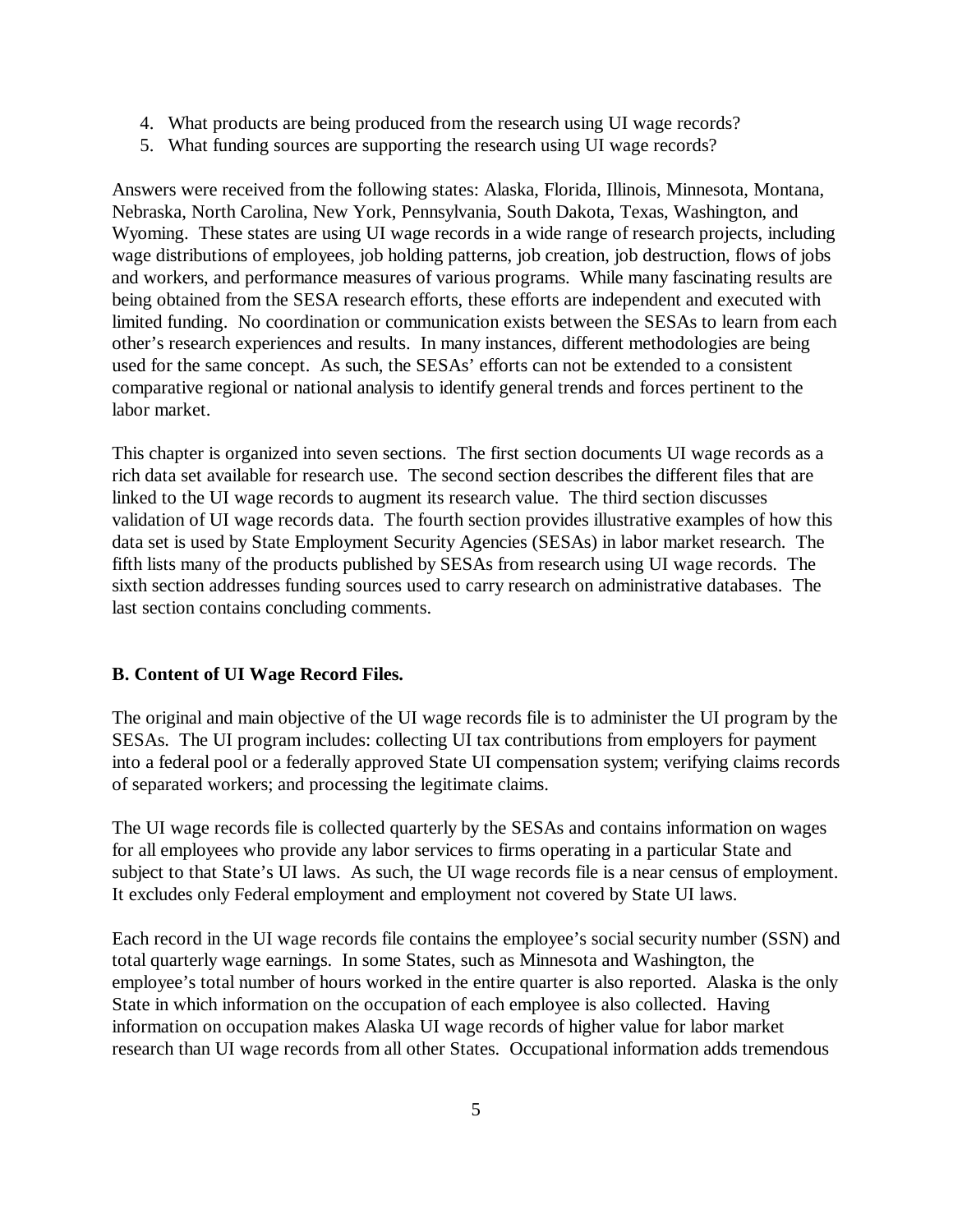power to UI wage records because it permits solving many questions about the performance of the labor market.

In addition to information on employees, in Minnesota for example, each record also identifies the employer through a ten-digit UI account number, where the first seven digits indicates the firm's account number and the last three numbers indicate whether the firm is a single- or multi-unit establishment. Other identifying information about the employer includes the name of the business, the business address, telephone number, and corporate officer identification. To distinguish records for the same employee over time, each record includes specific entries for the calendar quarter (1,2,3, or 4) and the year. Thus, it is apparent that UI wage records are a rich data set and as such can yield high returns to research.

### **C. Increasing Research Value of UI Wage Records.**

The data elements in the UI wage records are ideal to investigate wage distributions and movements of jobs and workers. However, because it contains no demographic variables on employees or employers, the UI wage records can only yield general, or aggregated, results. To circumvent this shortcoming, usually the UI wage records are linked to other data sets that contain demographic information on either employers or employees.

One such linkage is with the ES-202 files, or the Covered Employment and Wages files. These files represent a quarterly census of information on employers subject to or covered under State UI laws. In addition to a unique employer account number, the ES-202 files contain data on employment, wages, industry, county, and at the establishment level. Transferring employer information on industry, county, and employment size on to each UI wage records allows for research results using wage records to be obtained for each industry classification, each county, and each firm size class.

While the ES-202 provides specific information about employers, there are many data sets with demographic information on individuals that can be linked to the UI wage records. These linkages allow results to be presented by age, gender, place of residence, and other demographic classifications. To appreciate how the value of UI wage records could be increased tremendously enabling analysis of many labor market questions, a list of the various data sets with individual demographics that Alaska and Wyoming link to wage records is given below.

#### State of Alaska:

### **Alaska Permanent Fund Dividend Applicant and Recipient files, Alaska Department of Public Safety:**

**?** drivers license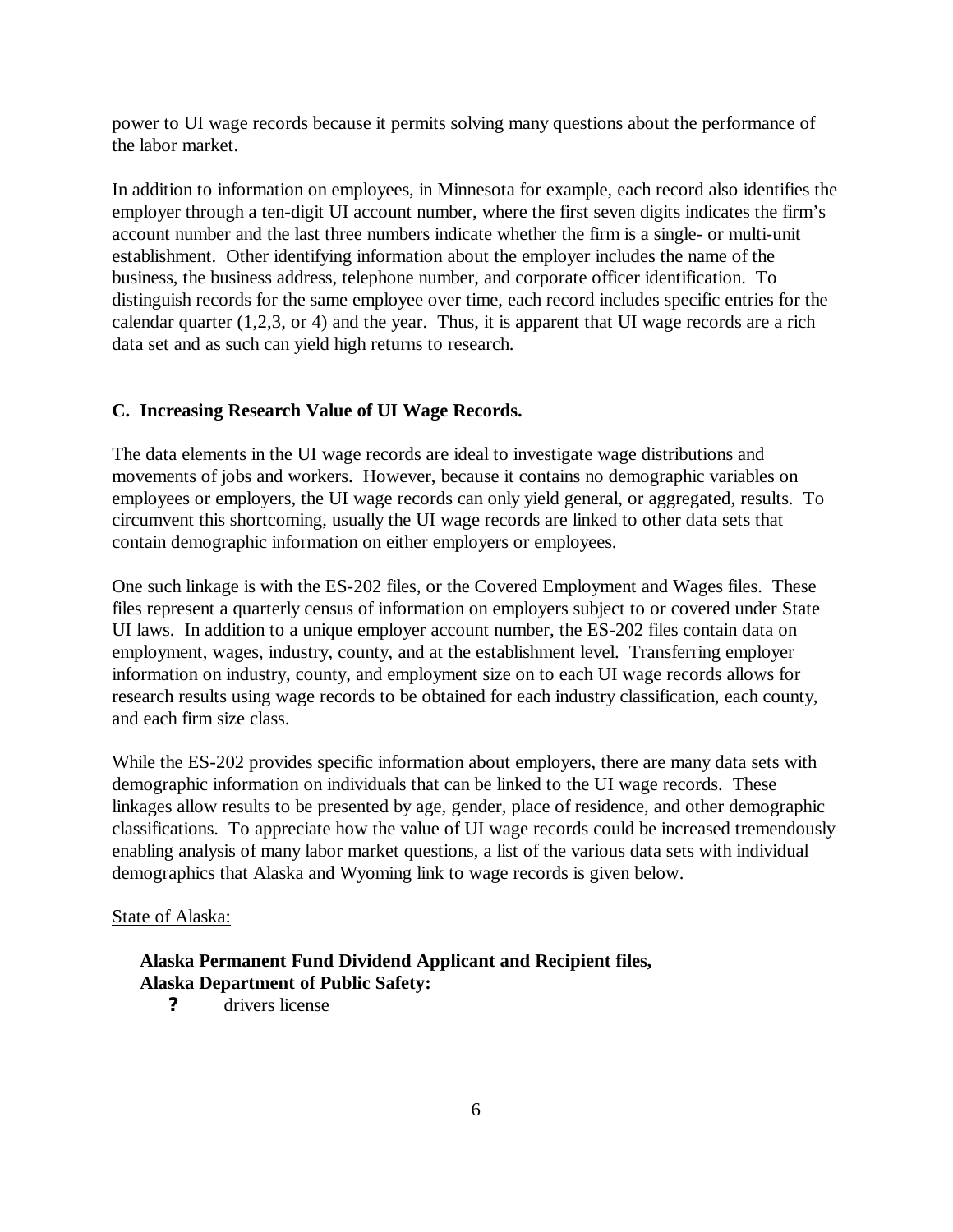### **Alaska Department of Fish and Game:**

- **?** sport fishing and hunting license
- **?** subsistence fishing and hunting license
- **?** commercial fishing permits
- **?** commercial fishing crew license

# **Alaska Department of Community and Economic Development:**

- **?** business license
- **?** occupational license

### **Alaska Department of Health and Social Services:**

**?** welfare/temporary assistance clients

### **Alaska Department of Labor and Work:**

**?** Job applicants

### **Alaska educational program completers:**

- **?** University of Alaska
- **?** Seward Skill Center
- **?** Kotzebue Technical Center
- **?** private sector training providers

### **Office of the Lieutenant Governor:**

 **?** voter registration

### **US Office of Personnel Management**

- **US Postal Service**
- **US Department of Defense**

State of Wyoming:

**University students Community colleges State Department of education annual professional staff file Vocational Rehabilitation WIA Title I Department of Motor Vehicles Drivers license Temporary Assistance to Needy Families (TANF) files Job Service UI Claims Adult Basic Education and Carl Perkins Professional teachers staff board file for substitute teachers**

Other States, such as South Dakota, also have extensive linkages among administrative data sets, while some States, e.g., Nebraska, have recently begun to link wage records to the demographics in their Department of Motor Vehicle (DMV) file.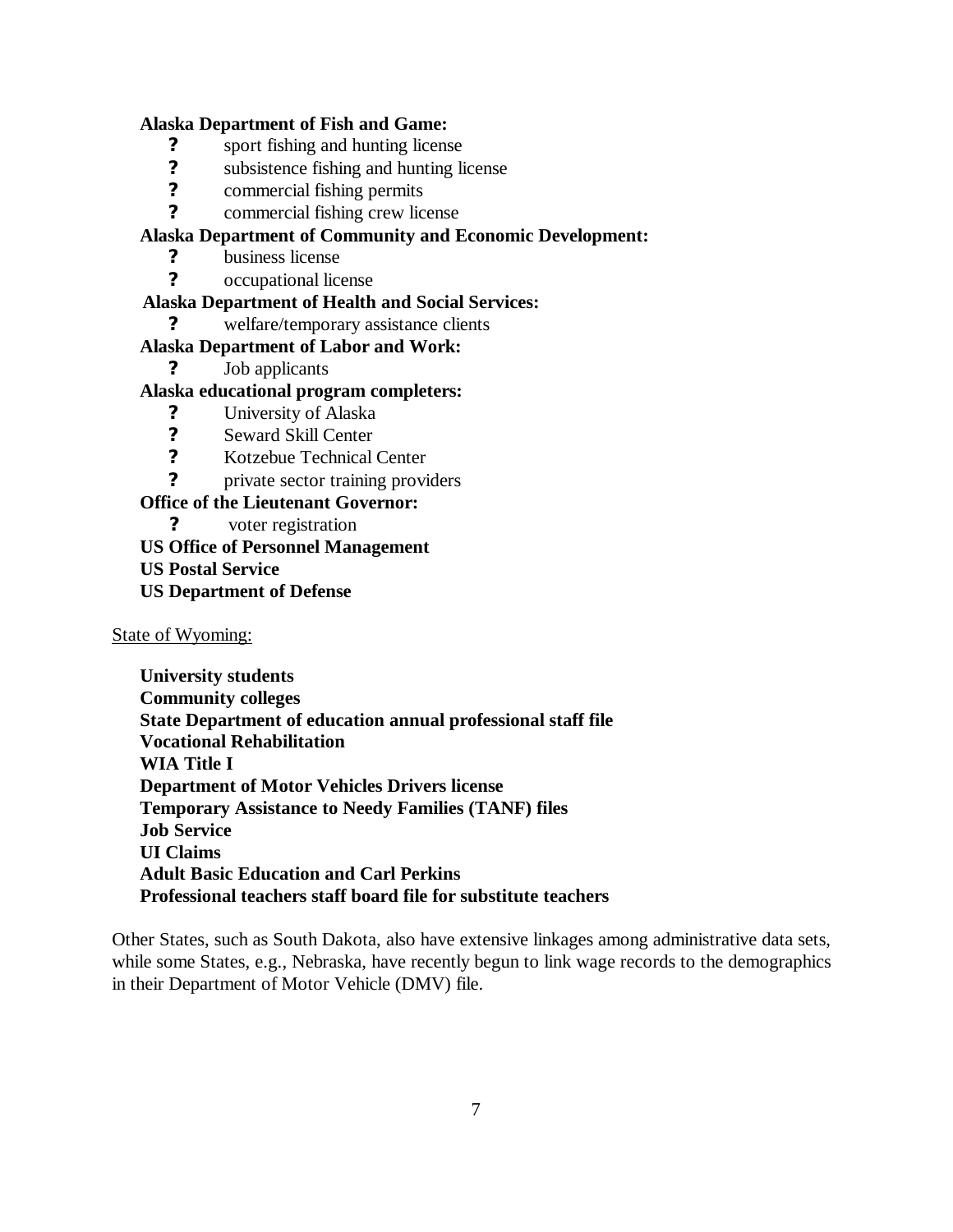#### **D. Validation of the UI Wage Records.**

Accurate data is fundamental to the success of all empirical research. In line with this principle, using the UI wage records data set in labor market research should be preceded by an attempt to verify the accuracy of its data elements. Because the main purpose of the wage records data set is not research, and also due to its very large size, the data set is subject to errors. Some of the errors commonly found in the wage records data set include the combinations of zero wages and positive hours or zero hours and positive wages. Other errors involve duplication of the same SSN with the same employer in the same quarter.

While most, if not all, SESAs perform edits to UI wage records as part of the execution of the UI program, some States have developed more extensive validation methods. These methods seek to construct an accurate data set that can be used in labor market research. Some examples of validation work followed by SESAs are given below:

#### State of Alaska:

The Alaska wage records are validated and updated on an ongoing basis. In addition, regular and special analyses help to identify invalid records and are an essential part of the ongoing quality control effort. The process of validation involves:

### **Employers that do not provide SSN's are contacted to provide the missing information. Employers that report a total taxable wage amount that differs from the sum of individual**

 **wage records for that employer are contacted.**

- **Employers that have not provided occupation and place of work are contacted. Employers that provide occupations that are not valid for a particular industry are contacted.**
- **Employers are tracked from quarter to quarter to validate occupations provided. Employers are contacted when occupation codes seem otherwise invalid, for instance, employers who code all their employees as managers.**

#### State of Minnesota:

Minnesota has developed a validation procedure that systematically analyzes the accuracy of the employment and wage data in wage records. This procedure measures the accuracy of (1) each quarter of UI wage records separately and (2) a time series of quarterly UI wage records. While the quarterly validation is sufficient for research requiring only a single quarter, it is incomplete for studies requiring a time series of quarterly UI wage records. For these latter studies, accurate records are necessary in all quarters forming the time series of interest.

The validation of the Minnesota UI wage records uses several routines, and associated subroutines, to verify the accuracy of total wages of each firm, total employment for each firm, wages for each job (or SSN), wages for each employee, hours worked at each job, and hours worked by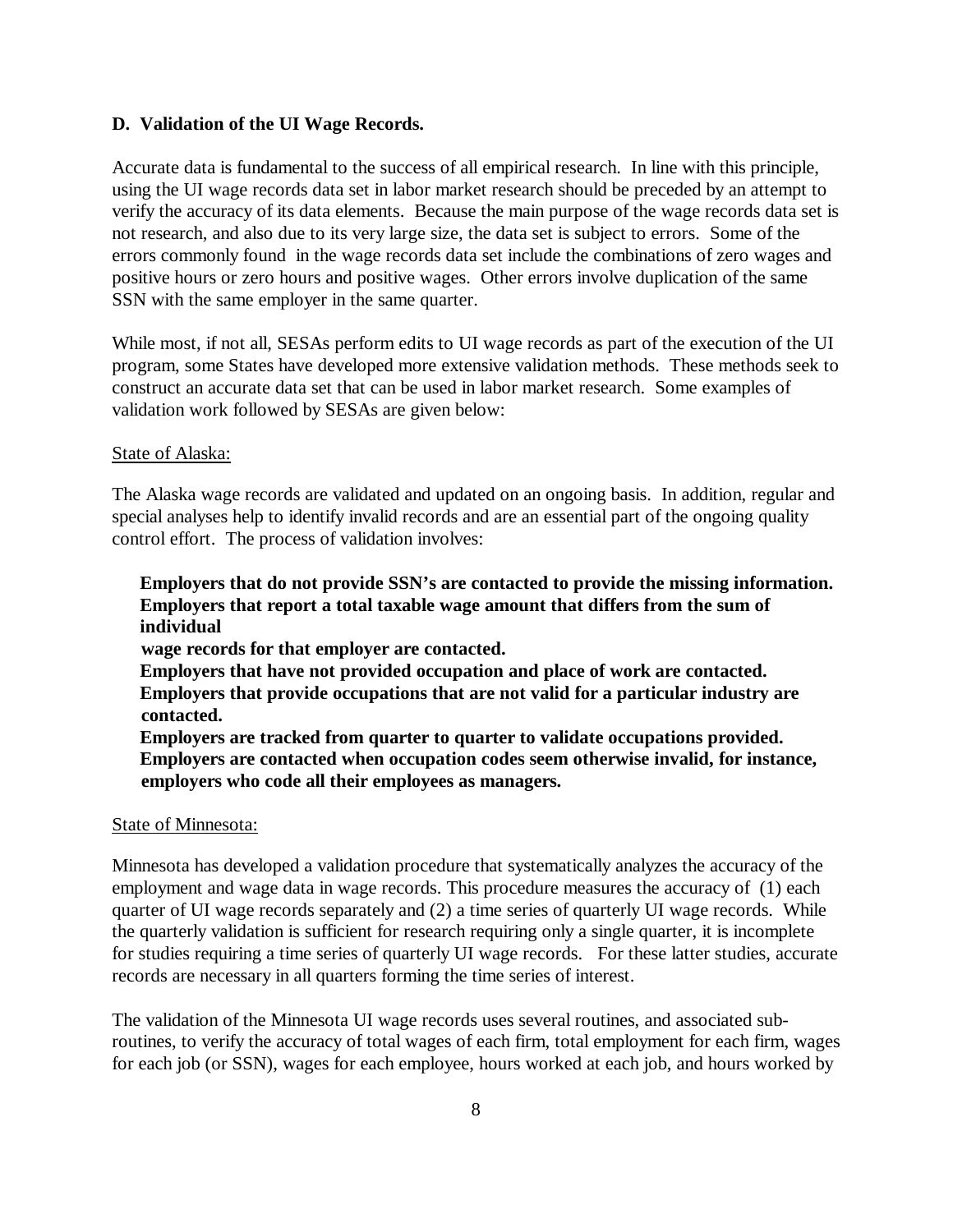each employee. These routines use the ES-202 file as the primary source for validating the UI wage records. This decision stems from the fact that the ES-202 data contains accurate data on employers as a result of the extensive edits to which it is subjected.

The accuracy of the Minnesota UI wage records for research purposes varies from about 70 percent to 95 percent depending on the type of labor market research considered. This variation in the accuracy rate depends on (1) the variables to be analyzed in a particular research project -- whether employment alone or both wages and employment are considered, and --- (2) the time period chosen in the analysis --- a single quarter vs. a time series of quarters. Charts 1 and 2 present the accuracy rate of and the magnitude of each error type in the Minnesota wage records for an average single quarter and for a time series composed of three quarters, respectively.



**Chart 1: Accuracy of UI Records on Workers Using a Single Quarterly Wage Detail File - Minnesota 2000**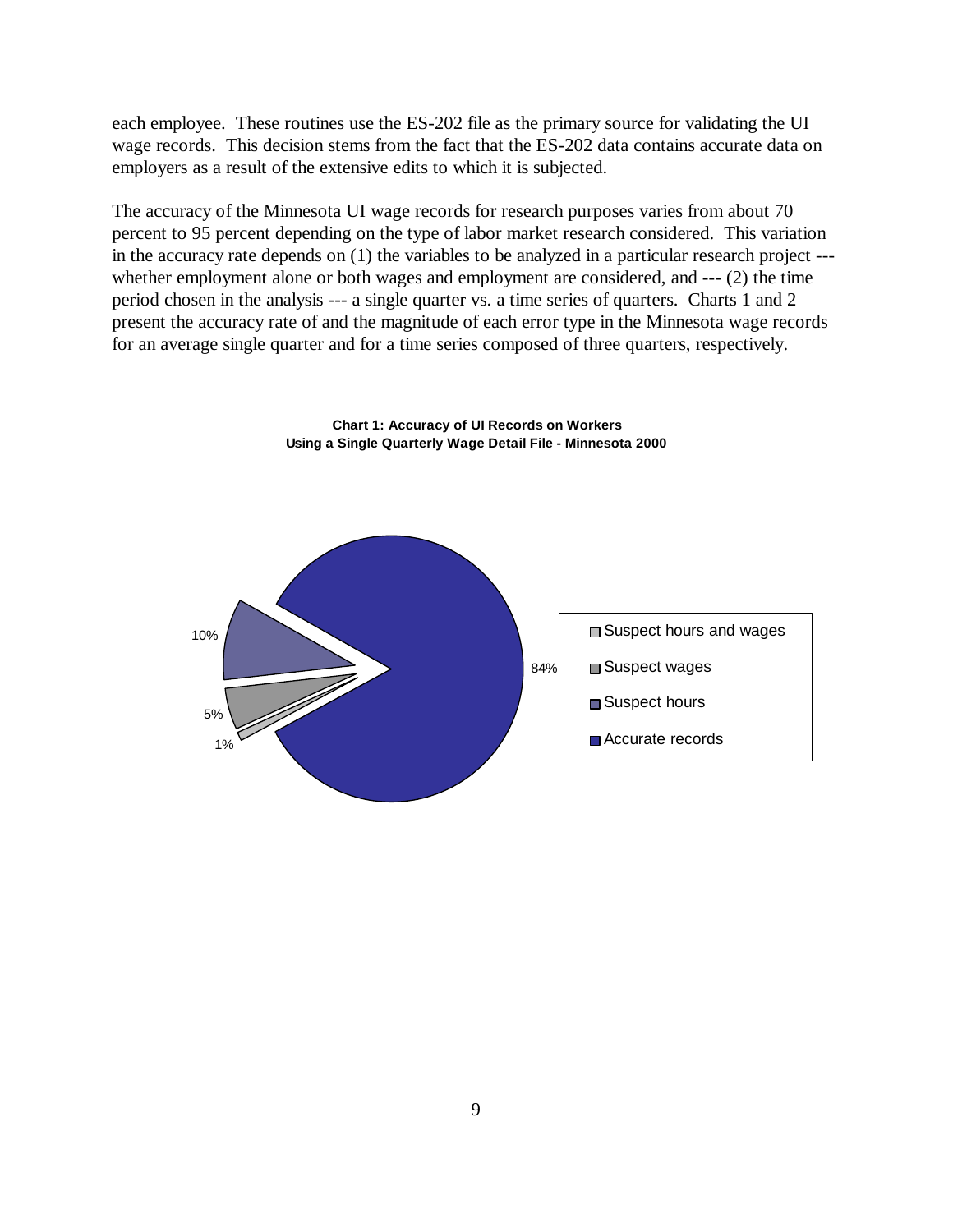



#### **E. SESAs' Use of Wage Records in Performance Measures.**

The automatic output of the validation process is a data set of accurate UI wage records that can be used to measure the performance of the labor market. Much of the research in this area can be grouped into three major categories: program performance, descriptive analysis of labor market performance, and job creation and worker flow.

#### **1. Studying Performance of State or Federal Employment Programs**

The first category of research involves the ability to measure the outcome of various State or federal employment programs for their intended population, especially where those programs require performance accountability (such as, the Workforce Investment Act (WIA) and Temporary Assistance to Needy Families (TANF)).

Assessing the effectiveness of these programs in achieving their goals and finding how to improve their economic and social efficiencies are of great value to labor market analysts and policymakers.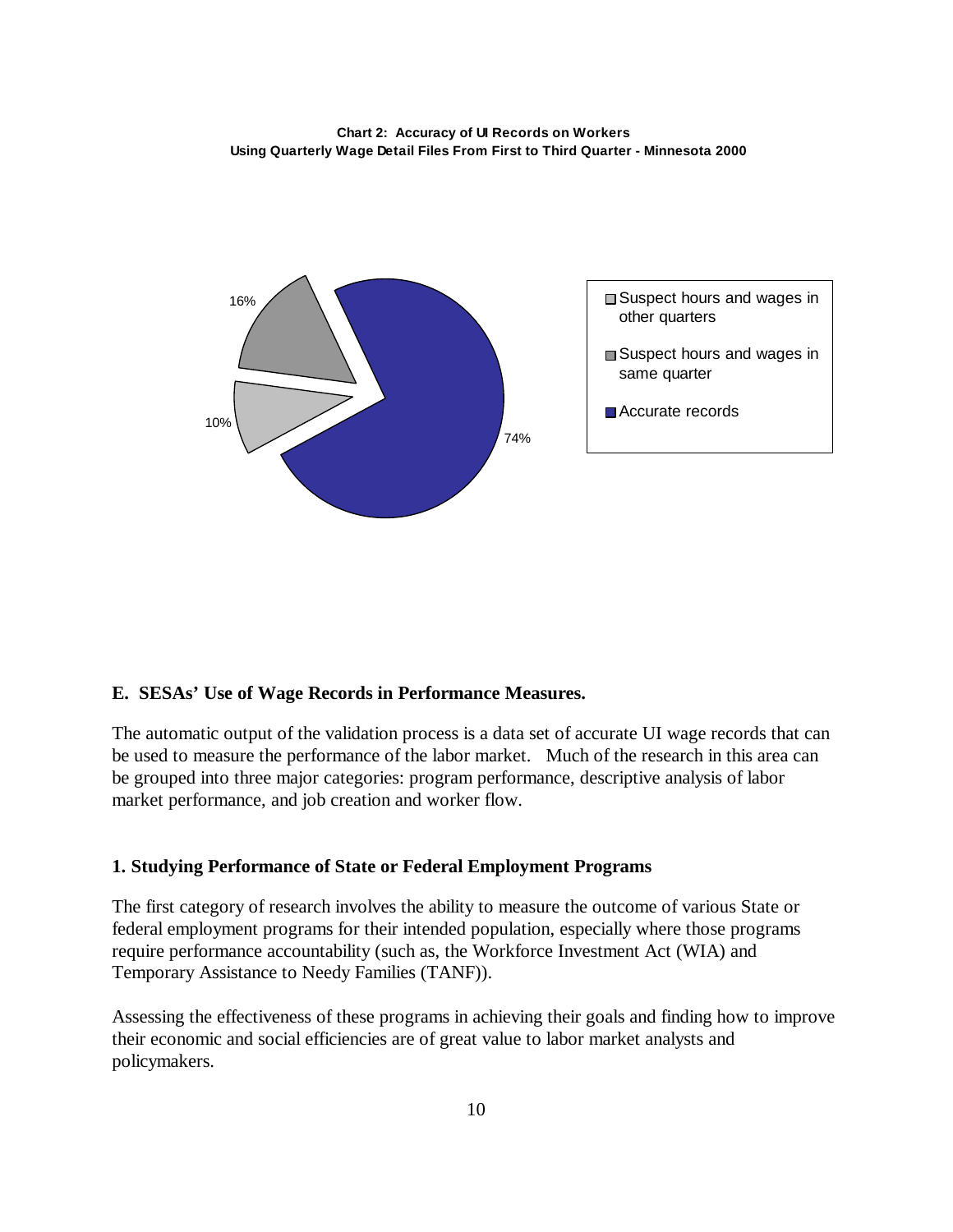There are many questions about program performance which can be investigated using wage records. For example, considering the TANF program, some research questions may include: What type of employment do the TANF recipients find? What industries and types of firms are hiring the TANF recipients? What level of wages are they earning? How long do they stay in the same job? What is their wage growth profile over time? How do their wages and job holding patterns differ in relation to demographic variables such as age and gender, or to geographic location of residence?

The importance of program performance measures has prompted many SESAs to independently develop models using wage records to study the performance of WIA, TANF, and many other State or Federal programs. Some examples of States which perform this type of research include:

#### State of Alaska:

#### **Training Program Performance Studies** (for 1999, 1998, and 1997)

The objective of these studies was to evaluate Alaska State employment related training programs to determine the employment status and earnings of program participants after completion. These studies matched participant's records to the Alaska UI wage records and to other files containing demographic variables such as Washington State UI wage records, federal military and civilian payroll records, Alaska Permanent Fund Dividend files, and Alaska business license files.

The training programs studied were grouped into three clusters based on participant characteristics:

#### 1. Adult Training Programs:

- ? Adult Vocational Education<br>
? Adult Vocational Training
- ? Adult Vocational Training<br>? Job Training Partnership A
- ? Job Training Partnership Act (JTPA) Title III
- ? State Training and Employment Program
- 2. Programs Serving Adults with Barriers to Employment:
	- ? JTPA Title II-A<br>? JTPA Title II-A
	- ? JTPA Title II-A Older Worker Program<br>
	? JTPA Title II 8% Vocational Education
	- ? JTPA Title II 8% Vocational Education
	- ? Alaska Work Search
- 3. Programs Serving Youth:
	- ? JTPA Title II-B<br>? ITPA Title II-C
	- ? JTPA Title II-C

Because each of these programs has its own performance measures, trying to summarize the results in this chapter is not feasible. Instead, the complete reports can be accessed at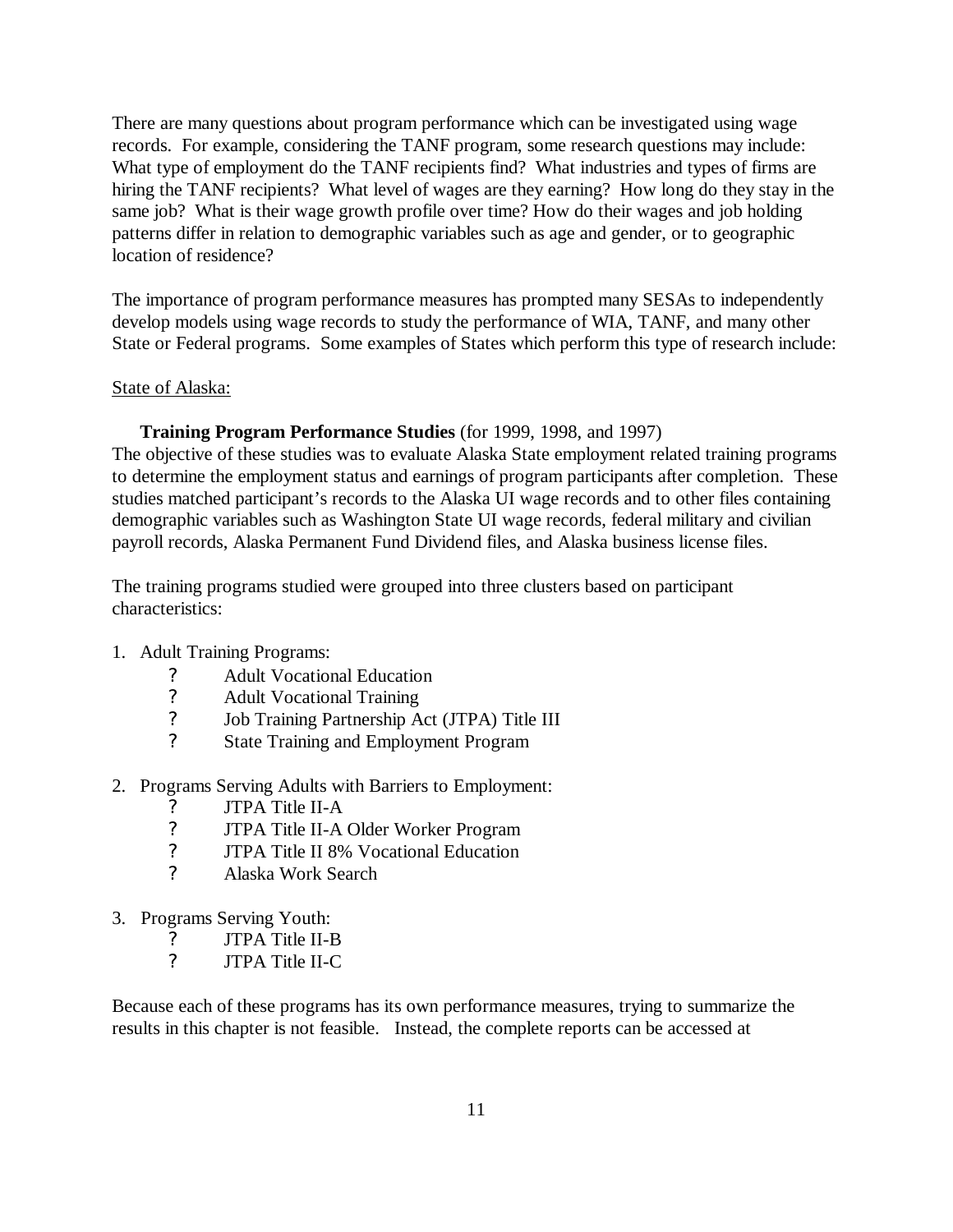**http://www.labor.state.ak.us/** then opening the following pages: Research and Analysis / Publication and News Releases / Special Reports.

### State of Minnesota:

### **Welfare Reform Economic Effects on Neighborhoods Study:**

UI wage records were used in this study to analyze how the income of neighborhoods is affected by welfare reform. Specifically, the pre-welfare reform neighborhoods' incomes are compared to incomes from post-welfare reform years. The focus is on how the income of neighborhoods is affected by changes in the income of recipients of various welfare assistance programs and the grant flows from these programs.

Two hypotheses were tested in this study. The first one claims that welfare reform will encourage welfare recipients to work and eventually leave welfare and become self-sufficient. Total income flowing to neighborhoods will increase and will be multiplied through the spending "ripple effect." The alternative assumption states that welfare reform will act to reduce total income flowing to neighborhoods as welfare recipients, as a group, experience grant losses stemming from sanctions and ultimately expend their 60 months of assistance.

To test these hypotheses, the Minnesota study uses a time series of quarterly UI wage records linked to files containing monthly data on welfare recipients for the years 1996 to 1999. After these files were linked by the SSNs of the welfare recipients, these individuals' earnings from jobs were determined and are assigned to a specific neighborhood. Then, the individual grants are added to obtain total income from work from both sources by welfare recipients for each neighborhood. Finally, the neighborhood annual total income is computed for each year and changes in these incomes due to welfare reform are evaluated.

#### State of South Dakota:

#### **Follow-up Project:**

The Follow-up Project involves determining placement outcomes for recipients of various State and Federal programs as well as for some subsets of the South Dakota workforce. Measures are obtained specifically for the following groups:

- 
- WIA clients
- ? TANF clients<br>
? WIA clients<br>
? Secondary voe<br>
? Job Corps<br>
? all public post ? Secondary vocational program completers
- ? Vocational Rehabilitation training program completers
- Job Corps
- all public post-secondary graduates
- ? technical institute graduates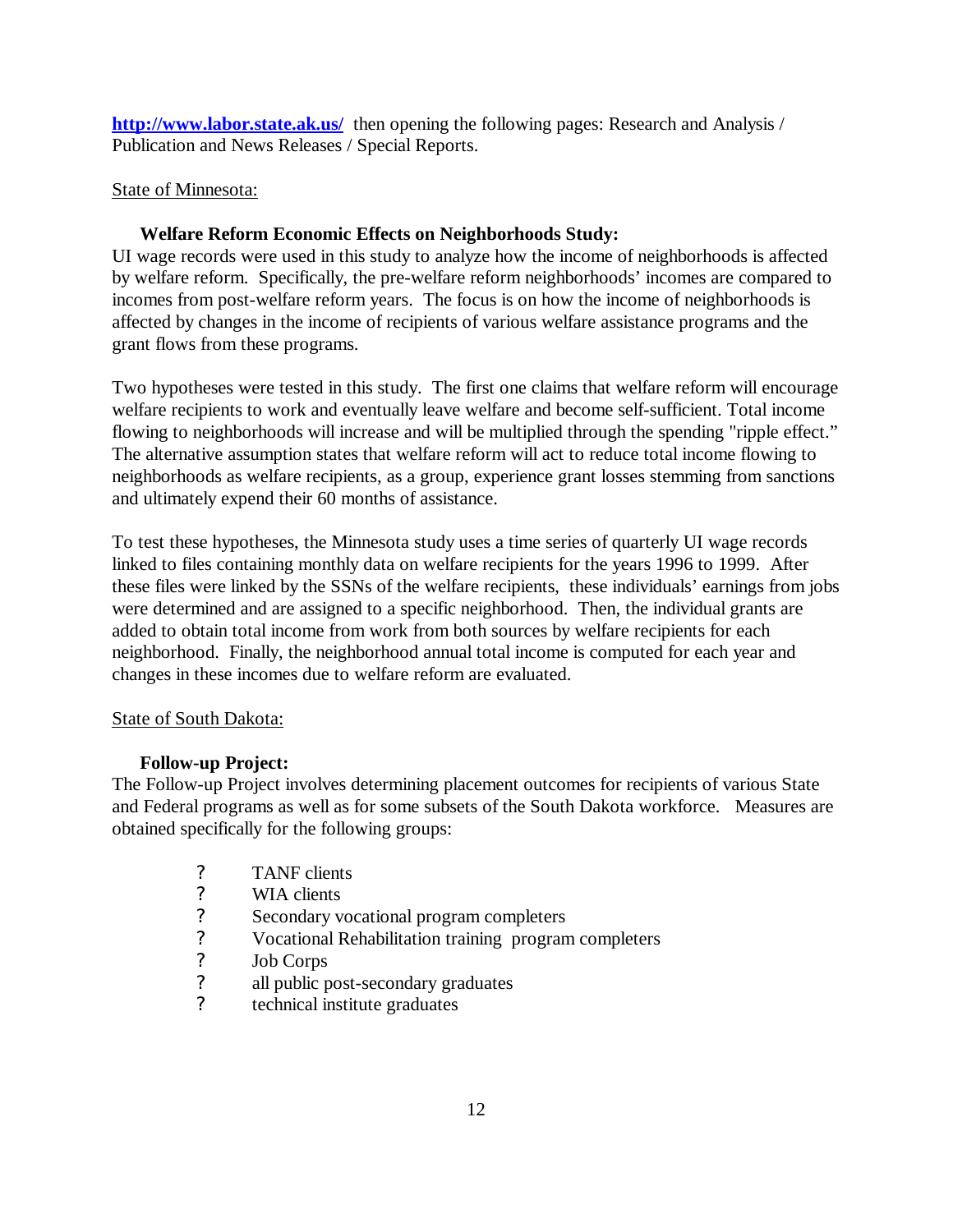- **7** high school graduates<br>**7** General Education Direction
- General Education Diploma.

The South Dakota Follow-up Project links State wage records to neighboring State wage records to gather industry and wage data about program graduates and completers. In addition, wage records matched to ES-202 data are used to determine which firms hired each graduate or completer. Once the hiring firms are identified, they are surveyed regarding the graduate starting date on the job, job title, starting wage, current wage, city work location, and types of benefits offered.

The examples listed above from Alaska, Minnesota, and South Dakota show that States have embarked independently on highly valuable research to analyze program performance. These examples are certainly not an exhaustive list of the efforts of SESAs to use their UI wage records in this area of research. Many States, including Wyoming and Illinois, have generated a wealth of experience and research findings on the effectiveness of TANF and other programs in achieving their goals. While the SESAs' efforts are numerous and very important to public policy, they lack a formal system of coordination and communication. Such a system could help the SESAs learn from each other's research projects and build on them to greatly improve the understanding of how these programs are affecting the intended populations and how the labor market is adjusting to program policy changes.

# **2. Studying Performance of Labor Market Employment and Jobs.**

In addition to studying the performance of labor markets using only specific subsets of the employment population, there is a large body of research that incorporates the whole employment population. This area of research is based on UI wage records files and seeks to assess the health of the economy by developing answers to some very important questions, such as: What is the shape of the wage distribution in a given labor market? How does the wage distribution differ by occupation, industry, geographic area, and firm size? Is the "rich getting richer and the poor getting poorer" a myth or a fact? How does the wage distribution differ by demographic variables such as gender and age? What is the extent of multiple job holding? Other questions on wages and employment are asked by economists and policymakers and require research attention.

Research by many SESAs on these questions has yielded some fascinating results. An exhaustive review of this research is needed to pull together all results pertaining to each issue. This exercise should uncover any consistent trends or forces in play across all State labor markets or subsets of these markets. While such an endeavor would clearly show the value of UI wage records to research, it is beyond the scope of this paper. However, the following presents examples of some

SESAs' efforts to answer the above questions. The objective of these examples is merely to show what can de done with wage records.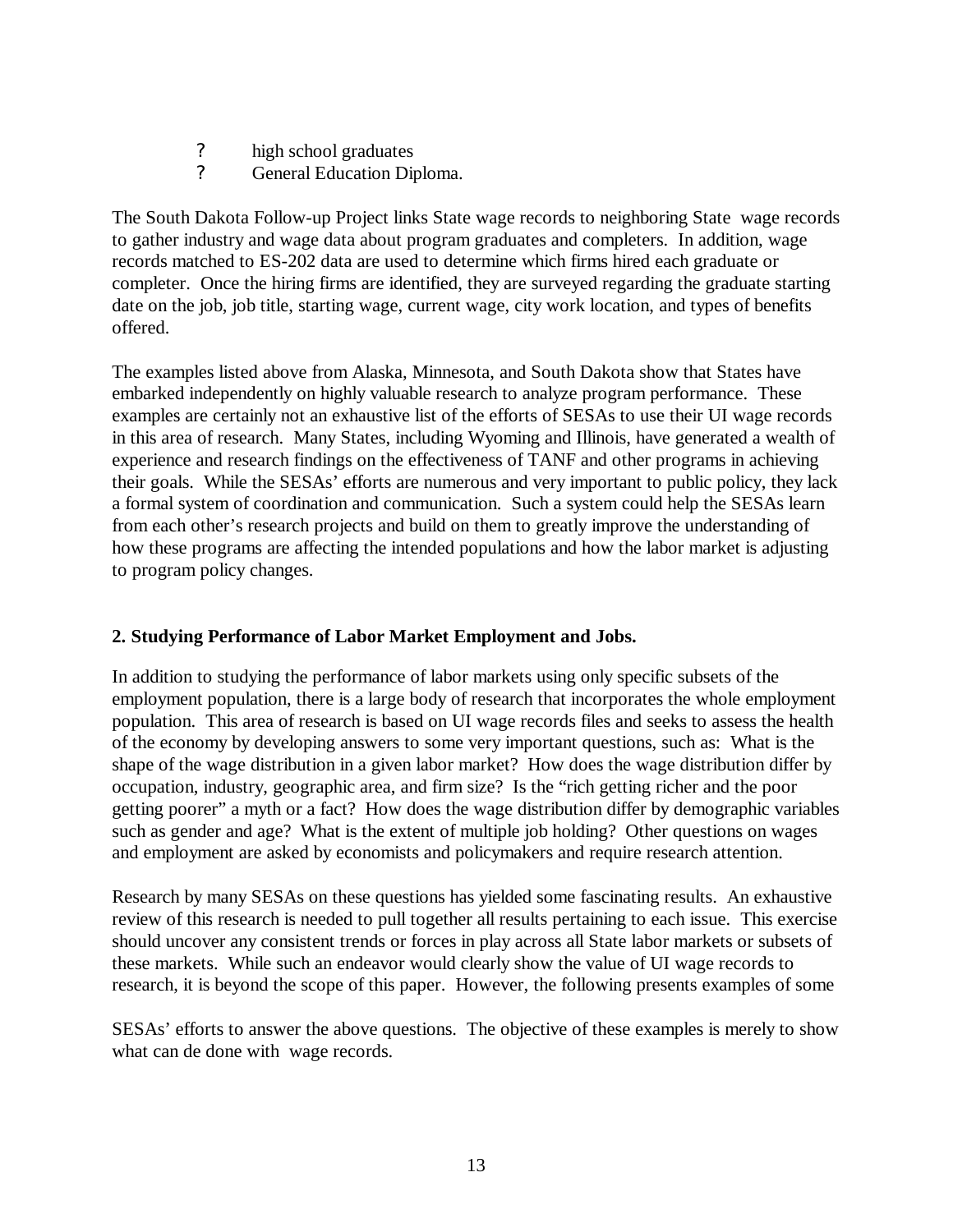#### State of Alaska:

#### **Wage Earnings by Age Study:**

Age is one of the strong determinants of the choices employees make in seeking jobs. To determine how wage earnings differ by age, the Alaska study matched the UI wage records with Alaska Permanent Fund Dividend (PFD) applicant files. This allowed the age to be determined for employees included in UI wage records and the classification of these employees into five age groups:

- 
- Young adults (19 to 29),
- ? Youth (14 to 18),<br>
? Young adults (19<br>
? Adults (30 to 49),<br>
? Older adults (50 to ? Adults (30 to 49),
- ? Older adults  $(50 \text{ to } 64)$ ,<br>
? Seniors  $(65 \text{ and over})$
- Seniors (65 and over).

One very important finding of this study was that age strongly influences wage earnings of employees. Specifically, the growth in median wages was found to increase as age increases. This result was explained by a shift from part-time, seasonal jobs for youth to full-time, yearround careers for older age groups. The study also investigated how occupation and industry affect the relationship between age and wage earnings. Due to UI wage records, new insight was gained in how age affects the wage distribution. The complete report on this study can be accessed at: **http://www.labor.state.ak.us/** then opening the following pages: Research and Analysis / Publication and News Releases / Alaska Economic Trends / January 2000.

#### **The Gender Gap in Earnings Study:**

The objective of this study was to assess the extent of wage earning differences between men and women. To conduct this study, the Alaska UI wage records was linked to Alaska Permanent Fund Dividend (PFD) applicant files and to Alaska Voter Registration files to obtain employee gender and age for those listed in wage records. Next, the wage earnings were computed from wage records and summarized by gender, age, occupation, industry, and geographic location of work.

The results derived in this study are very informative. For instance, it was found that in 1997, women earned 65 cents for every dollar men earned. This finding was consistent in every industry, in every age group, in every location of work in Alaska, and in most occupations. Another finding revealed that many industries are dominated by one gender. About four-fifths of employees in health services and insurance industries were women. These findings are valuable to all players in the labor market --- employees, employers, and policy makers. One of the recommendations of this study was that women could improve their earnings by training for or searching for jobs in higher paying occupations.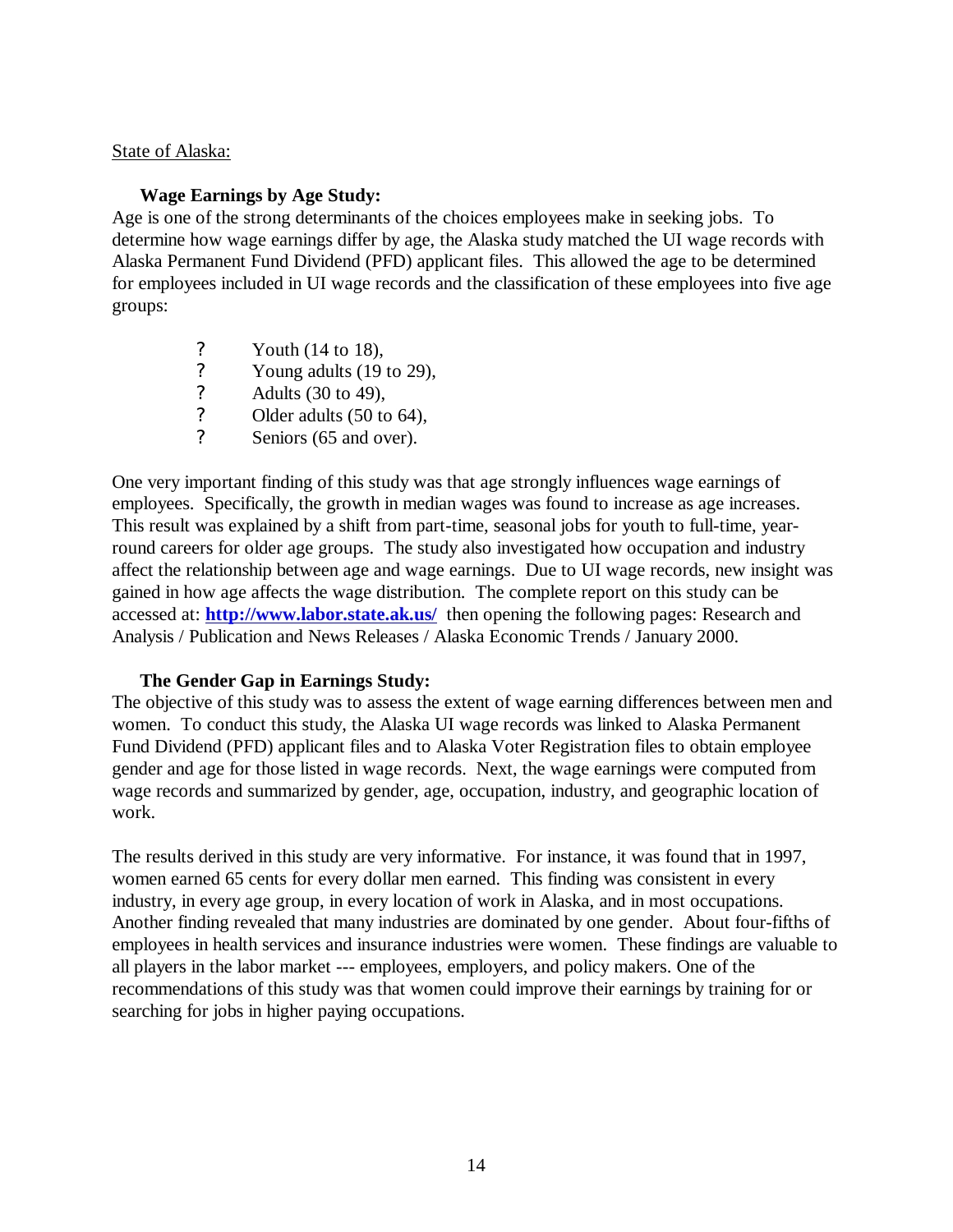#### State of Minnesota:

#### **Distribution of Hourly Wages Study:**

This study seeks to analyze the hourly wages paid at jobs in Minnesota as well as the hourly wages received by employees. The difference between these two hourly wage measures is captured in the job holding patterns of employees. While the two measures are the same for an employee who is a single job holder, they are different for a multiple job holder. The hourly wage distributions are derived by industry, county, firm size, and by the employees' attachment to the labor market as measured by number of quarters spent at a particular job.

The Minnesota study linked wage records to the ES-202 files to obtain industry, county, and firm size information. Then the augmented wage records were used to determine the hourly wage distributions. One of the major findings of this study concerns the relationship between the hourly wage distribution and employees attachment to the labor market. The 1999 hourly wage distributions for workers who were in the labor market for only one quarter, only two quarters, only three quarters, and all four quarters showed different distributions.

Chart 3 (see page 16) presents the overall hourly wage distribution along with the distributions by number of quarters worked. For instance, dividing the distributions at the wage of \$10.00 per hour into two portions reveals the following:

- ? When all employees are considered, about 35 percent of them earn less than \$10.00 per hour.
- ? When the employees are separated according to their attachment to the labor market, the proportion of employees earning less than \$10.00 per hour becomes:

 63 percent for those employees who worked only one quarter, 56 percent for those employees who worked only two quarters, 44 percent for those employees who worked only three quarters, and 24 percent for those employees who worked all four quarters of the year.

These results clearly indicate that the incidence of low hourly wage jobs worked is probably due to a combination of employee characteristics as well as job characteristics. In addition to the fact that these jobs are low paying, the results reflect the fact that the employees selecting those jobs are probably young adults or part-time employees. The demographics of job holders as an aspect of job holding in low wage jobs is missing from much of the current research on low wages where the attention is focused on the characteristics of low pay scale jobs.

#### State of Washington:

#### **The Washington Wage Report study:**

Like the Minnesota study, this study used wage records and the ES-202 files to develop hourly wage distributions by industry, county, and firm size. In addition to developing wage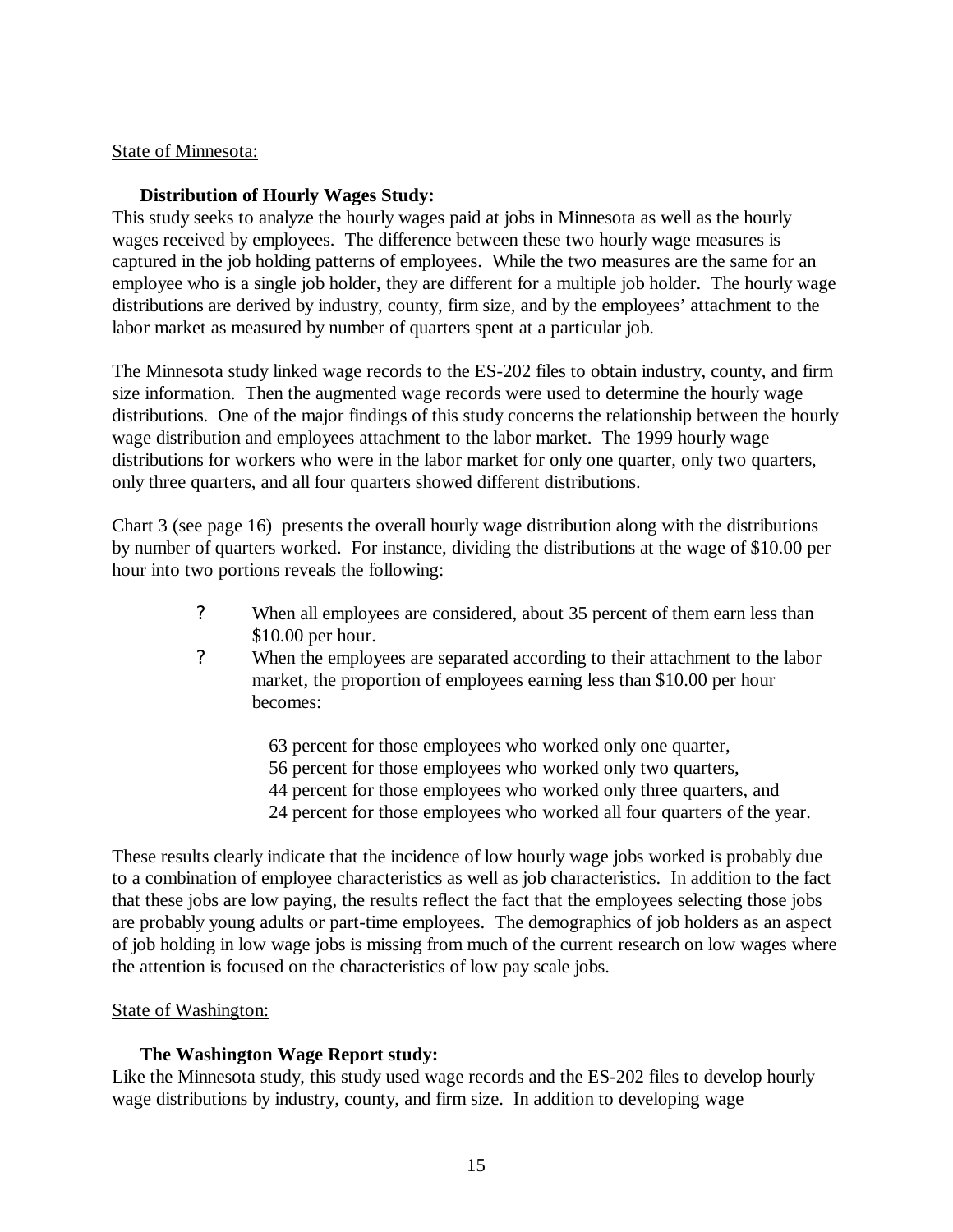

#### **Chart 3: Histogram of Hourly Wages Earned by Minnesota Workers in 1999 by Duration of Employment in Quarters**

distributions, ratios of hourly wage percentiles were computed and analyzed to answer the question: "have the rich gotten richer and have the poor become poorer?" The complete results of this study can be accessed at: **http://www.wa.gov/esd/lmea/sprepts/wagerpt/wawagrpt.htm**.

As with studies of program performance, each SESA is working independently to develop research projects to investigate the performance of the labor market as measured by employee wages.

While each SESA achieves ground-breaking results from these projects, combining SESAs' efforts should yield even greater findings about the functioning of the labor market.

# **3. Studying Performance of Labor Market – Flow of Jobs and Workers.**

The third category of research, which has increasingly become a major focus of public policy, deals with the ability to measure the overall performance of the labor market. Interest in this area stems from the desire to be able to evaluate the capacity of an economy to create jobs and the extent to which jobs and workers flow into and out of the labor market. The creation and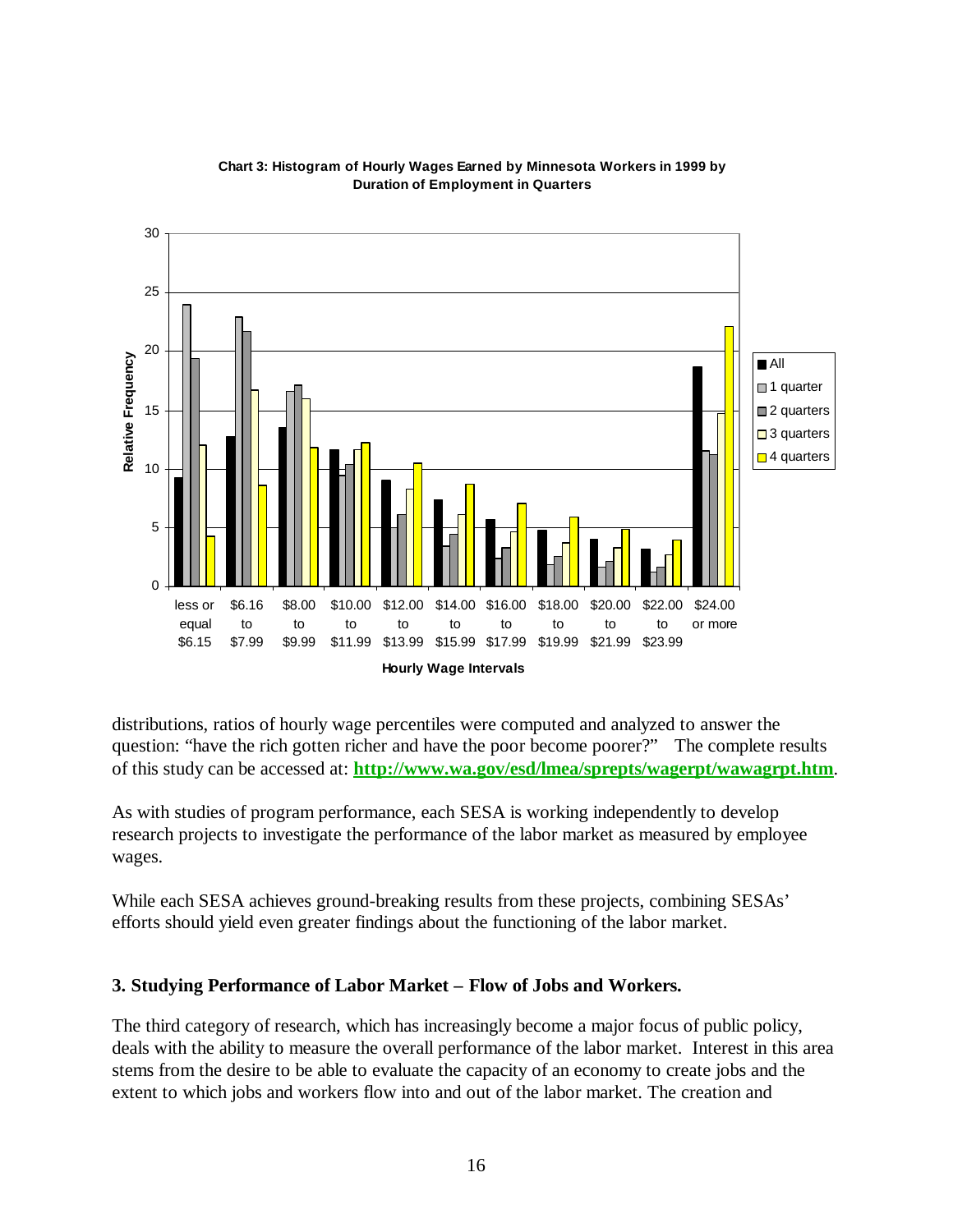destruction of jobs and the movement of workers into and out of employment are a natural outcome of the dynamic processes inherent in the labor market.

Some of these dynamics arise from the opening, expansion, contraction, and closing of individual firms. The ability to construct estimates of the dynamic processes related to firms, workers and jobs, would help one understand the performance of labor markets and devise good economic, and workforce development policies.<sup>1</sup> In addition, analyzing the long term relationships between dynamic measures from administrative databases, and current survey based estimates of labor market activity, would permit more effective interpretation of the underlying meaning of current estimates at the State and local level.

Here again the UI wage records are an excellent data set to aid in the study of the dynamic processes of the labor market. Many SESAs have developed models to estimate new hires, job separation, and flows of jobs and workers. No attempt will be made here to discuss all these models. Instead, the Minnesota and Wyoming models are presented next to simply demonstrate how the UI wage records are used to estimate movements of jobs and workers.

#### State of Minnesota:

### **Flows of Jobs and Workers Study:**

This study uses the UI wage records linked to the ES-202 files to derive estimates on new hires, worker exits, net job flows, gross job flows, worker flows, and churning flows. These estimates are derived for the whole State by industry, county, firm size, and firm type. Table 1 (see page 18) presents a summary of the extent of flows of jobs and workers in Minnesota. The information included in Table 1 is also available by industry, county, firm size, and all possible combinations of these variables. This wealth of information provides a detailed picture of the functioning of Minnesota's labor market.

This study produced several findings. New hires and worker exits represent a substantial share of total employment. In an average quarter, new hires and worker exits each represent about 20 percent of employment. In absolute terms, the sum of the two movements is around 415,000 market transactions. Another result shows that new hires and worker exits follow very different patterns according to the type of firms. Long-living firms, (firms that regularly show positive employment), have a new hire rate of 17 percent and a rate of worker exits of 13 percent. These

<sup>&</sup>lt;sup>1</sup> A recent report by the Mass Layoff Statistics (MLS) Workgroup of the Workforce Information Council indicates the importance of developing measures of labor market dynamics. In fact, its major recommendation states: "Labor Market Dynamics programs should address the entry and exit of workers to and from employment. This could include plant closing and layoff data as well as additional data on job creation and destruction by businesses, the life cycle of businesses themselves, and other types of separations from employment besides those generated by plant closings and layoffs." The whole report can be accessed at: http://www.workforceinfocouncil.org/wicdocs.htm .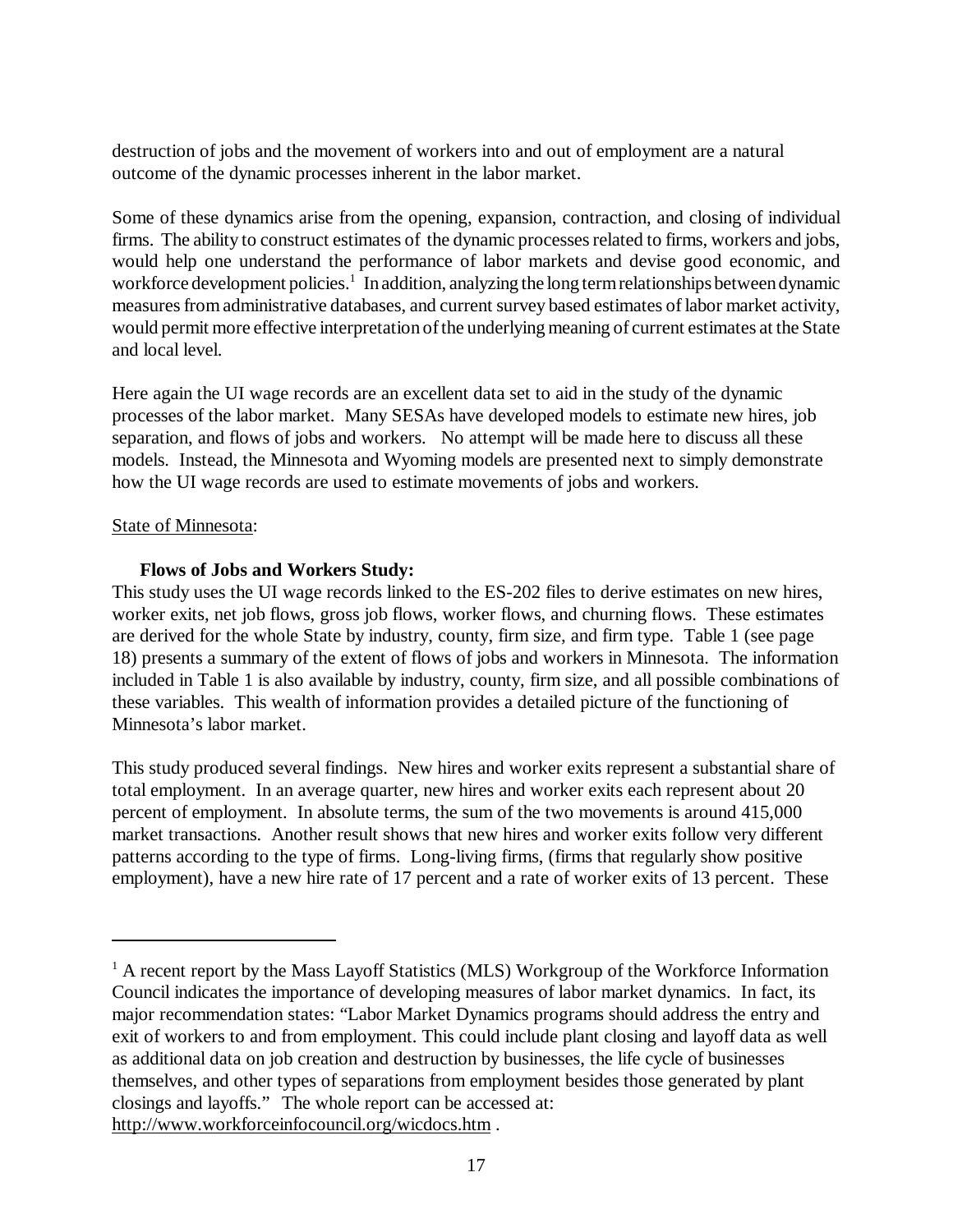rates are significantly different for short- living firms (or firms that terminated employment), and returning- or seasonal firms.

| Table 1. Quarterly Average New Hires, Worker Exits, and Flows<br>by Firm Type in Minnesota - 1997 |                    |                                 |                  |              |  |  |
|---------------------------------------------------------------------------------------------------|--------------------|---------------------------------|------------------|--------------|--|--|
|                                                                                                   |                    |                                 |                  |              |  |  |
|                                                                                                   |                    | Firm type by employment pattern |                  |              |  |  |
| Labor market dynamic                                                                              |                    |                                 |                  |              |  |  |
| measures                                                                                          | <b>Long-living</b> | <b>Short-living</b>             | <b>Returning</b> | <b>Total</b> |  |  |
| <b>Establishments</b>                                                                             |                    |                                 |                  |              |  |  |
| Total                                                                                             | 98,869             | 10,331                          | 7,318            | 116,518      |  |  |
| Percent                                                                                           | 84.9               | 8.9                             | 6.3              | 100          |  |  |
| <b>Jobs</b>                                                                                       |                    |                                 |                  |              |  |  |
| Total                                                                                             | 2,197,649          | 78,161                          | 67,446           | 2,343,255    |  |  |
| Percent                                                                                           | 93.8               | 3.3                             | 2.9              | 100          |  |  |
| <b>New hires</b>                                                                                  |                    |                                 |                  |              |  |  |
| Total                                                                                             | 366,032            | 16,689                          | 21,344           | 404,065      |  |  |
| Percent                                                                                           | 90.6               | 4.1                             | 5.3              | 100          |  |  |
| Average / Firm                                                                                    | 3.7                | 1.6                             | 2.9              | 3.5          |  |  |
| New hire rate (%)                                                                                 | 17.3               | 22.9                            | 56.2             | 20.2         |  |  |
| <b>Worker exits</b>                                                                               |                    |                                 |                  |              |  |  |
| Total                                                                                             | 329,317            | 45,837                          | 35,922           | 411,076      |  |  |
| Percent                                                                                           | 80.1               | 11.2                            | 8.7              | 100          |  |  |
| Average / Firm                                                                                    | 3.3                | 4.4                             | 4.9              | 3.5          |  |  |
| Worker exit rate (%)                                                                              | 12.6               | 60.9                            | 59.9             | 19.9         |  |  |
| Net job flow                                                                                      |                    |                                 |                  |              |  |  |
| Total                                                                                             | 36,715             | $-29,148$                       | $-14,578$        | $-7,011$     |  |  |
| Average / Firm                                                                                    | 0.4                | $-2.8$                          | $-2.0$           | $-0.1$       |  |  |
| <b>Gross job flow</b>                                                                             |                    |                                 |                  |              |  |  |
| Total                                                                                             | 169,492            | 35,650                          | 26,739           | 231,881      |  |  |
| Percent                                                                                           | 73.1               | 15.4                            | 11.5             | 100          |  |  |
| Average / Firm                                                                                    | 1.7                | 3.5                             | 3.7              | 2.0          |  |  |
| Gross job flow rate (%)                                                                           | 13.6               | 50.3                            | 42.1             | 18.7         |  |  |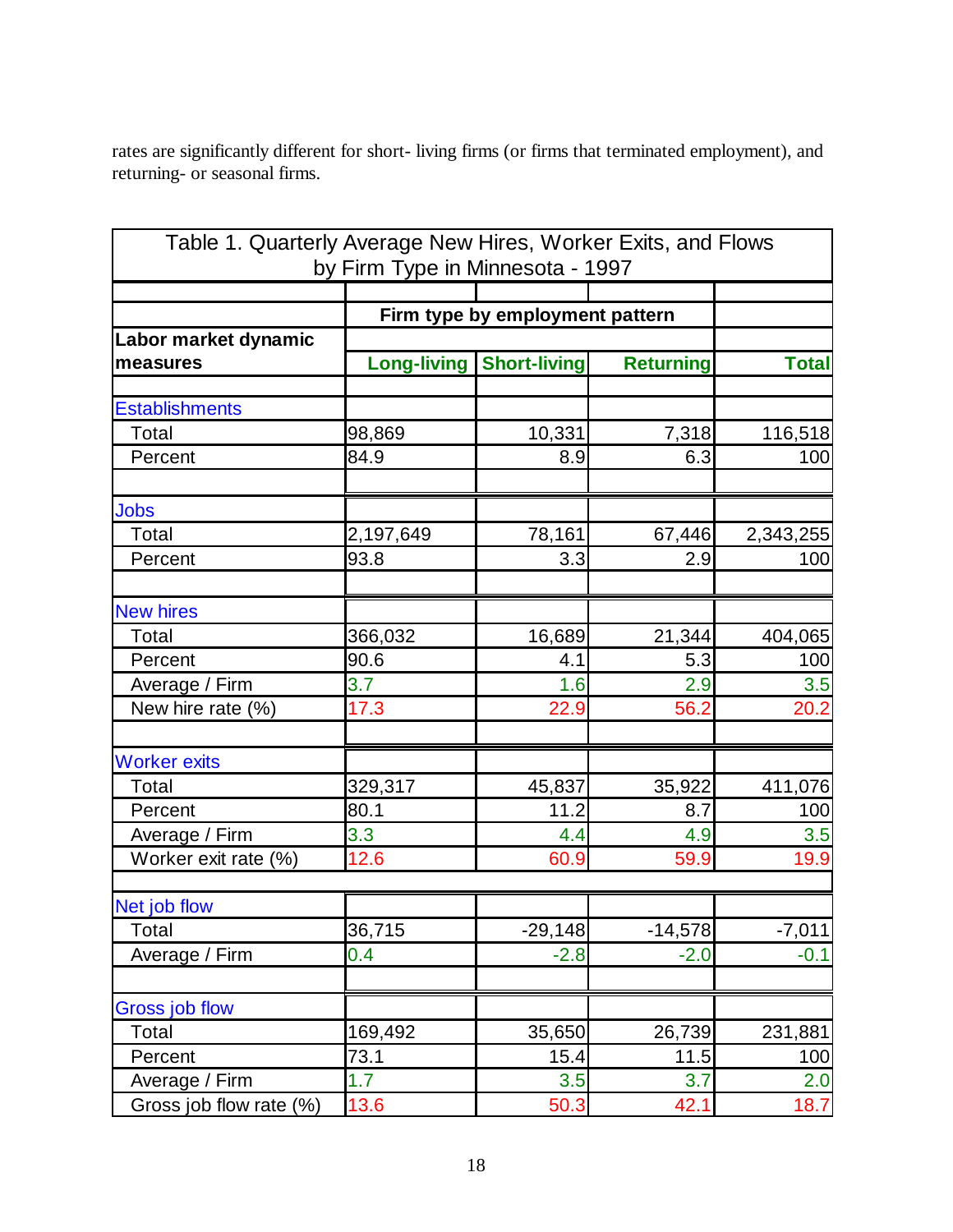| Table 1 (cont'd). Quarterly Average New Hires, Worker Exits, and Flows<br>by Firm Type in Minnesota - 1997 |                                 |                     |                  |              |  |  |  |  |  |
|------------------------------------------------------------------------------------------------------------|---------------------------------|---------------------|------------------|--------------|--|--|--|--|--|
|                                                                                                            |                                 |                     |                  |              |  |  |  |  |  |
|                                                                                                            | Firm type by employment pattern |                     |                  |              |  |  |  |  |  |
| Labor market dynamic                                                                                       |                                 |                     |                  |              |  |  |  |  |  |
| <b>Imeasures</b>                                                                                           | <b>Long-living</b>              | <b>Short-living</b> | <b>Returning</b> | <b>Total</b> |  |  |  |  |  |
|                                                                                                            |                                 |                     |                  |              |  |  |  |  |  |
| <b>Churning flow</b>                                                                                       |                                 |                     |                  |              |  |  |  |  |  |
| Total                                                                                                      | 525,857                         | 26,876              | 30,527           | 583,260      |  |  |  |  |  |
| Percent                                                                                                    | 90.2                            | 4.6                 | 5.2              | 100          |  |  |  |  |  |
| Average / Firm                                                                                             | 5.3                             | 2.6                 | 4.2              | 5.0          |  |  |  |  |  |
| Churning flow rate (%)                                                                                     | 16.3                            | 33.5                | 73.9             | 21.5         |  |  |  |  |  |

State of Wyoming:

### **Job Turnover and Hire Rates in Wyoming:**

This study links the UI wage records to the ES-202 files to develop time series data on the aggregated characteristics of firms and employee turnover. Although this study uses a linkage process with the data files similar to Minnesota, it uses slightly different definitions of hires and exits than those used in Minnesota. Although the Wyoming estimates of labor market dynamics are computed differently from those of Minnesota, the findings of the Wyoming study closely resemble those of Minnesota. For example, the Wyoming study concludes that the number of labor market transactions (individuals hired and exiting jobs) occurring in the Wyoming economy was extremely high (473,316 in 1997). This indicates that labor markets are probably behaving in a similar fashion across States. Thus, SESAs need to coordinate their research efforts and learn from each other experiences and findings.

# **F. SESAs' Products From Research Using UI Wage Records.**

The findings of SESAs' research efforts using the UI wage records are disseminated using different media. Below is a list of some SESAs' products.

#### State of Alaska:

The Research and Analysis division publishes a wide variety of research reports utilizing UI wage records:

- ? Training program performance reports (WIA and for the Alaska Legislature)<br>
P. Resident hire research
- Resident hire research
- ? WIA training provider Consumer Reports
- ? New hires information is published in *Alaska Economic Trends* and on the internet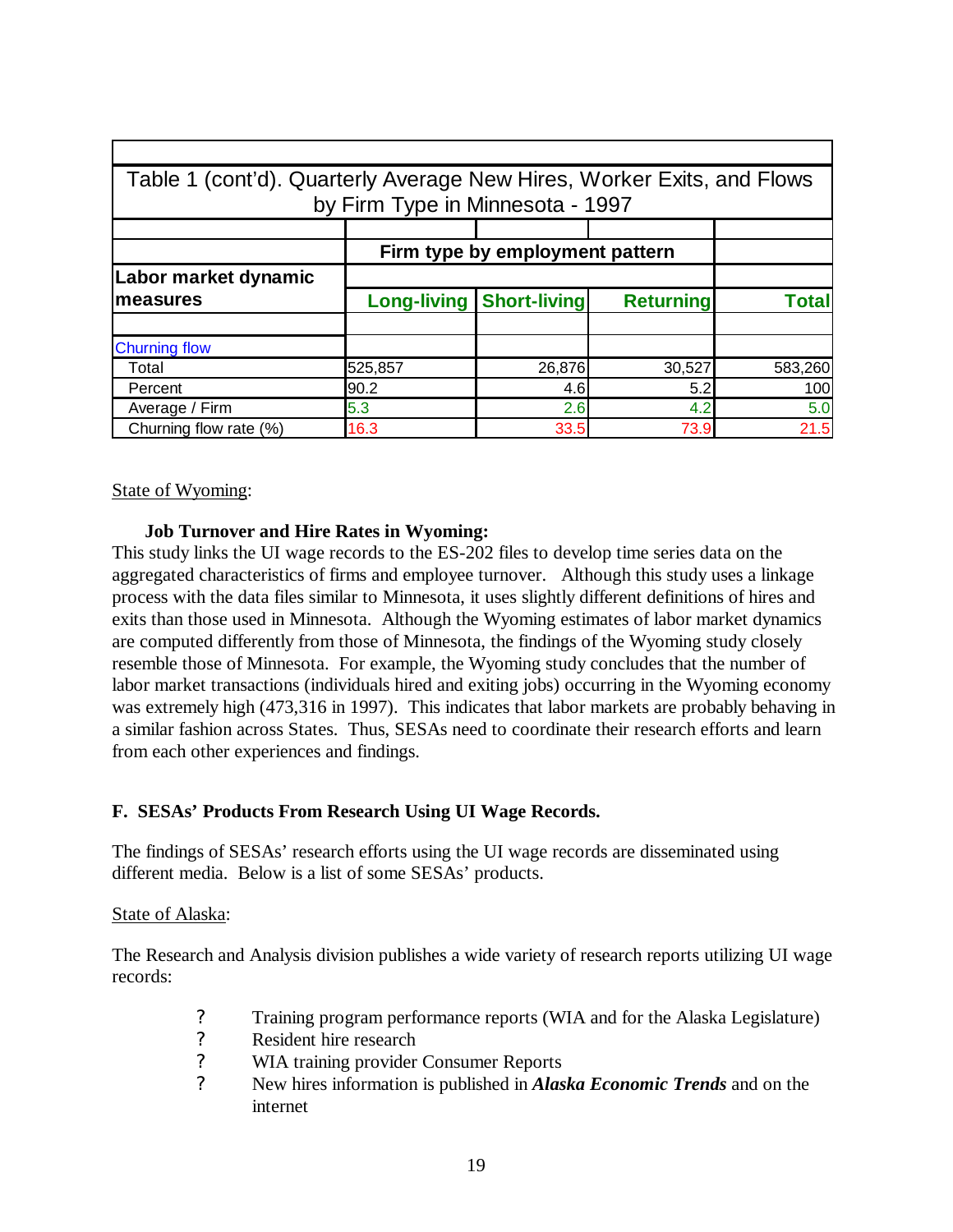- *P Alaska Economic Trends* articles on age and gender information<br>**P** *Local area labor market statistics including percent employed, ear*
- Local area labor market statistics including percent employed, earnings level, place of work vs. place of residence data

# State of Minnesota:

Research results from studies using the Minnesota UI wage records are published in:

- ? Articles in *Minnesota Employment Review*
- ? Consumer Reports
- ? Separate reports summarizing specific topics, such as Validation Methodology, Wage Distribution, and New Hires

# State of Washington:

Products published from research using the Washington UI wage records include:

- ? Evaluation Reports delivered to Workforce Board in the State
- ? Consumer Reports
- ? The *Washington Wage Report*
- ? Papers delivered to the Department of Labor

# State of Wyoming:

Products published from research using the Wyoming UI wage records include:

- ? Articles in the *Wyoming Labor Force Trends*
- ? Reports on employment, training, labor supply analysis and program evaluation

# **G. SESAs' Funding for Research Using UI Wage Records.**

There appears to be no consistent or regular source of funding across States for UI wage records research. The experiences of SESAs in securing funds for this type of research are very different.

In Alaska, the primary source of funding for the Occupational Data Base (ODB) is Alaska's State Training and Employment Program (STEP). The ODB operates on a budget of approximately \$330,000. Additional research is funded from a variety of sources including One Stop, STEP, Alaska Department of Health and Social Services, University of Alaska, Alaska Department of Education and WIA/PACIA/WIB related funds.

In South Dakota, One Stop LMI funds are used for some of the wage records work. The Followup Project is funded by the programs and agencies participating in the project. However, no funds are available to edit and analyze wage records to the extent that they should be.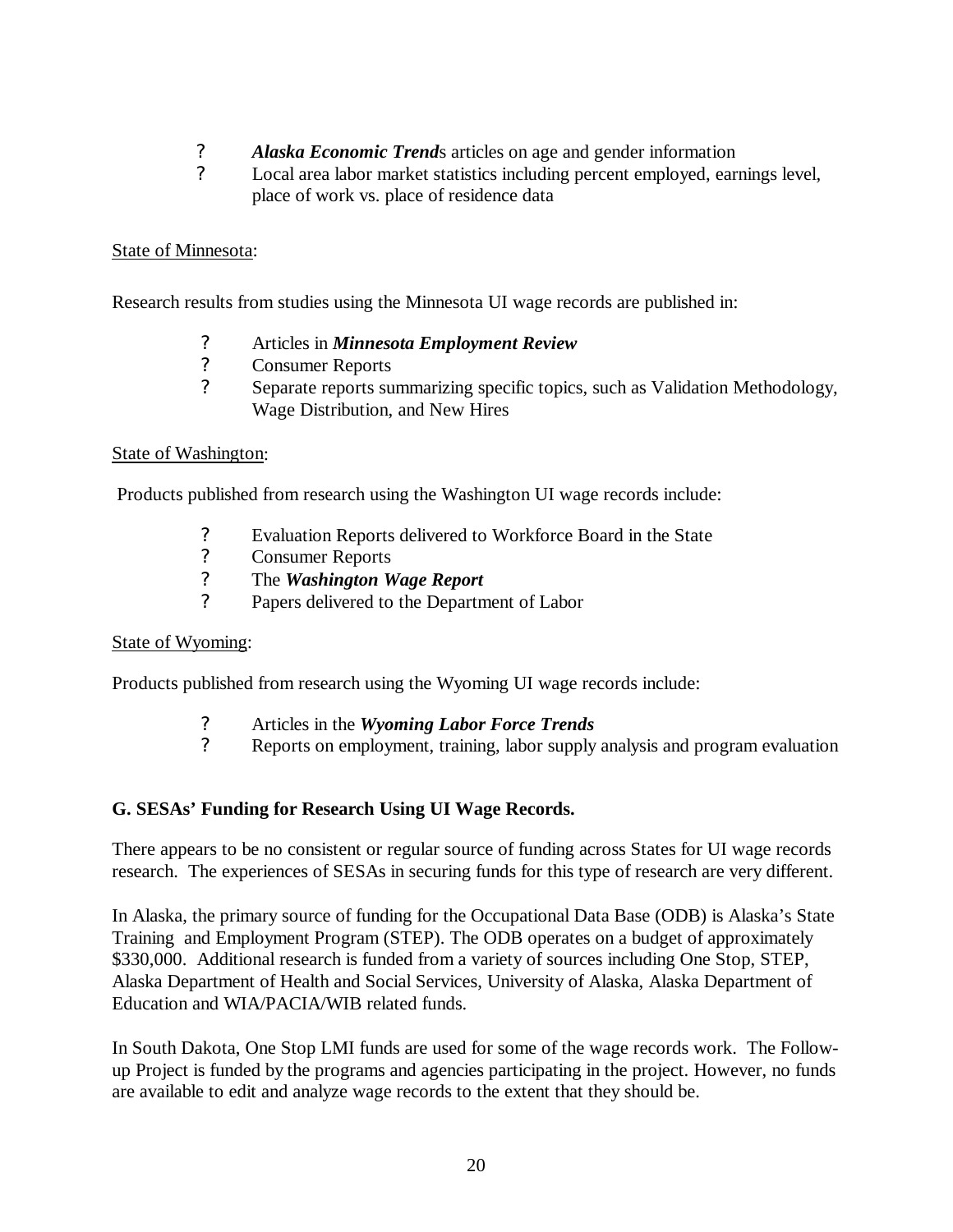In Nebraska, the funding used for the DMV Wage Record match is the ALMIS One Stop money. The money for performance measures is currently coming from a grant received from ETA.

In Wyoming, while funds used to come from the SOICC funds, they currently come from WIA Title I, One Stop LMI, and contracts with private sector consultants, and State agencies.

### **H. Conclusions.**

Although the UI wage records were primarily used for program outcome measurement purposes and administration of the UI program, they contain rich data elements that are very useful for research. The importance of the UI wage records in research has long been recognized by labor market economists. As a result, many SESA researchers have tried to develop models to measure the performance of the labor market using UI wage records.

UI wage records are used to develop employment and training program performance measures especially where those programs require performance accountability (such as, the Workforce Investment Act (WIA) and Temporary Assistance to Needy Families (TANF)). These measures are important in assessing the effectiveness of these programs to achieve their goals and finding how to improve their economic and social efficiencies.

Wage records are also used to study the wage distributions of employees, job holding patterns, job creation, job destruction, and the flows of jobs and workers. While many results are being obtained from the SESA research efforts, these efforts are independent and executed with limited funding. There is a need for more coordination and communication between the SESAs to learn from each other's research experiences and results. This will improve the SESA research efficiency and help identify general trends and forces pertaining to the labor market. State Research Offices are investigating the fundamental elements, resource allocations, and institutionalized patterns of behavior in the labor market using wage records and other administrative databases. The object of these discoveries is to answers questions raised by Workforce Development Boards, educators, and employment and training program managers that have been unanswered at the State and local (and in many cases at the national) level ever since it was deemed important to ask them. Developing the administrative database strategy requires an initial investment at the State level in a basic research process that is unlikely to have immediate tangible results. Current State Research Office involvement with administrative databases generally proceeds from State-unique series of events, circumstances, and personalities. As we shall see in subsequent chapters, nearly all of the key administrative data needed to answer State and local labor market questions are owned by the States. Since no other level of government holds State interests dearer than the States themselves, it is clearly the States' responsibility to take the initiative in developing administrative databases that meet State and local needs. In the absence of State initiative, there is no guarantee that local needs will be addressed.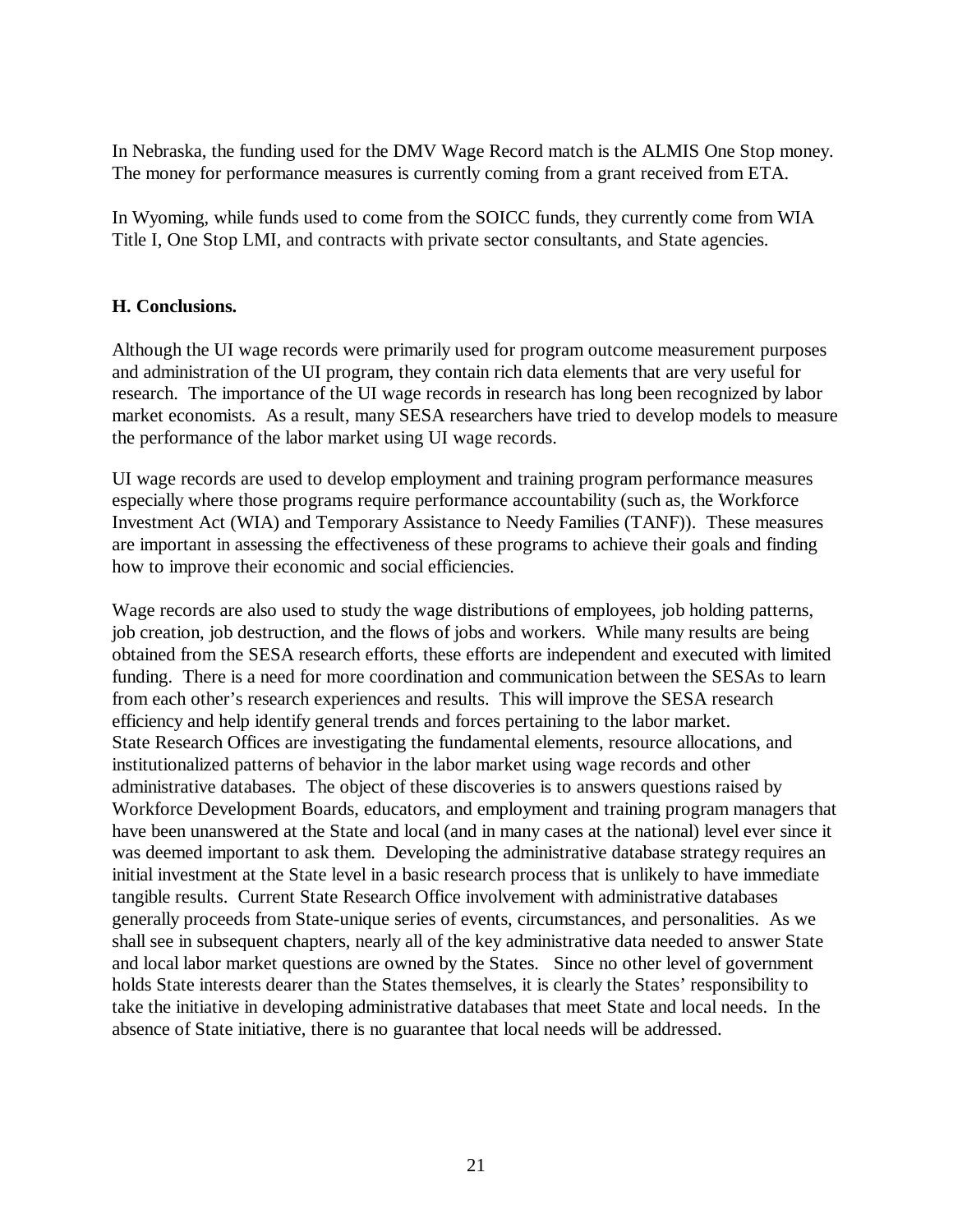### **III. Current Problems Posed by WIA and Proposed System Design.**

Published discussion relating to the development and administration of administrative databases involving records on employers and workers has focused primarily on the role of federal agencies (Haltiwanger et al 1998, Lane and Atrostic 1998). However, administrative data can be used to meet growing expectations of State Executive branch agencies, local Workforce Boards and component agencies. Under these circumstances, it becomes an organizational imperative for State Employment Statistics offices to produce a proposed mechanism to meet these needs.

WIA creates an imperative for local information about the labor market, its participants, and the relationship between the two. At the same time, the mismatch between available skills and demand, and the scarcity of labor itself, is driving community concern across an array of educational, training, economic development, labor exchange, and other programs. Taken together, this array of institutions and programs constitutes the workforce development system.

Understanding how the workforce development system functions depends on understanding the role of each institution and the function of each program, and identifying the process linking workers to employers, employers and workers to training institutions, and workers to temporary support such as unemployment insurance. Each step in this dynamic process generates an administrative record relating to individuals, training institutions, services provided and received, and pertinent tax information identifying worker-employer relationships. As demonstrated in Chapter II, several SESA Research Offices have succeeded in collecting and managing these administrative data sets to shed light on how the workforce development system and the labor market function. This analysis tracks the flow of workers over time and is broadly referred to as the analysis of labor dynamics.

WIA capitalizes on administrative data, in the form of wage records, to produce outcome measures. But there are other reasons to emphasize developing administrative databases, compared to other sources of data, as a strategy to obtain locally relevant information about the structure and functioning of the labor market. First, wage records for all workers related to all employers represent the only measure of the market context comparable to wage records based outcome measures required under WIA. Program evaluation of WIA can only take place when program and market outcome measures use the same unit of analysis. Second, States have already incurred the initial cost of collecting wage records and other administrative databases. Other available and proposed systems of data collection are neither comparable to wage records based labor market measures, current, nor cost effective.

#### **A. An Administrative Database Program as Imperative.**

The administrative database approach is founded on a strategy of effectively managing data already collected at the State and local level for administrative purposes, and transforming these data into labor market information. Section 309 of WIA requires an administrative records statistical program, wage records are required for evaluations of WIA based on quasiexperimental design, and wage records are required to objectively define the role of local socio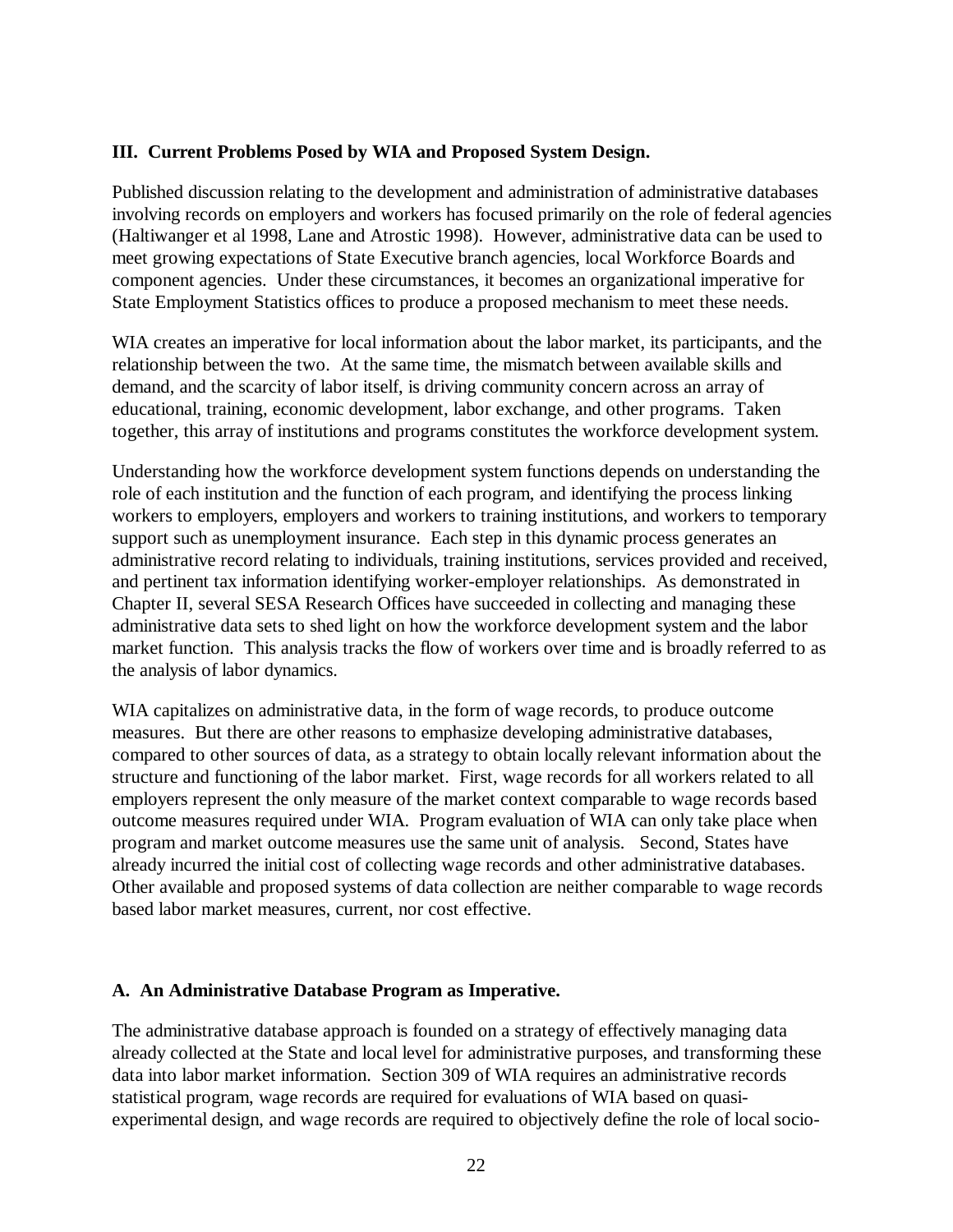economic conditions in program outcome. In contrast to other strategies of developing labor market information and conducting program evaluations, administrative data is affordable, locally relevant, timely, and necessary.

WIA's Section 136, parts (c) and (e), describe how the playing field for performance standards will be kept even between States and localities and how program evaluation will be conducted. State and local evaluation is to be conducted in "...coordination with the activities carried out under section 172...." Section 172 indicates that the Secretary shall conduct evaluations which determine whether or not the outcomes associated with WIA would have been achieved had the program not existed. This is to be accomplished by determining "the extent to which programs ... improve the employment competencies of participants in comparison to comparably-situated individuals who did not participate in such programs...." Completing this task requires that outcome measures for participants and non-participants use common definitions. Common outcome definitions require that wage records be available at the State and local level to carry out appropriate evaluation research design. Unless States conduct a certain level of quality control on wage records and archive them for research purposes, the requirements of Section 172 cannot be met.

Under the Job Training Partnership Act (JTPA), ETA's contractors constructed multiple regression models using Service Delivery Area specific unemployment rates, employment and wage rates in services and retail trade, and crude demographic variables to "adjust" expected levels of performance for the wage at placement and placement rate outcomes. In contrast to JTPA, the task of establishing an even playing field between localities for performance standards, incentives, and sanctions in WIA is accomplished by metaphor. "In determining such local levels of performance, the local board, the chief elected official, and the Governor shall take into account the specific economic, demographic, and other characteristics of the population to be serve in the local area." At this time, the relationship between wage record based outcomes and such measures as the local unemployment rate are not well documented or understood. Consequently, it is difficult to objectively quantify (e.g. through regression modeling) the share of a program's performance level that is a function of program activities, in comparison to the share that is a function of the local economic context. Further, there is no current LMI program activity national in scope, that focuses on describing how unemployment, the industrial composition of localities, and other factors influence wage records based market outcomes in a manner permitting either local Boards or WIA program managers to make informed decisions at either the strategic or operational level.

Providing pertinent State and local information regarding the functioning of the labor market in forms readily understood by all participants in the market would be cost-prohibitive were conventional strategies applied. The Bureau of Labor Statistics (BLS) FY 2001 budget request of \$453.7 million represents a sample survey statistical approach to the field of labor economics which produces only a select number of State and sub-State data sets. These are important statical snapshots. However, sample survey based statistical products (including moving average estimates) do not address issues of greatest need and provide data only as a profile in time. Improving the relevance and timeliness of survey snapshots at geographic levels at which labor markets function is a costly proposition. These statistical snapshots are incapable of tracking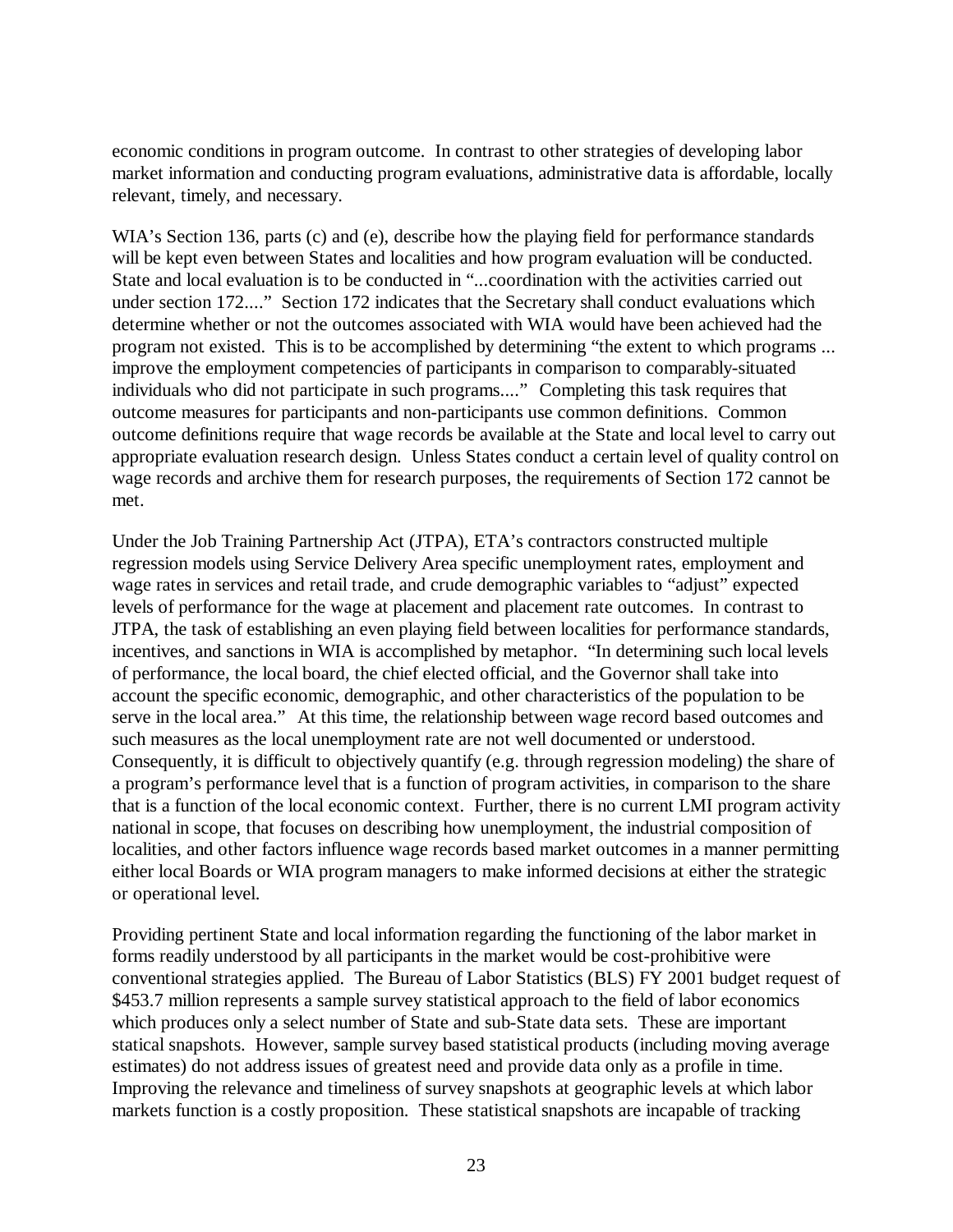either the progress of workers through the workforce development system or how employers obtain and use human resources. From the standpoint of understanding how the labor market functions, statistical snapshots are among the least relevant tools in the labor market information system.

The alternative traditional strategy, used to obtain State and local information, is the census. However, census statistical snapshots are costly, quickly outdated, and tend to be available only at great intervals. The 1997 quinquennial Economic Census results for the Construction industry, for example, were not published until March of 2000. The FY 2000 budget request for the collection of the Decennial Census was \$4.5 billion. And this cost does not include the planning and rehearsal costs incurred after the last Decennial Census in 1990 from 1992 until the eve of Census Day 2000. The standard strategy of gathering information through sample survey and census to meet State and local needs is neither timely nor cost effective, and rarely meets the test of relevance. The alternative strategy, using administrative records alone or integrated with current sample surveys, is the only cost effective approach to meeting State and local needs to understand market dynamics and the role of the workforce development system.

Finally, the employment statistics section of WIA includes both the necessary confidentiality restrictions and the necessary authorizing language requiring the establishment of an administrative records program. Section 15 of the Wagner-Peyser Act, as amended, states:

(a)(1) The Secretary...shall oversee the development...and continuous improvement of a nationwide employment statistics system...that includes —

(A) statistical data from...survey...programs and data from administrative reporting systems...including statistics on ... (iv) employment and earnings information maintained in a longitudinal manner to be used for research and program evaluation ...

(B) information on State and local...labor market dynamics, which — (i) shall be current and comprehensive ...

(F) analysis of data...described in subparagraphs (A) and (B) for uses such as — ... (iv) researching labor market dynamics...

(e) State Responsibilities — ...

(2) Duties. — In order to receive Federal financial assistance under this section, the State agency shall — ... (I) utilize the quarterly records described in section  $136(f)(2)$  of the Workforce Investment Act of 1998 to assist the State and other States in measuring State progress on State performance measures.

WIA describes the statistical use of administrative data for purposes of research, program evaluation, and the analysis of labor dynamics, moreover, it requires State employment statistics offices to acquire wage records for performance measurement purposes as a condition of receiving federal funds.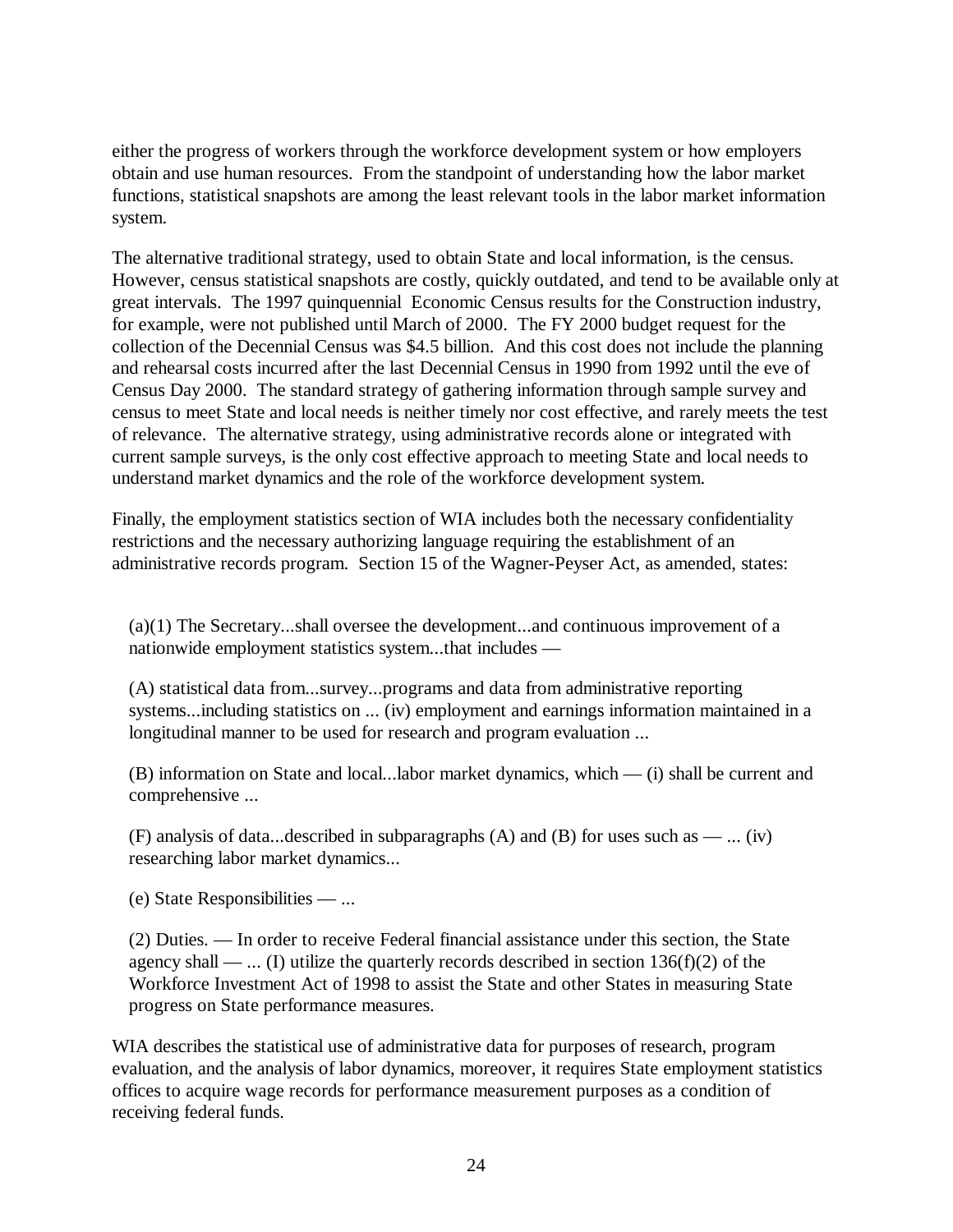Administrative data, wage records tied to patterns of employer human resource utilization and linked to investments in training, and the balance of the workforce development system are the most appropriate statistical tools to address workforce issues. It seems apparent that the absence of an administrative data program focusing on this arena represents the single most important gap in the current labor market information system.

### **B. Proposed Design.**

### **1. Overarching Policy and Initial Steps**

As we shall see in the next chapter, neither the Department of Labor nor the Bureau of Labor Statistics have the need, capacity, or interest to develop an administrative statistical program that is current and locally relevant. In addition, the proposed system requires information above and beyond wage records and employer information from the ES-202 program. Organizing information relating to the workforce development system depends upon State Research Offices obtaining confidential data from other State and local education, training, labor exchange entities, additional agencies with pertinent information, and other State Research offices through the use of confidential data sharing agreements. These agreements are central to the proposed system and normally include prohibition against disclosure of individually identifiable information to third parties. Therefore, the proposed system can only take on the character of a national program through State reporting of data in aggregate statistical form.

State Research Offices, if they have not already done so, can begin archiving wage records and the EQUI, mapping the workforce development system in their State and sub-State areas, and establishing regional work groups among Research offices. (See minutes from Region 7 and Region 8 Wage Records and Data Sharing Regional Meeting, August 2001, at **http://lmi.state.wy.us/wage\_records\_meeting.htm.)** These work groups can begin cataloguing strategies to improve the quality of wage records<sup>2</sup> and other data sets used to characterize the participants in the workforce development system, and can study ways the States have used to describe the structure of the labor market and its underlying dynamics. These efforts should have as their goals the development and refinement of market concepts in a stock and flow environment, and the replication of analytical techniques across State boundaries.

As described in Chapter II, several States have developed analytical techniques to answer questions for educators, WIBs, and program managers. These LMI solutions should be profiled and consideration given to documenting the underlying analysis and theoretical framework.

 $2^2$  As we shall see in the chapter that follows, The Advisory Council on Unemployment Insurance found the quality of administrative data available through the UI program to represent a barrier to completing their analysis of the program and in making policy recommendations. These observations suggest that quality improvements need to be considered and made to UI administrative data before they are used for statistical purposes by the State and Federal UI agencies in evaluating and administering the UI program.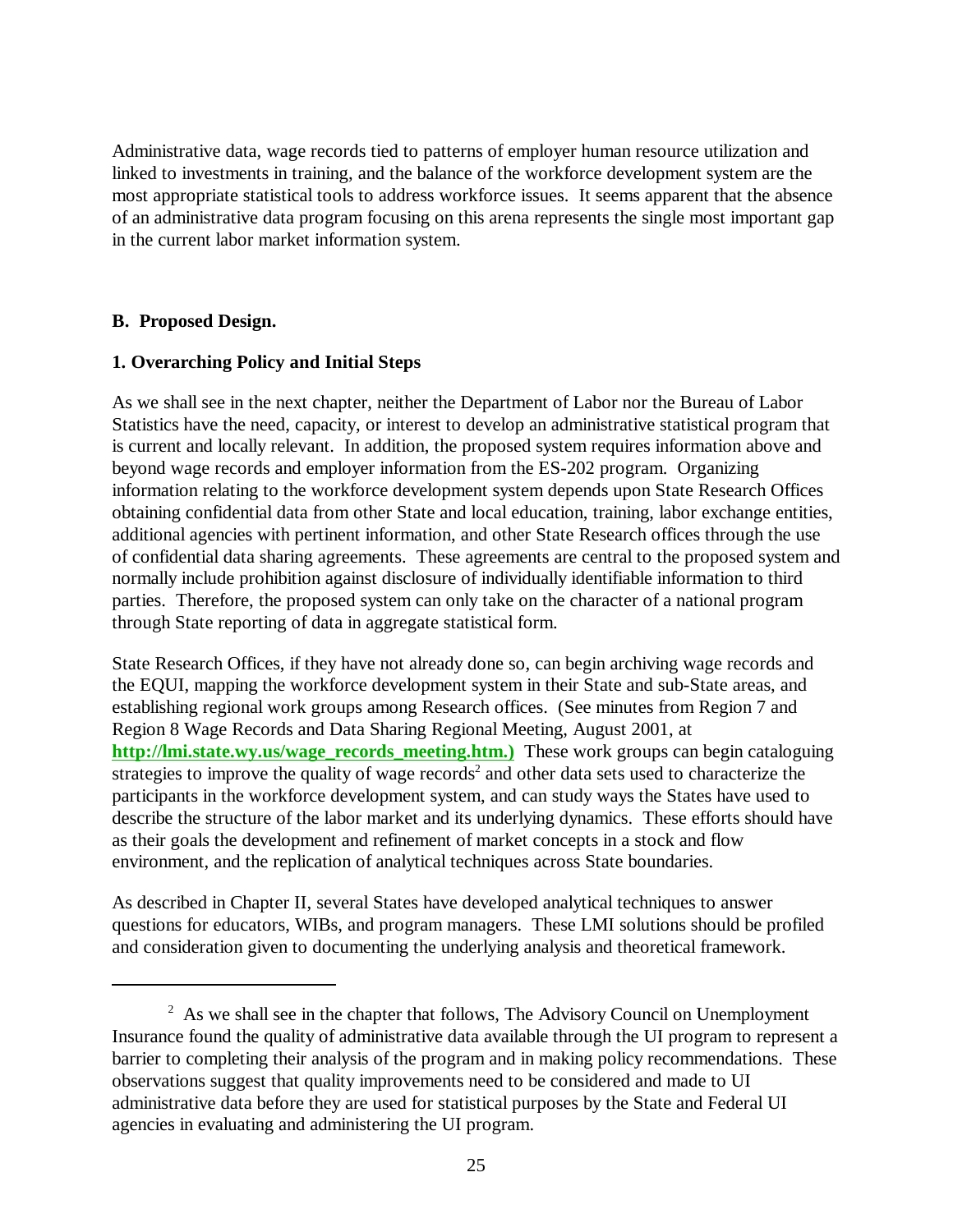Priority should be given to the development of standardized software that each State can use to answer a limited set of specific, frequently asked questions (e.g. those associated with turnover and retention).

A key to the development of overall knowledge about how the market functions and how the workforce development system relates to it is our ability to replicate analysis and findings in a variety of settings. Therefore, developing comparable analysis across States is essential to the advancement of each State's understanding of the market. Several issues can and should be explored among regional work groups including standardizing ways of measuring the inter-State migration of labor, labor turnover, commuting patterns, patterns in the distribution of earnings among workers, worker dislocation and relocation behavior, identifying the scope of UI monetary eligibility, identifying patterns in the way employers use labor and building typologies to classify these patterns, identifying ways to measure the utilization of labor, and identifying variables which predict market and program outcomes. One of the few measures assuring that any State has fully described the relationship between labor supply and demand is the capacity of other States to replicate analysis and findings.

# **2. The Workforce Information Council.**

The Workforce Information Council (WIC) should charter and delegate authority to a Policy Council responsibility for the development of an administrative data labor market information program.

In developing the Charter and delegating responsibility to the Policy Council, the WIC should give priority to the following issues:

a. The importance of determining whether or not Federal Rules should be issued regarding the confidentiality provisions of Section 309.

b. Determining level of responsibility, in the WIC and the Policy Council, and authority for proposing, reviewing, and designing wage records enhancements for labor market information purposes.

c. Identifying a mechanism for coordinating with entities representing State Unemployment Insurance concerns.

d. Identifying a mechanism for coordinating with the Department of Education and other entities responsible for administrative records within the workforce development system.

In providing guidance in the Charter and otherwise, the WIC should identify a work plan and proposed funding levels which address the following issues: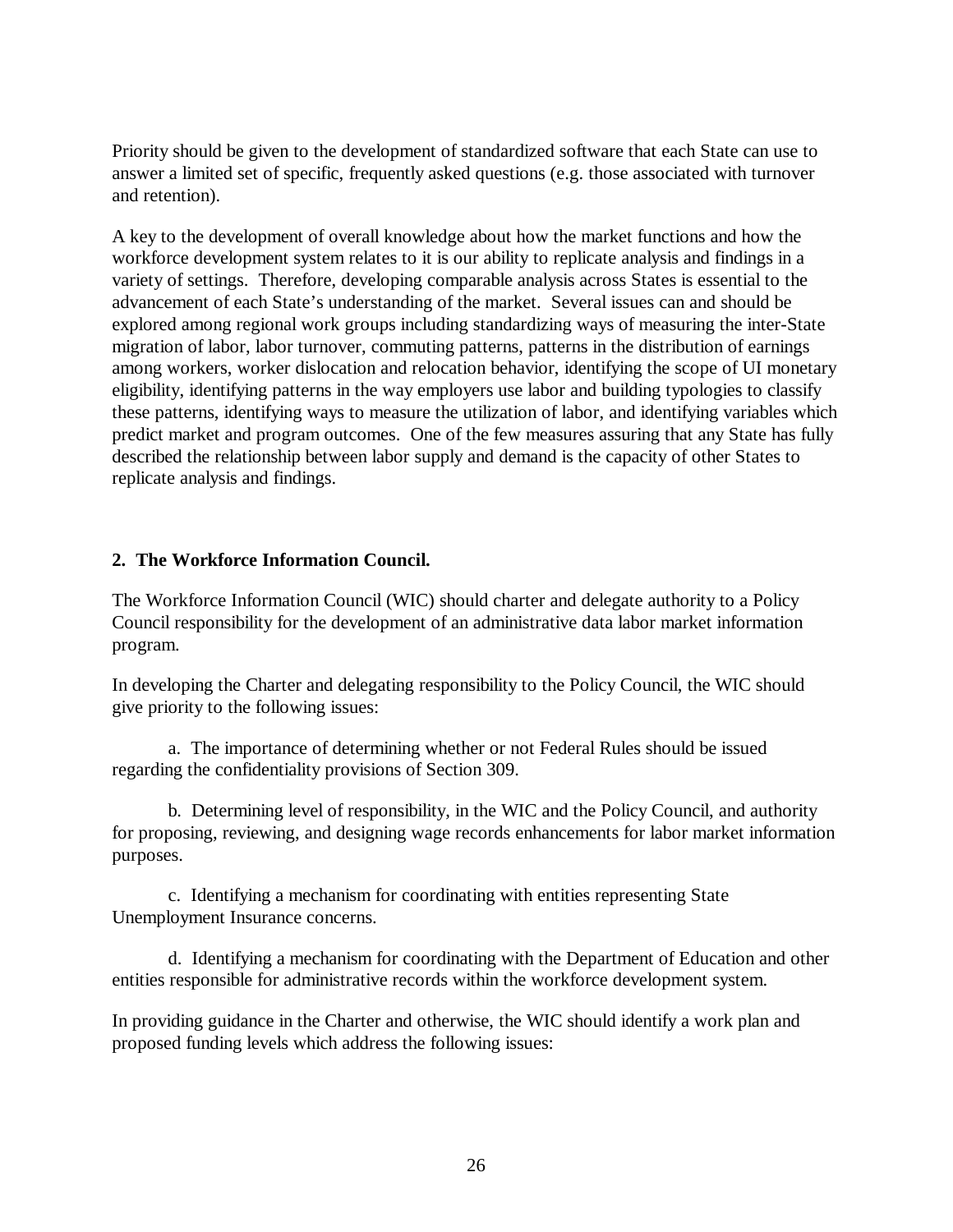a. Assessing the status of State Research Office's capacity to archive and use administrative databases. Identify a funding mechanism to ensure that all State Research offices have access to the technology required to store and manage administrative data.

b. The development, codification, cataloguing, and sharing techniques and software from States currently working with wage records and other administrative data. This agenda item should include consideration of the development of a library of administrative records analysis documents, the development of a journal to promote education regarding research design into labor dynamics, and the development of training required to facilitate WIB and WIA program managers in the effective use of labor dynamics analysis.

c. Identifying current concerns and proposed solutions regarding the integrity of wage records in concert with State Research and UI agencies and the organizations which represent them.

d. Providing financial support for regional workgroup activity and providing financial incentives for the establishment of additional workgroups.

e. Develop a mechanism to fund State Research work with WIA providers to assist educational institutions and private sector training entities in the interpretation of outcome information.

f. Develop a partnership mechanism with individuals and entities in academia interested in the field of labor dynamics.

At this time, most State Employment Statistics Offices have access to pertinent confidential data sets to carry out a wage records based labor dynamics and evaluation program. However, the development of skills in the use of administrative data for labor market analysis and program evaluation has been uneven. Some States have not developed further in some cases because of prohibitive computer costs. In some cases State Executive branch constraints on staffing are in place and there is no national offsetting program raising the status of the importance of program evaluation. Frameworks which may be considered as alternatives to State Employment Statistics Offices for the development of a comprehensive wage records program, such as academic venues or private sector consulting firms, simply do not have consistent access to wage records, a vested interest in editing them, inter-State agreements related to data sharing, and companion records from other systems to produce and sustain a comprehensive and consistent evaluation program.

Our initial analysis of the work items involved, and the current capacity of SESA Research Offices to engage in this work, indicates an initial funding level of \$20.3 million, 95 percent of which should be allocated to States by formula. A reserve of 5 percent is to be made available to the Workforce Information Council. The list of activities is not considered exhaustive while the funding amount only begins to address the gap between where we are today and the enormous potential represented by wage records and other administrative databases. The examples of State Research Office work provided in Chapter II allude to the potential uses of administrative data. State Research Offices recognize that we have only begun to realize the potential applications of administrative data especially when it is linked to survey data. Our proposed direction represents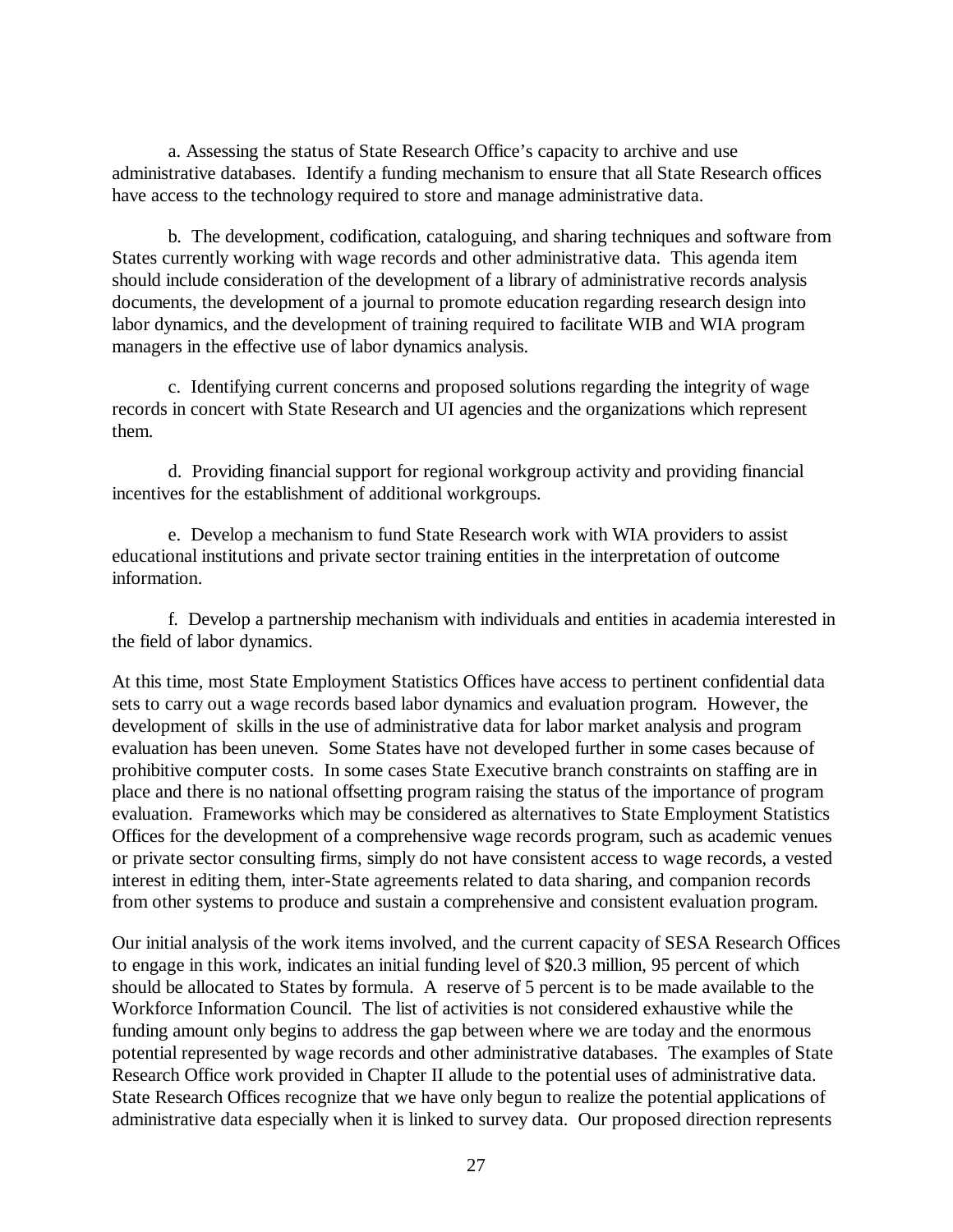an attempt to make the realized potential in some States the standard in all States. This potential has been recognized by many people during the last dozen years. Given that we are not the first to identify the enormous value and potential of administrative data, we are forced to ask why so little has been accomplished to bring about an administrative database program that is relevant at the State and local level. Identifying the causes of failure will allow us to evaluate the strength of the current proposal.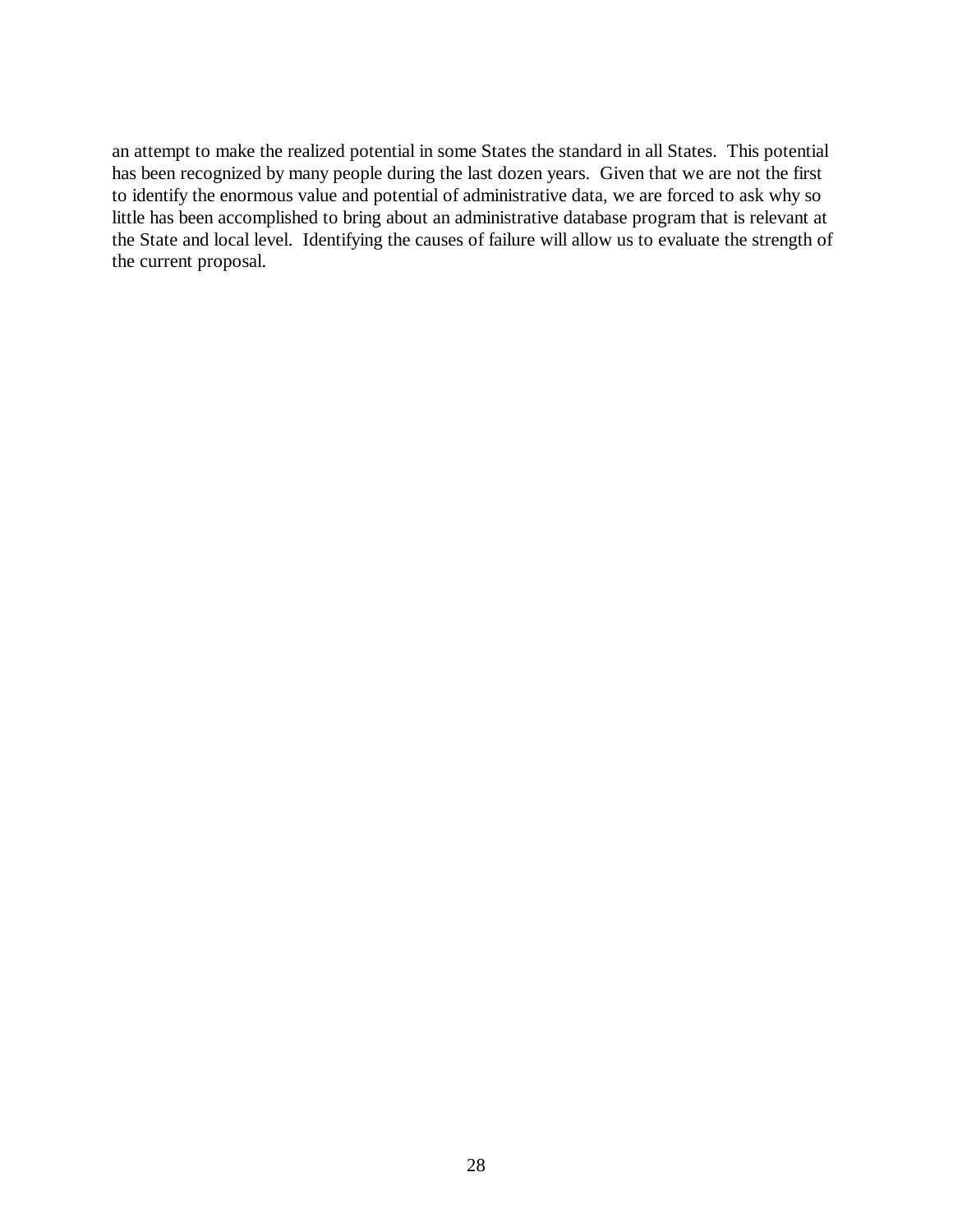# **IV. Historic Context.**

I simply do not see any organizational barriers to the LMI shops doing follow-up using wage records given the proper momentum and a little bit of creativity. — Ray Fongemie, correspondence to Tom Plewes and James Vollman, August 12, 1994.

Given developments in computing technology, a State-based wage records program could have been available across the nation by the middle of the last decade. Not only was an administrative records program possible, it also met the requirements of an increasing need for accountability systems. Congress enacted requirements for accountability in the Government Performance and Results Act of 1993 (GPRA) and WIA in 1998. The decade also saw an expanding use of wage records which went beyond describing outcomes to the production of true evaluations, and examples of analysis which have been described as approaching the "Holy Grail" of labor economics. The expansion of these uses in decentralized, non-Department of Labor environments not only demonstrated the conceptual power associated with administrative databases, it also demonstrated their uncontrolled potential. In addition to destabilizing Federal control over program outcome knowledge, the chief barrier to the development of a wage records based system capable of describing the labor market's dynamics, has historically been the principal Federal agency responsible for labor economics statistical programs. Considering DOL opposition from its program and principal statistical office, the emergence of a systematic wage records program at the State level during the 1990s stood little chance.

At the beginning of the new century, circumstances are changing in ways that make a wage records based program more likely. First, meeting State and local needs for labor market information through traditional survey techniques is too costly. Second, WIA requires a wage records based performance measurement system. This means that local outcomes for program participants can only be effectively understood in the context of information about the performance of the market in general based on wage records measurement systems. Third, knowledge of the potential uses of wage records is becoming more broadly known among program managers, State LMI offices, academics, policy makers, and others. And finally, computing efficiency continues to expand.

At the opening of this decade we are left with unanswered questions about why, with so many obvious benefits, we lack a wage records based labor market information program with national coverage. The history of the development of wage records use may help us understand the barriers to progress toward this goal.

Almost ten years ago, an amendment to the Job Training Partnership Act directed the Bureau of Labor Statistics (BLS) to develop a proposal for a National wage records database for research and evaluation purposes. The Bureau's response was to treat the proposed database as "... intended to serve eligibility, regulatory, or enforcement purposes (that) would be in direct conflict..." with its statistical mission. In order to avoid this potential threat to its mission, BLS proposed developing a database whose contents were two years old and that would be made available only to "researchers" in controlled environments. BLS estimated that it would take four years to develop the database and that some State confidentiality statutes would have to be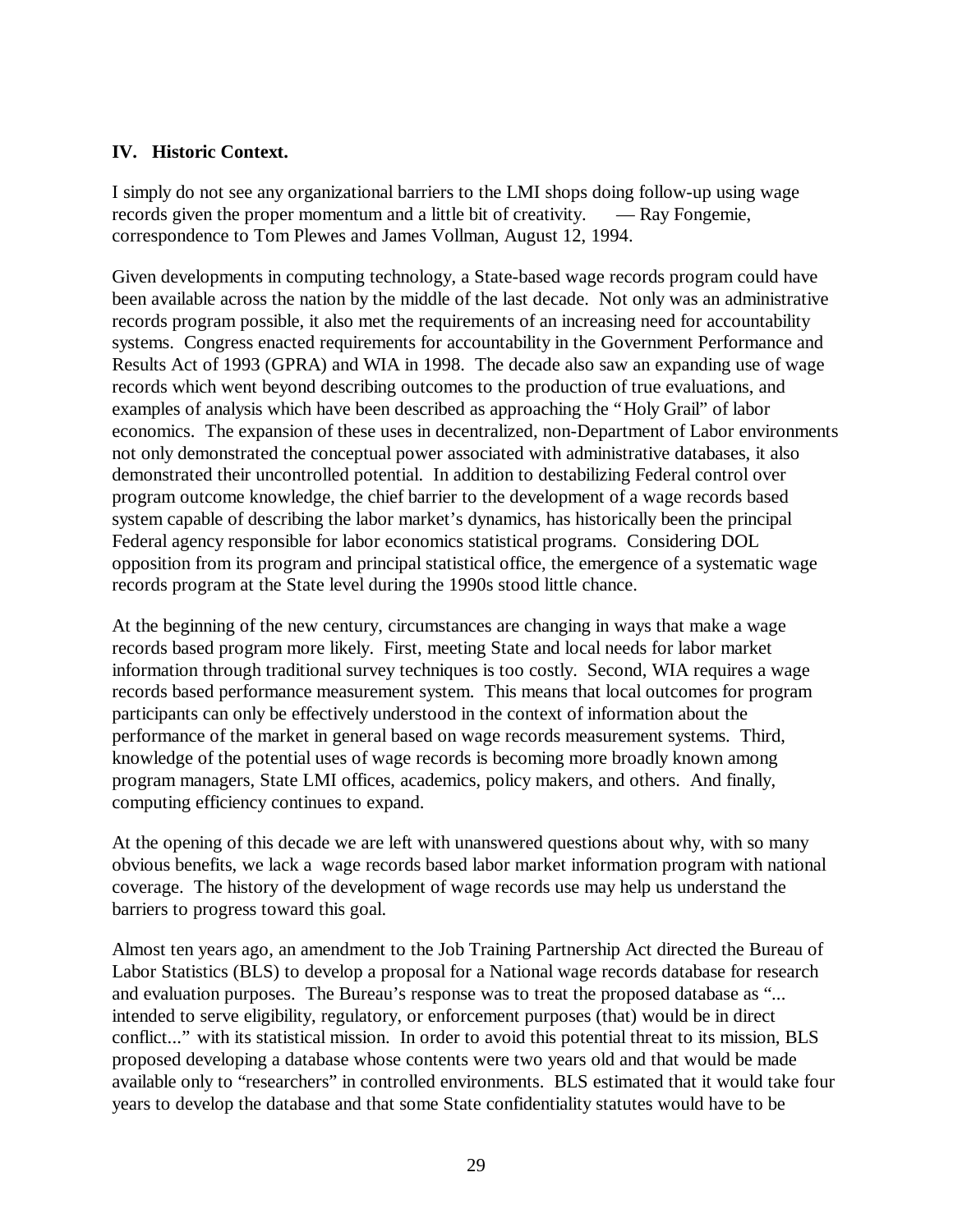altered to permit the proposed design to function. Moreover, BLS argued that Federal "...legislation is needed to provide BLS with specific statutory language requiring the agency to protect the confidentiality of data on both individuals (wage records) and firms (the EQUI)."<sup>3</sup> The national database structure could have provided the necessary information about the dynamic market context within which employment, training, and educational activities take place. While the proposal may have failed for other reasons, the database would have had no relevance for current State and local informational purposes even if States were willing to modify their confidentiality statutes to allow sharing data with BLS for purposes of third party disclosure. Further, BLS did not identify a strategy to cope with the privacy concerns associated with the creation of another national database on citizens. In a sense, the proposal can be seen as designed obsolescence. This may not have been unexpected since BLS did not seek the amendment to JTPA for a national database but instead opposed it.

The second major obstacle to the development of a program based on administrative data that is national in scope is that the program specific initiatives of non-statistical agencies (without context data) using wage records yield little, if any, information useful for program management or accountability purposes. Program specific initiatives cannot be justified as cost effective. Not only is the efficacy of program outcome measurement difficult to justify in terms of returns on their investment, there are few other potential benefits to the marketing of such systems.

Non-statistical agencies have difficulty finding a basis for the development of program outcome measures because they are neither effective management nor accountability tools. However, program outcome data can prove useful in responding to the normative expectation for rational management and making at least some attempt to demonstrate subscription to the value of accountability. Thus, a key barrier to the development of true evaluation strategies is the widespread cultural acceptance of substitutes for it.

# **A. The Fallacy of Indivisible Knowledge.**

The history of the wage records approach to market analysis and experimental design for program evaluation purposes suggests several reasons for the current absence of a comprehensive wage records program. Underlying the specific roles of the players and the participants in the events of the last decade is the fallacy of indivisible knowledge. This fallacy is a constant cultural background assumption which serves as a barrier to comprehensive outcome measurement and evaluation. The fallacy holds that no special knowledge is required to conduct program evaluation except for the special knowledge gained from, and reserved to, those with direct program operation experience or management responsibility. Without general acceptance of this fallacy, it is impossible to justify the assignment to, or assumption by, non-statistical agencies of the evaluation function.

<sup>&</sup>lt;sup>3</sup> BLS's position, of course, raises the questions of whether or not BLS can protect the confidentiality of State ES-202 data, and whether or not Congress should be funding BLS to obtain confidential State data.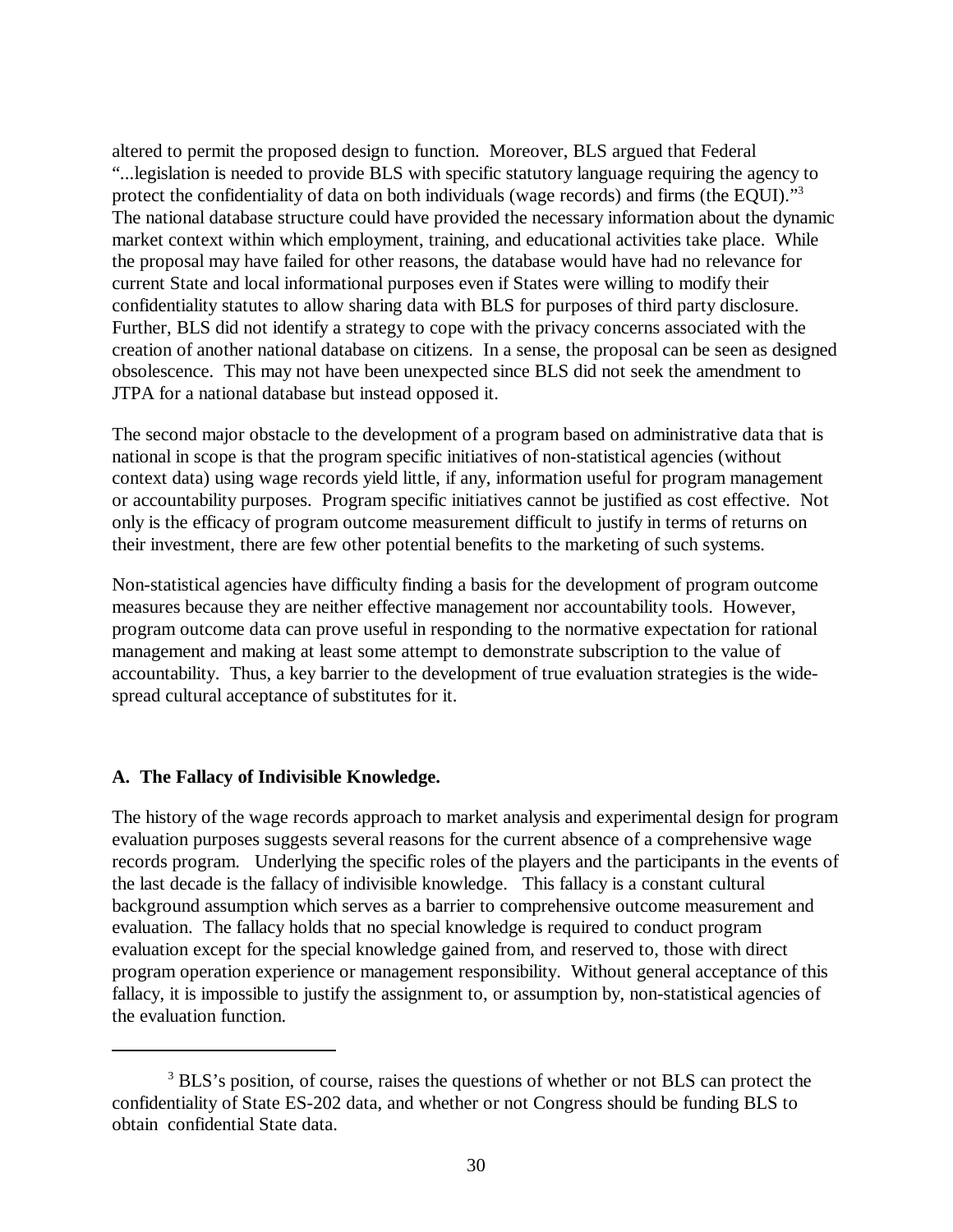The fallacy assumes that non-statistical agencies possess a knowledge of research design and statistical functions sufficient to produce meaningful reporting structures and evolve them into ever more transparent and useful management tools (see, for example, Levesque and Alt 1994).<sup>4</sup> Limited methodological and statistical expertise among non-statistical State and Federal agencies leads to the development of measurement systems whose costs outweighs their value but whose appearance creates the facade of responsible management. Even though the normative goal of improved program management may be publicly endorsed by an agency, the lack of statistical expertise means that performance measurement is cast in forms and language intended to reinforce anecdote and "common sense" notions about the manner in which the world and the program works. Evaluation designs are inevitably non-experimental and thus open to interpretation, but only by those responsible for program management who have demonstrated a good faith effort to be accountable.

The corollary to the fallacy is disregard for the concept of controlling competing explanations for outcomes through an investment in control or comparison groups and related data regarding market circumstances. The application of experimental strategies relies on knowledge about the entire population from which program clients themselves are drawn (or a significant segment of it) as well as contextual information which non-statistical agencies may not find intrinsically useful, cost worthy, or interpretable. Exercising the fallacy is marked by a disregard for the need to systematically collect information outside the boundaries of the program proper. Consequently, the fallacy of indivisibility leads to the appearance of accountability through enactment of various myths in the ritual of "reporting," rather than to substantive analysis of the problems associated with managing from a position of limited but objective knowledge. So long as the appearance of accountability is sufficient for those responsible for oversight, ersatz knowledge will be substituted for the genuine article.

Despite the investment in WIA required performance measures using wage records and proposals to develop them in other areas, program managers and policy makers are still left with enormous gaps in knowledge, tabular data nearly impossible to interpret, and an uncoordinated, underdeveloped, and fragmented reporting system. There is broad based normative support for the rational management of employment, training and educational programs, and statutory requirements to produce such systems. However, the question still remains as to why we seem unable to develop measurement systems which move beyond non-experimental and uninterpretable design.

<sup>&</sup>lt;sup>4</sup> Subscription to the fallacy is necessary to understand why wage survey requirements and other statistical activities were assigned to the Department of Labor in the Immigration Act of 1990 - and its amendments, the Services Contract Act, Davis Bacon Act, JTPA, WIA, several State programs, and in other legislation.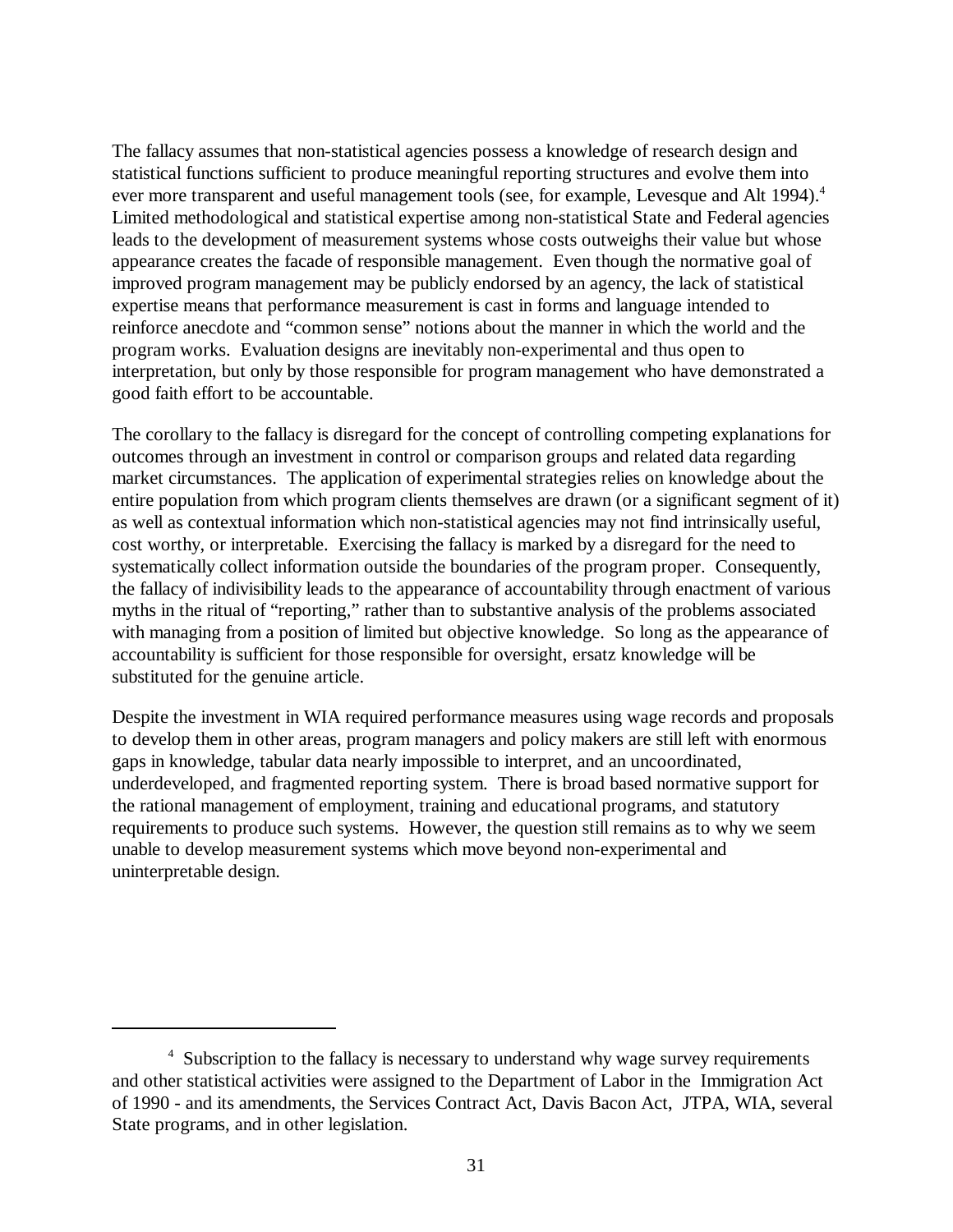### **B. August 1998 to Present.**

Since WIA was enacted, non-statistical program agencies have exercised responsibility for the development of outcome measures, there has been little visible interagency coordination at the Federal level, and agencies have focused on narrow program specific measurement rather than on strategies aimed at developing an understanding of the context variables which are likely to explain more about outcomes than the programs themselves. The promise of a comprehensive and coherent set of outcome measures across the One Stop partnership seems unlikely to be fulfilled in the near future.

WIA became law in August of 1998. Since that time, Federal and State agencies have struggled to comply with requirements for wage records based reporting using, in many respects, strategies developed prior to WIA. At the same time, other programs such as TANF have financed wage records use in pilot studies, and at least one additional significant proposal for the use of wage records to measure program outcomes has been advanced.

On the eve of the enactment of WIA, the Department of Labor issued an interpretation of Federal law regarding the release of confidential wage records by State agencies administering the Unemployment Insurance program. Unemployment Insurance Program Letter 34-97 encouraged State agencies to disclose confidential records to public officials "in the administration or enforcement of a law by the public official. The Department encourages such disclosure..." (UIPL, 1997). Over the decade leading up to the enactment of WIA, the presence of wage records in each State, their increased availability, and the scope of their application made the administrative approach to describing how the labor market worked and how workforce development components interacted with it both a more common approach and one whose value was becoming increasingly apparent.

Major program changes during the decade, such as implementation of the Temporary Assistance for Needy Families, were rarely studied using conventional analytical approaches when administrative records were available. Lane and Stevens (1997), for example, analyzed the interactions between welfare clients and employers in an attempt to define the characteristics of employer, job seeker, and the interaction between them that could lead to more effective work first strategies. It became increasingly apparent to more people that archived, unobtrusive, administrative data could be used to quickly bring pertinent analysis to significant policy issues.

Late in 2000, the American Association of Community Colleges (AACC) issued a White Paper calling for a wage records based national program which would demonstrate the value of a Community College education (Mundhenk, 2001). AACC's White Paper proposal highlights several problems related to current and historic developments in performance reporting. First, the current proposal for performance reporting is non-experimental. This means that other influences, such as those stemming from the economy or the human capital students bring to the educational environment, which also explain earnings, are not accounted for. The positive outcomes of a College education may to some (or a considerable) degree represent the effects of a growing economy. It may be that the call for performance reporting will vanish in the midst of the next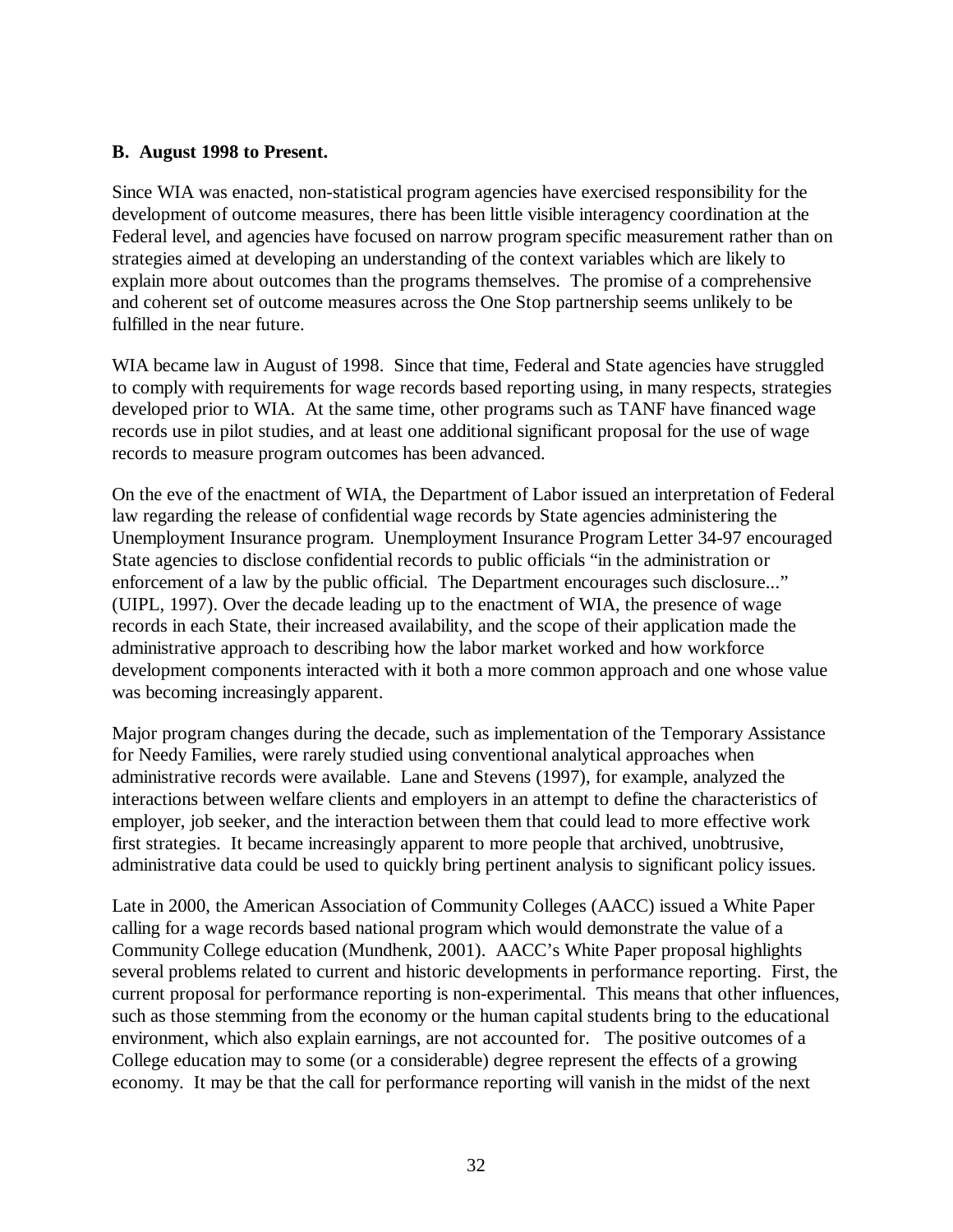recession.<sup>5</sup> On the other hand, if a State-based administrative records program can be implemented, an AACC-SESA Research Office partnership could be developed to systematically address problems of outcome design that had not before been possible.

Often, proposals for outcomes reporting have represented responses to perceived (but potentially transitory) advantages that are likely to accrue to a program from such reports. On the other hand, those with vested interests in an existing program may perceive a need to defend a program's value. These purposes are outside the scope of evaluation in the sense that the question of evaluation is to identify how a program functions rather than ascertain its value. Given this distinction, sponsorship for evaluation is more difficult to justify by those responsible for a program activity.

If a wage records reporting system for the Colleges were produced as described by the AACC paper, to some extent it would duplicate the reporting requirements for WIA and Carl Perkins supported College students. Even if the outcome reports AACC described in its Paper were available, those operating related program activity could legitimately vie for any positive credit associated with College education. The second major problem, associated with program specific non-experimental outcomes based measurement proposals is that of allocating the appropriate importance to each source of several public investments.

The third problem associated with program specific proposals for outcomes measures is that the proposal's authors are only interested in investing in an outcomes based system to the extent that the system applies to their specific program. Controlling for competing explanations for outcomes, however, requires an evaluation based system which can develop comparison and/or control groups with comparable characteristics and histories. In the case of Community College students, the appropriate comparison would be to individuals with comparable characteristics but who did not receive a Community College education. Outcomes based proposals originating with non-statistical agencies disregard the analytical requirements to verify cause and effect relationships and relate those relationships to program business processes. Consequently, there is no inter-State or Federal structure in place that could uniformly acquire Community College student data (or any other program data), match these data with wage records, and produce the comparable and standardized reports AACC describes in its Paper.

The Workforce Investment Act of 1998 represents the first statutory attempt to implement wage records based program outcome measures on a national basis. Although progress is uneven, State WIA program operators appear to be nearing this objective. There are several barriers yet to overcome. Most notable among the long-term barriers is the issue of uncertainty over the quality and coverage integrity of wage records from State to State. A second long-term barrier is that the States are not required to archive source wage records data, making program outcome measures virtually unauditable and confounding the management of incentives and sanctions. The third barrier is the absence of comparable rigor across programs which would lead to outcome

<sup>&</sup>lt;sup>5</sup>These issues were discussed during a meeting with Association Research staff and NASWA LMI subcommittee members who prepared this report on June 27, 2001. The meeting was facilitated by Dr. David Stevens.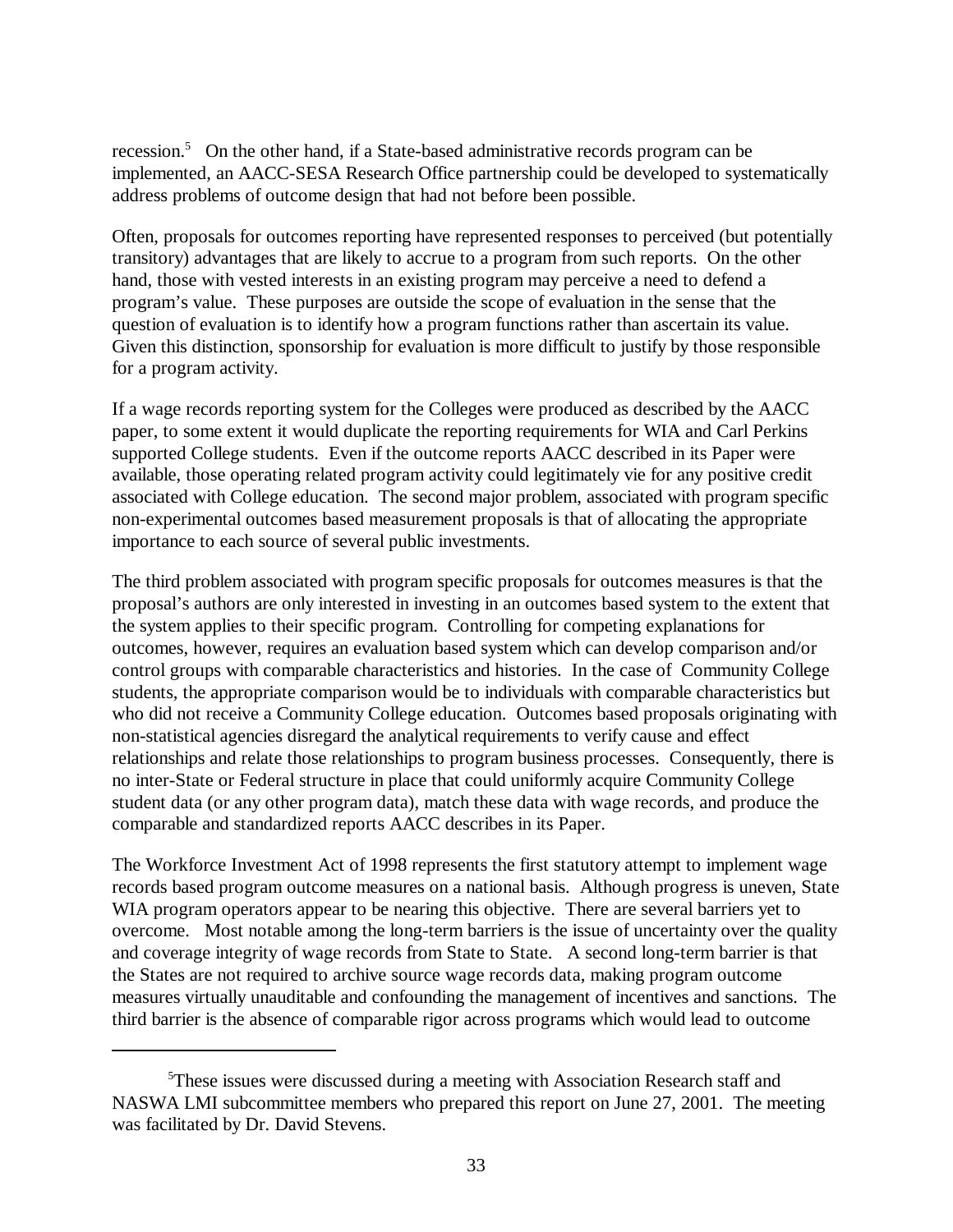reporting across the One Stop system, adapted where necessary to program unique goals and population segments, which was similar in appearance to the Title I initiative. Other programs that are part of the One Stop delivery system are further behind schedule and there is no apparent coordination among Federal agencies to produce a complementary reporting mechanism which would represent a coherent overview of the nation's Workforce Development System.

Language within WIA identifies specific equations States must use when developing Title I performance measures. This language includes the mechanics of calculating pre-program and post-program earnings change and identifies the specific time frames involved. The Act also requires that all program initiatives it brings under the One Stop roof use common performance outcome measures. Section 112(b)(8)(B) of WIA requires each State plan developed pursuant to the Act to describe the "...common data collection and reporting processes used for the programs and activities..." delivered in the One Stop environment required by the Act. Vocational and technical education programs funded under the Carl Perkins Act represent one of the key mandatory One Stop partner programs. The Perkins Act section 122(c)(21) cross references WIA's section 112(b) in describing the requirement for common collection and reporting processes. However, the Office of Vocational Education's guidance to States (OVE, 2001) indicates that the use of wage records for performance measures, as well as the manner in which they are used when employed, is an option State Education grantees may exercise at their discretion. Given the fragmented approach to performance reporting among Federal entities, it appears unlikely that information pertinent to the system as a whole will be available for consideration during WIA re-authorization hearings.

Until the enactment of the Government Performance and Results Act in 1993, there was little incentive for Federal program agencies to demonstrate program effectiveness to Congress. And there is still no incentive to incur the cost of experimental or quasi-experimental design so long as reports to Congress based on non-experimental design serve the purpose. In effect, even were Federal program agencies to succeed in reporting outcome measures in a consistent and complementary manner under WIA, there would still be no mechanism to distinguish between the effects of program activity from the effects of the local and national economy, the level of human capital program participants bring to the program, or whether or not education or particular types of educational training were factors in program outcome.

# **C. The Job Training Partnership Act; the National Occupational Coordinating Council and the Bureau of Labor Statistics.**

In 1988, the Deficit Reduction Act eliminated the wage request option as a tool available for State Employment Security Agency (SESA) administration of the Unemployment Insurance Program (Baj et al 1991:i). The movement of wage records to a more standardized set of practices in each State led to greater interest in using wage records for employment and training performance measurement programs and for other research.

Performance measurement is distinguished from evaluation in that performance measurement observes a change over time in the value of one or more variables without the capacity to identify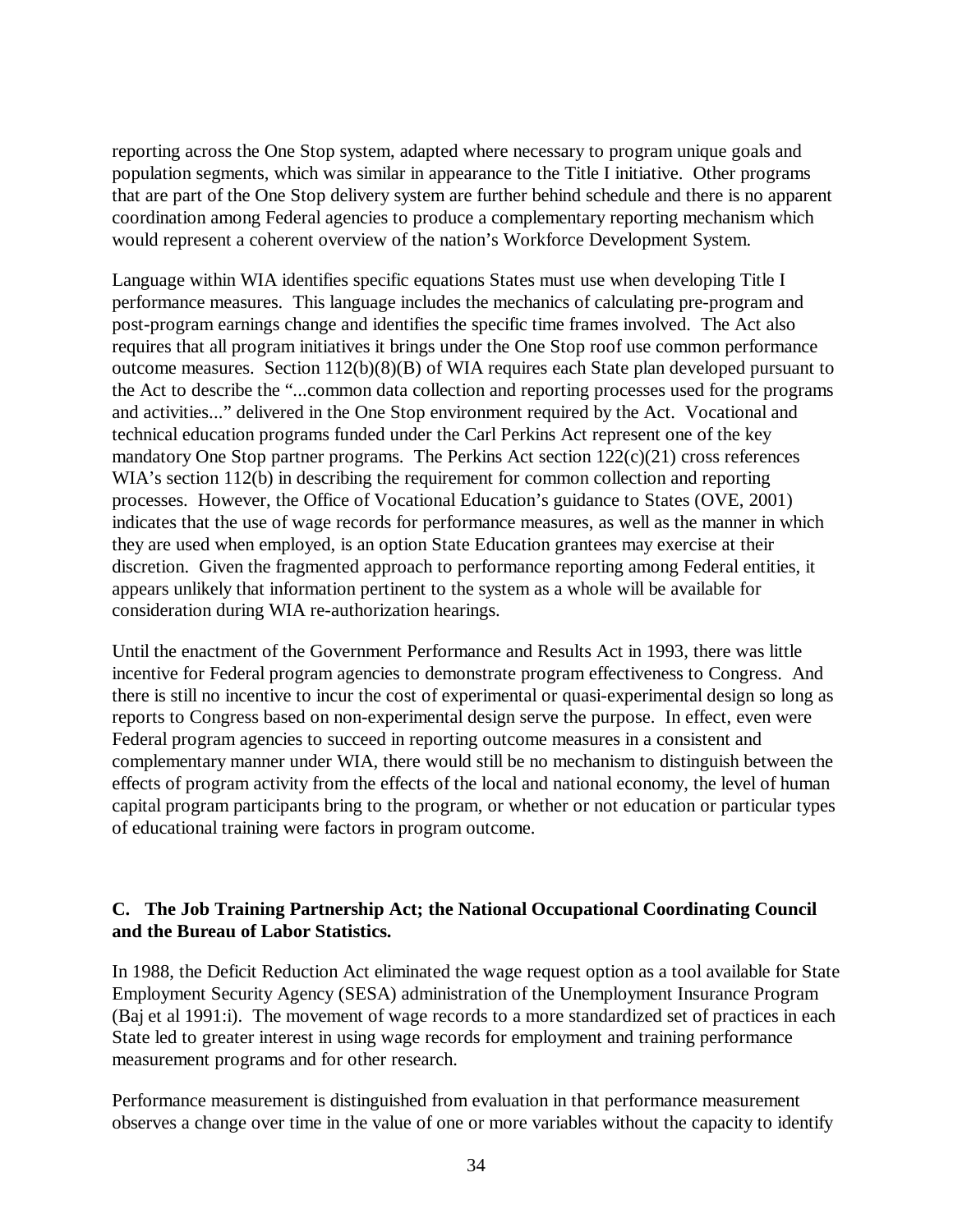the reasons for the change. Evaluation, on the other hand, incorporates performance measurement as well as strategies to account for the reasons for change in the value of a variable (see, for example, Stevens 1994a). Strategies used to account for explanations which compete as answers for program outcomes include random assignment to control and experimental groups, the use of non-randomly assigned comparison groups, longitudinal analysis, and statistical modeling.

Performance measurement only requires information on program activity and clients. Evaluation reporting, on the other hand, requires additional data. In the 1990s, two Federal initiatives incorporated the statistical use of wage records. In the first instance, Congress directed that the National Occupational Information Coordinating Committee (NOICC) institute performance measurement programs on a demonstration basis for vocational training programs. The second initiative was implemented through a Job Training Partnership Act requirement of the Bureau of Labor Statistics (BLS) to develop a national wage record database. This second initiative would have created the circumstances under which true evaluation studies could represent the standard approach to measuring returns on investment. Despite these legislatively based initiatives, neither program specific Carl Perkins efforts nor the national endeavor identified in the 1992 amendments to JTPA brought about the desired goals of either a wage records based performance measurement system, or evaluation analysis as a national standard.

Why did these Federal initiatives fail? In contrast to WIA, where DOL compels the cooperation of State agencies, under the NOICC demonstration approach, State agency participation was voluntary. Moreover, like NOICC, the State agencies in question were, non-statistical entities. In the case of BLS, the proposal may have been in competition with the Personal Responsibility and Work Opportunity Reconciliation Act of 1996 requirement for the use of wage records. In addition, public comments by BLS representatives, at the time, indicated that the use of wage records for the purposes identified in the JTPA amendment was not within the scope of its statistical mission.

In 1990, Congress directed the National Occupational Information Coordinating Council (NOICC) to conduct a demonstration project using wage records. "Section 422  $(c)(1)(A)$  of the Carl D. Perkins Vocational and Applied Technology Act of 1990 ... required that NOICC establish a demonstration program to monitor education outcomes for vocational education using wage and other records (NOICC 1994)." Shortly thereafter section 462(g) of the1992 amendments to the Job Training Partnership Act directed that

"... the Commissioner of Labor Statistics, in cooperation with the States, shall determine appropriate procedures for establishing a nationwide database containing information on the quarterly earnings, establishment and industry affiliation and geographic location of employment, for all individuals for whom such information is collected by the States ... The Commissioner ... shall determine appropriate procedures for maintaining such information ... for making such information available for policy research or program evaluation ... The Secretary shall prepare and submit to the Congress, not later than 12 months after the date of enactment of the ... Amendments of 1992, a report that shall describe the costs and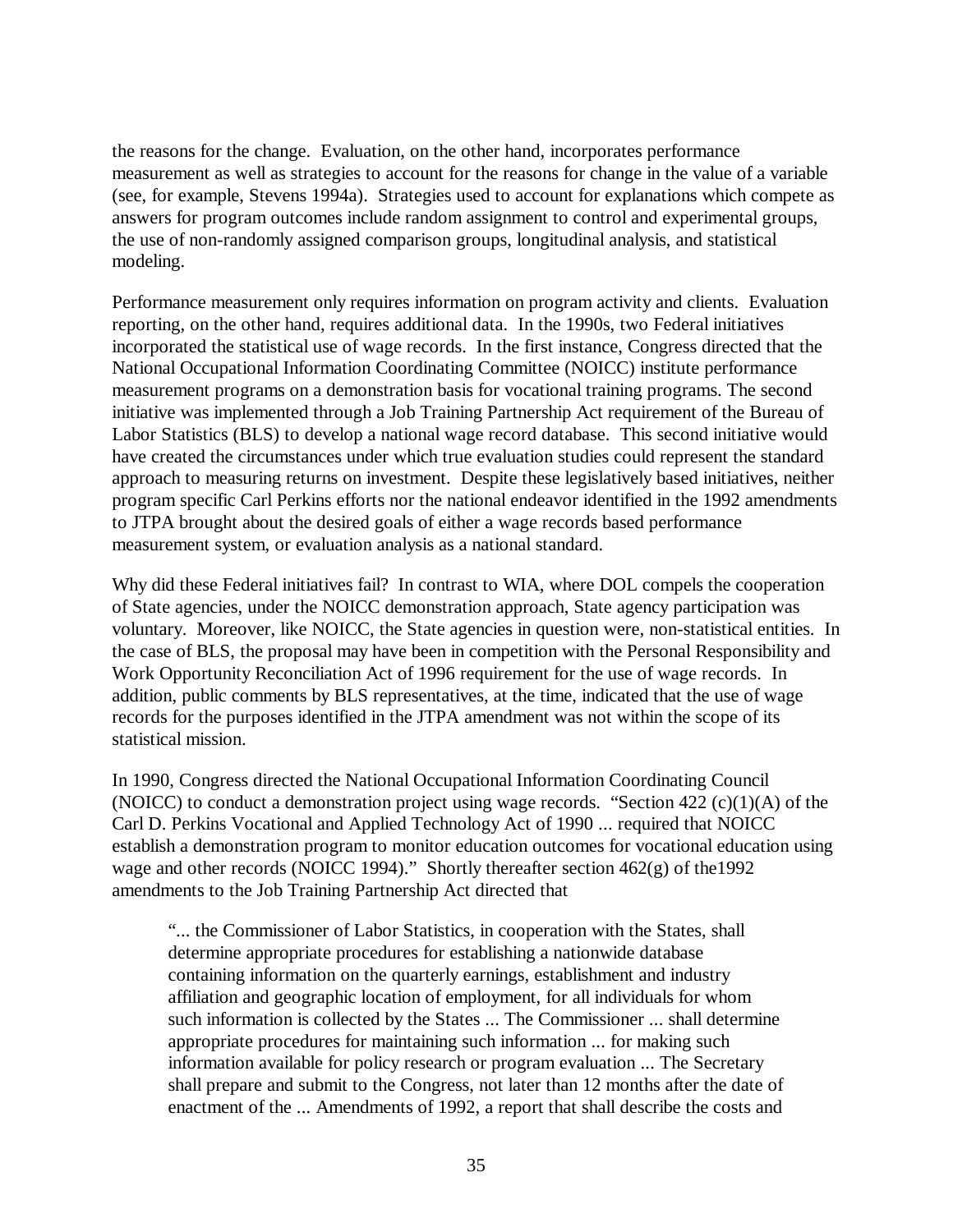benefits ... of a nationwide database ... and a schedule that would allow for the establishment of such a database."

NOICC's initiative under the Carl Perkins Act focused on performance outcome measures without control or comparison groups. Thus, from the beginning, the value of the initiative was questionable. As a non-statistical agency, NOICC's attempt to implement Section 422(c) of Carl Perkins was hampered by a lack of research design and analysis staff. In addition, its initial attempts to fulfill its responsibility engaged non-statistical State agencies in the development of performance measures. In a NOICC-sponsored National Governors Association survey of State Vocational Education agencies, the assumption is made that if wage records based performance measurement occurs, it occurs because the Vocational Office receives wage records from the SESA UI section. The study reported that "... eighteen States have actually conducted a one-time study or pilot test or implemented a system to use wage records data ... Only three States indicated that data sharing was taking place at both (the secondary and postsecondary) levels..." (Amico 1993:11). The results of the survey of States reveal a sparse and unevenly distributed "system" of performance measurement.

The final NOICC effort to meet its Congressional charge was to contract for a "Guide," or lay instructions for vocational education agencies and "other institutions." This initiative was predicated on the assumption that almost anyone with a computer and access to the appropriate data can fulfill the goal of developing program based performance measurement (Levesque and Alt 1994). The Guide does not discuss the value of comparability of the measures between vocational programs, school systems, or States. Given this tradition of open ended performance measurement for vocational programs, it seems likely that attaining a standardized approach to performance measurement for the Carl Perkins program in each State will remain an elusive goal.

The legacy of NOICC and the National Commission for Employment Policy sponsored performance outcome measures is unclear, especially since remnant State agencies that may be carrying out these activities do not sponsor a national profile. NOICC's approach was to market performance measurement to non-statistical agencies on a voluntary basis. It appears that the outcome may have been different had it attempted to work through the infrastructure represented by the SESA Research community and conducted its strategy in a more broad based manner. If performance measurement in the form NOICC advanced had been a cost effective management tool, the seeds of the demonstration project would have taken deeper root.

The 1992 amendments to JTPA directed that a federal statistical agency, the BLS, develop a proposed approach for the design of a national wage records database that would also include employer data from State Unemployment Insurance files. The endeavor was described with enthusiastic support in 1996 by the Advisory Council on Unemployment Insurance:

Throughout its long history, the UI program has produced a vast amount of information....

Individual states use UI information to operate the program, to evaluate efficiencies, and to conduct research on UI issues. The federal UI Service uses the data to monitor the work of the states, to carry out UI research, to administer the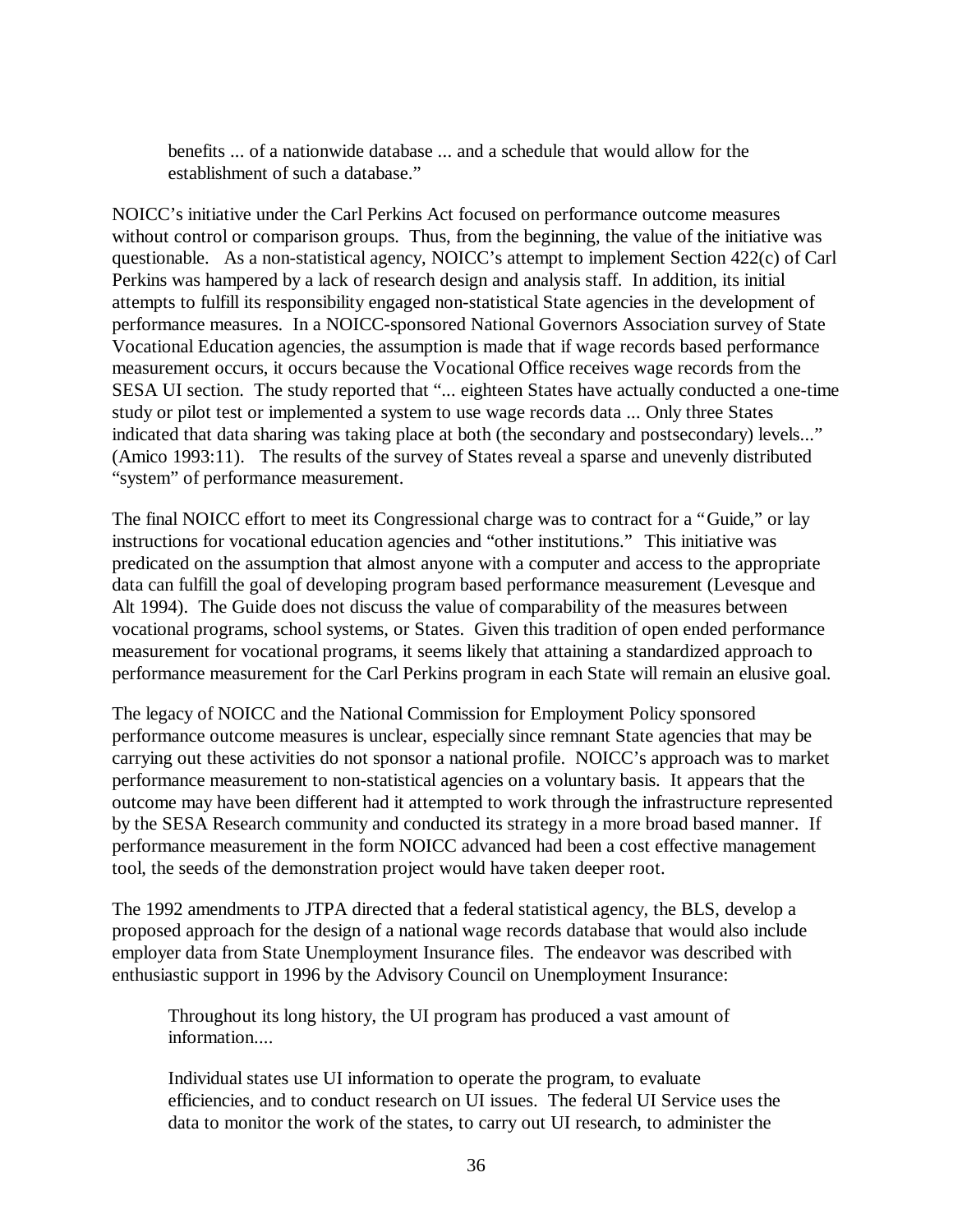system, and to ensure that federal UI program standards have been met. In addition, the Bureau of Labor Statistics (BLS) ... relies on the state employment and earnings reports for survey benchmarks, and it uses the UI tax records to form the universe of business establishments for sample surveys.

In spite of these varied uses, little systematic attention has been given to the comparability, accuracy, and completeness of this rich data source. Indeed, the Council frequently found it impossible to obtain comparable state data for analyzing many of the questions it addressed. Further, only occasional attention has been given to the format, editing standards, uniformity of data definition, completeness, and ease of computerized access to the base of information that flows from the UI system.

These conditions are not surprising. Until recently, the informational value of administrative data was not universally recognized. Few have understood the need for the precision and quality control that distinguish a statistical database for research purposes from a program database that ensures the delivery of services. Today, data are increasingly used to monitor the economy and to evaluate public policy, and the value of administrative program records as an efficient and costeffective source of information with minimal need for additional reporting burden cannot be overlooked. To allow fuller utilization of this resource, the quality and comparability of these administrative data should be improved.

Congress has already taken some steps to meet this need. In 1992, it required the BLS to determine procedures for creating a national longitudinal wage record database with information on earnings, establishment and industry classification, and geographic location of employment for all workers covered by the UI system. This improved database will be extremely valuable for research, program evaluation, and statistical purposes.

Source: "Defining Federal and State Roles in Unemployment Insurance," Advisory Council on Unemployment Compensation, 1996, p.15.

The BLS proposal for a National Wage Record Database (NWRD) envisioned a centralized wage records and ES-202 database that would be made available to "researchers" in the BLS national office and initially in one other urban center. A second wage records database would remain at the State level for use in JTPA outcomes measurement. The proposal did not envision a linkage between State and Federal agencies for purposes of evaluation or controlled designs, let alone a role for SESA Research Offices.

The BLS designed NWRD would only contain data that was two or more years old in order to discourage potential attempts to use the data for administrative purposes. It was expected to take four years to develop the database. The "National Wage Record Database Design Project Report" was submitted by the Department of Labor to OMB in August of 1995 with a request to send the report to Congress as required by JTPA. Thus, if the database came on line in 1999, as proposed, the most recent data contained in the files would have been from 1997. This strategy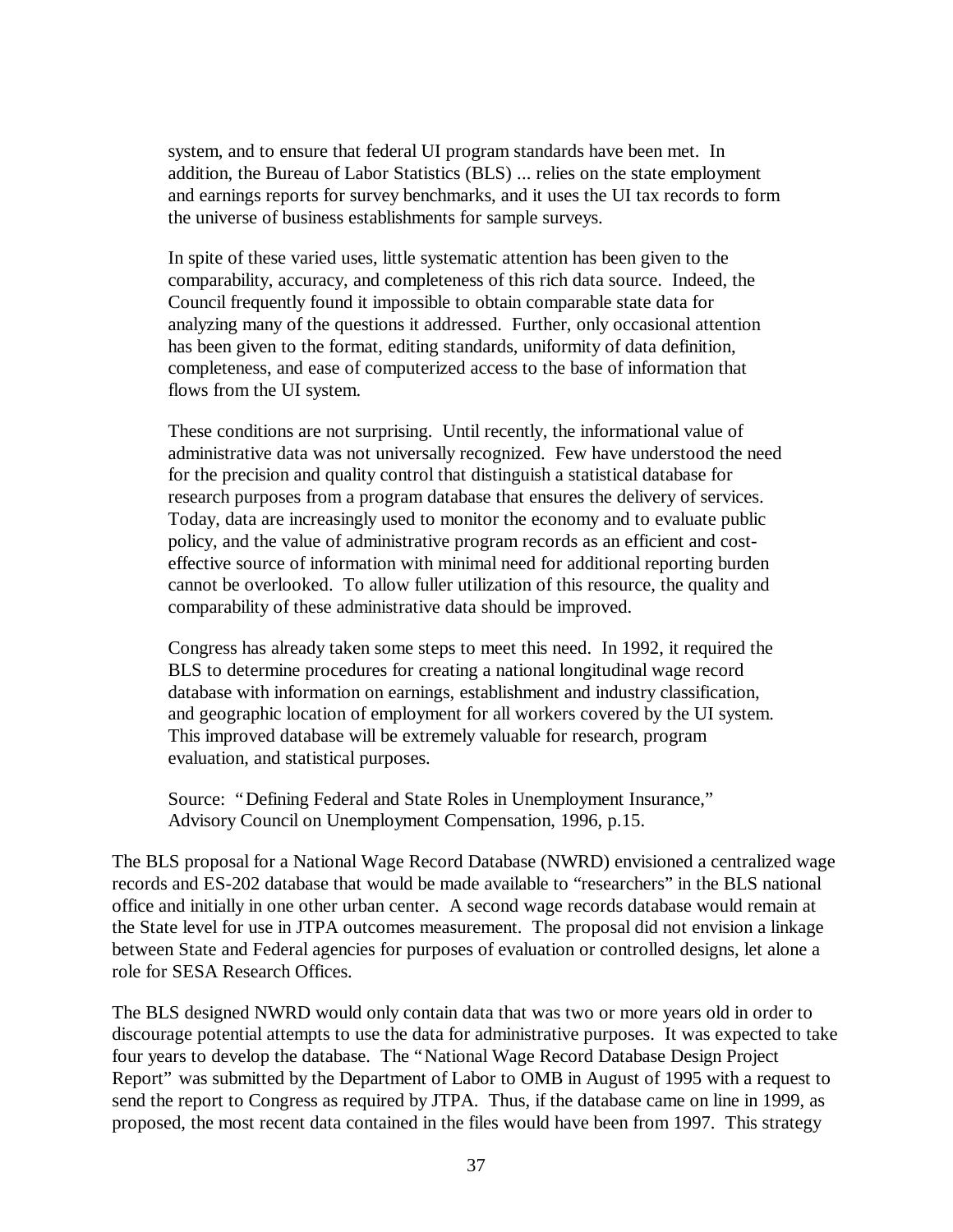was endorsed to ensure that enforcement agencies did not find the database an attractive source of information for program administration, fraud detection, and other non-statistical uses. By design then, the NWRD project would have been a source of information that was neither timely nor available to those most likely to use the information for State and local analysis.

However, the "Project Report" was never authorized for US DOL transmittal to Congress by OMB. According to a BLS informant, the NWRD would have been in conflict with proposals for welfare reform which included a national "new hires" database complemented by State wage records files to be used for program enforcement purposes. The administration did not want to appear to be supporting two national wage records databases and the statistical agenda for wage records was abandoned.

A comprehensive database would have allowed for appropriate comparison groups to be selected for program evaluation purposes. However, BLS transformed the directive in  $462(g)$  to develop a proposal for a NWRD to make "such information available for policy research or program evaluation" into a proposal which would take four years to make data available to the "research community." The research community is, presumably, located exclusively in academia and among private consulting firms who would have access to data two years removed from current events. Given that BLS opposed the amendment to JTPA, it appears that BLS may have developed a proposed design of so little value and relevance that had the report been transmitted to Congress it would have stood little likelihood of being funded.

The success of the proposal developed under the JTPA amendment depended upon a strategy focused on producing current local analysis that would at the same time permit inter-State comparison and aggregation to regional and national statistical profiles of the workforce development system. With the exception of a minor initiative relating to follow-up analysis of UI claimants found in Mass Layoff Statistics files and the occasional technical memorandum, the Bureau has provided no public indication of its support for improving the quality of UI administrative data in response to the UI Commission's observations. It seems apparent that a national wage records database developed in the manner proposed by BLS over the time frame involved, and for purposes of restricted access would not have met the intent of the amendment to JTPA, produced data useful to future UI Commissions, nor served purposes that would elicit State support for Congressional funding.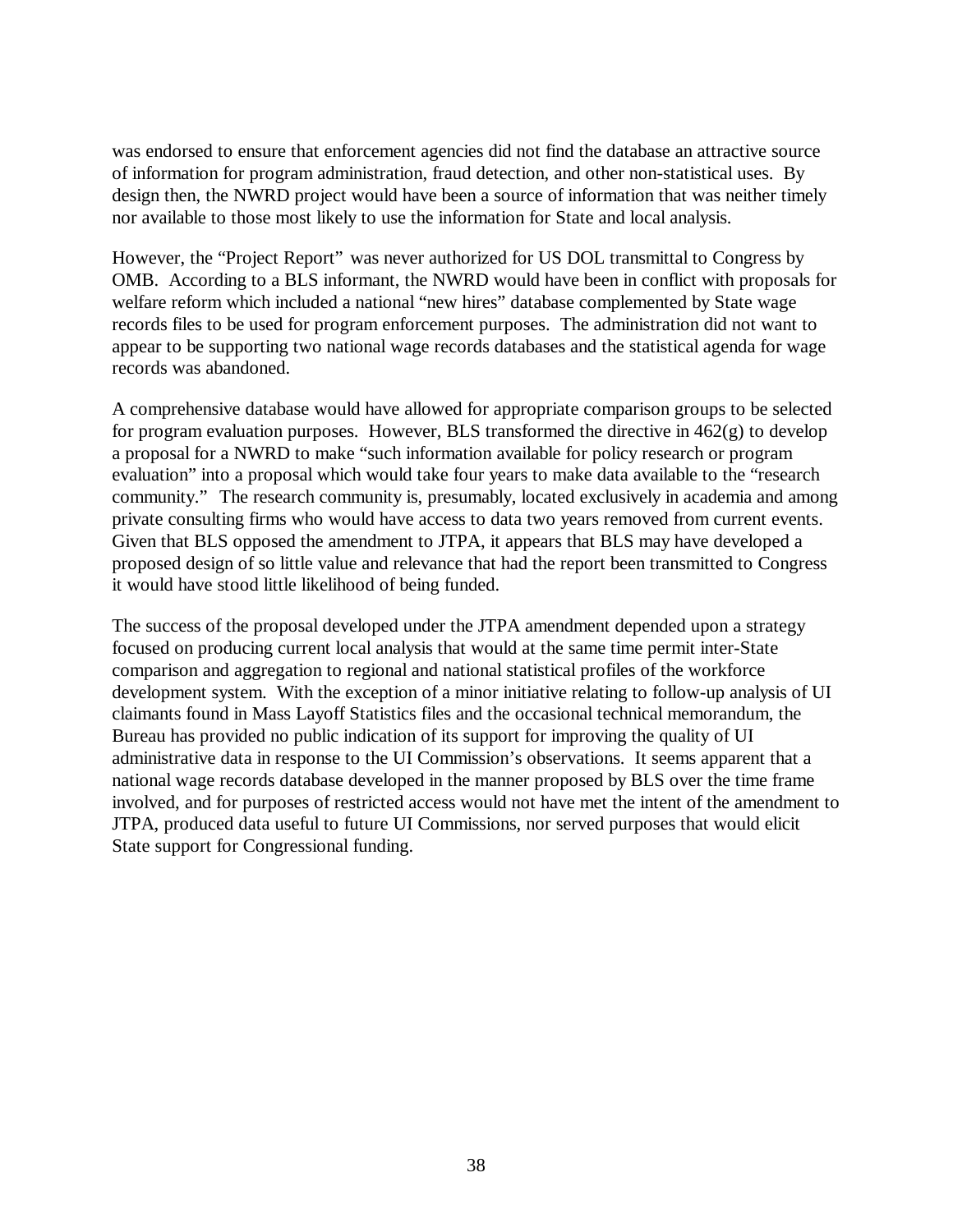### **V. Methodological Note: From Performance Measures to Evaluation.**

The contributions of research initiatives using wage records in the academic setting have been significant. However, a review of the literature drawn from academic and consulting sources is beyond the scope of this paper. Although rich in imaginative approaches, from the standpoint of the proposal in Chapter III, the chief contribution of these initiatives has been methodological.

Chapter III proposed developing a State labor dynamics program as a necessary pre-condition to the evolution of an evaluation program. Evaluation conducted in the context of State and local economic-demographic and socio-economic analysis often requires more specialized research staff than has traditionally been available in State Research Offices. Bringing more specialized and advanced research staff to State LMI operations will require the support of this infrastructure with disciplines outside the traditional mainstream staffing within the Department of Labor. For this and other reasons, it is proposed that the required Policy Council include a substantial role for academia. This role is best described as coordinative and falls into four functional areas: (1) supporting the methodological integrity of evaluation, (2) facilitating the organization of State applied research to obtain the cumulative value added knowledge of basic research, (3) developing confidentiality protocols, and (4) providing part of the leadership to coordinate the Policy Council's relationship with the Secretary's Research plan as defined in Section 171, and Evaluations outlined in Section 172 of WIA . These four functional areas represent gaps which can best be filled by individuals who have specialized advanced knowledge and links to institutions which have much to offer and much to gain through liaison with the Policy Council and the State-Federal relationship.

# **A. The Academic World.**

There are two key problems in labor economics which prevent effective State and local management of workforce development programs. First, given the substantial resources devoted to the collection and analysis of information about the labor market, it is remarkable how little we actually know about it. Second, the nation lacks a consistent standardized means of either describing or evaluating how workforce development systems interact with the labor market.

The purpose of the proposed administrative data analysis program is to understand the structure and dynamics of the labor market. We propose identifying the determinants (industrial structure, demographics, firm characteristics, economic conditions, etc.) of market outcomes, the strategies workers and employers use to obtain their goals in the labor market, and describe how the determinants and strategies produce outcomes under a variety of circumstances. Achieving this purpose is a prerequisite to developing ways to accurately describe how non-market institutions (the workforce development system) produce outcomes for employers and workers. An objective of the proposed analysis program is to provide the States, and by extension the Secretary of Labor, with the capacity to conduct true evaluation analysis of program activity that is locally relevant and national in scope.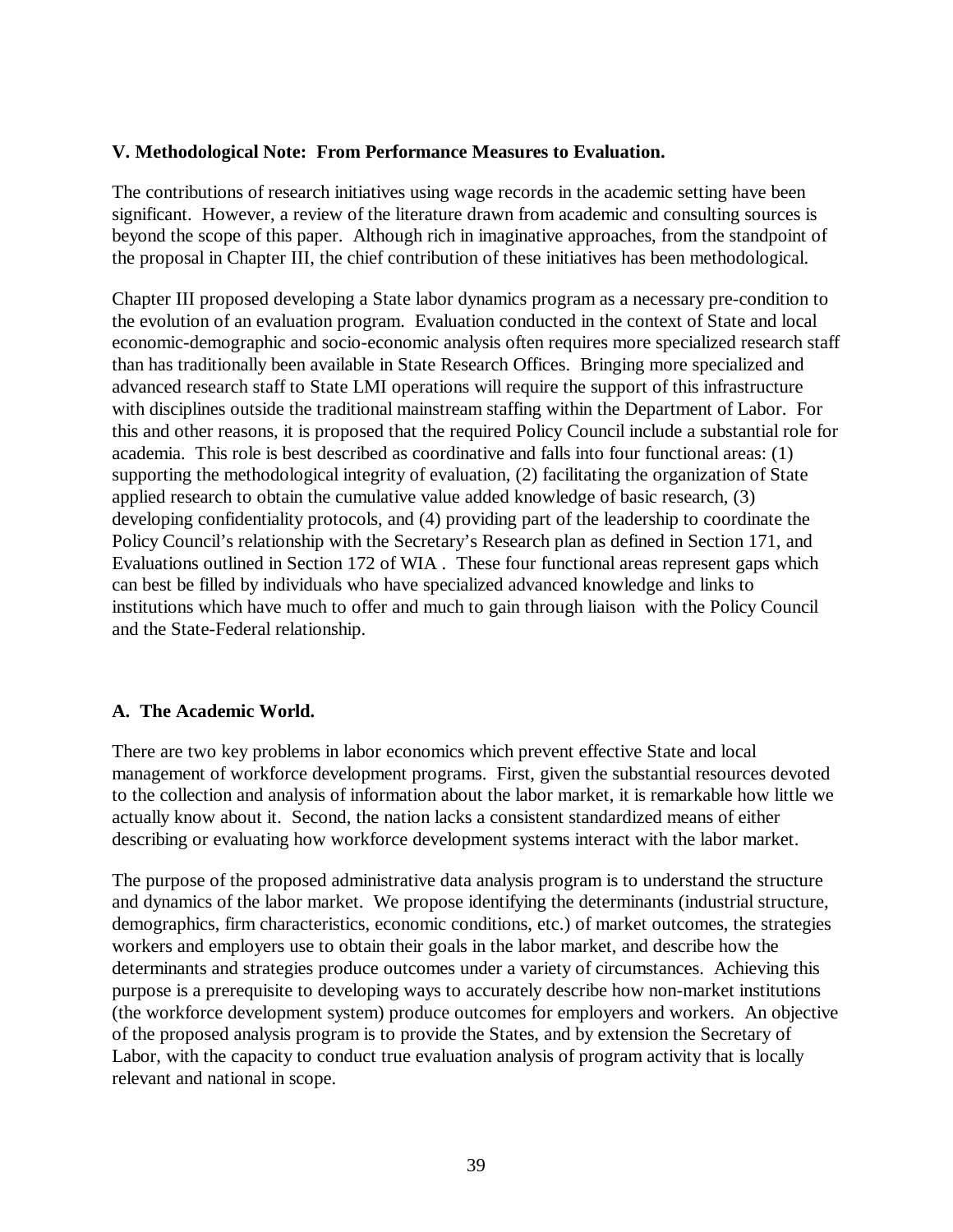Understanding how the labor market works is a prerequisite to understanding the role of its subsets or segments and how workforce development institutions relate to market segments. Absent a broad based knowledge of how the market as a whole works, information about a selected (nonrandom and therefore biased) segment of market participants makes interpretation of that information extremely problematic. Each employment and training program represents a nonrandom subset of market activity. Performance measures of these subsets, taken by themselves or set in anecdotal context, are virtually uninterpretable.

Our strategy is to assemble and join economic, demographic, and programmatic administrative databases common to all States for purposes of statistical analysis. Extracts of administrative data, including wage records, would reside exclusively in and under the sole control of State Employment Statistics Offices pursuant to the confidentiality and statistical provisions of WIA's section 309 as well as associated State and Federal confidentiality statutes pertinent to each data set. Several States have and are developing these systems which may serve as the basis for a comparable system in each Employment Statistics Office. The proposed common element of each State's administrative analysis system is the capacity to create standardized and comparable labor dynamics and evaluation analysis.

The proposed system has as a first priority the development of an understanding of how the labor market works. This knowledge is essential to accounting for factors which compete with training and other services as explanations for outcomes. In recommending a wage records based postprogram tracking of JTPA participants in 1991, the National Commission for Employment policy described an analytical strategy to account for program effects:

> One of the major advantages of UI wage-record data is its flexibility. (This) Chapter... illustrates this flexibility by examining the pre- and postprogram employment and earnings patterns of PY86 Title IIA adult terminees...

Prior to presenting these findings, it is necessary to offer several words of caution... Findings from ... simple descriptive analyses ... are often taken out of context ... There is a ... temptation to attribute gross changes in employment rates and average earnings to (JTPA) participation. However ... (m)any other factors also contribute to these differences. For example, changes in local labor market conditions are likely to have a significant impact on observed differences in pre- and post-program employment rates and average earnings. Unless these factors are ... controlled, their effects will mistakenly be attributed to program participation.

The fact that ... analyses (of pre- and post program outcomes) cannot be used to draw inferences concerning the net impact of the JTPA program cannot be overemphasized. In order to estimate net impact, it is necessary to identify the incremental gains in employment and earnings of JTPA participants over and above what would have happened if they had not participated in the program ... (T)he net impact of the program can only be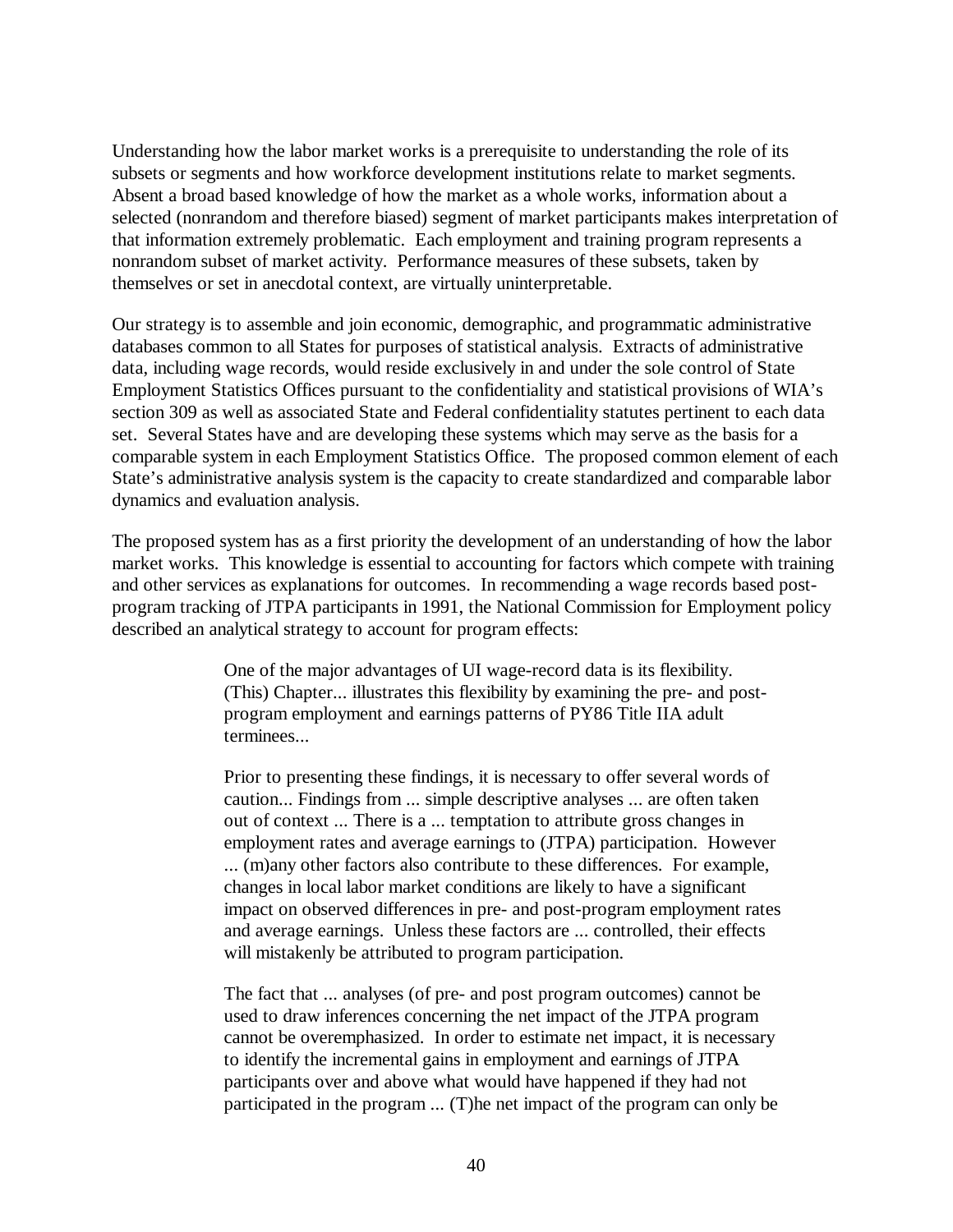assessed after the effects of other factors have been removed from the ... differences observed between pre- and post-program periods.

The only guaranteed way to remove nonprogram effects is to use a research design that directly relates the experiences of program participants to a control group of nonparticipants ... studies employing ... experimental designs randomly select program participants from the pool of people eligible for the program and place those not selected in a control group. Another approach is to use a quasi-experimental design. These studies typically use administrative data to assemble a comparison group (in lieu of a pure control group) and rely on statistical methods to adjust for the inherent differences between the comparison group and program participants.

Regardless of which net impact design is employed, the objective is to use the experiences of non-participants to approximate what the post-program labor market experiences of participants would have been if they had not participated in the program (Baj et al 1991: 49-50).

From an analytical standpoint the real question is not whether or not a program is effective, but rather, what would have happened had the program or service not been available to employers and/or workers. Since random assignment of participants to training programs and control groups to account for net effects is unlikely, the alternative of quasi-experimental design is chosen as the mechanism to develop for purposes of addressing the issue of how the workforce development system interacts with the market.

The common unit of analysis for segments of the market receiving services (e.g. WIA Title I, TANF, Vocational Rehabilitation, college and vocational training, employer job development, employer needs assessment and/or economic development services, etc.) are individuals interacting with employers. This interaction is measured, or operationalized, with wage records. Wage records measure the exchange of wages for labor services. Therefore, in order to "assemble comparison group(s)" of workers and employers for quasi-experimental designs across the entire array of market segments, we propose developing a system of labor market information based on a system of linked administrative databases which broadly characterize the market's components, and which has wage records and the ES-202 employer records at its core.

In order to account for the influence of the workforce development system, administrative data from that system will also need to be incorporated into the analysis program. Providing such entities as workforce development boards and affected parties (e.g. public and private providers of workforce services) with information on the efficacy of program activity, means that administrative records (e.g. GPA, Classification of Instructional Program, UI claimant characteristics) will need to be made available to Employment Statistics Offices for record matching purposes.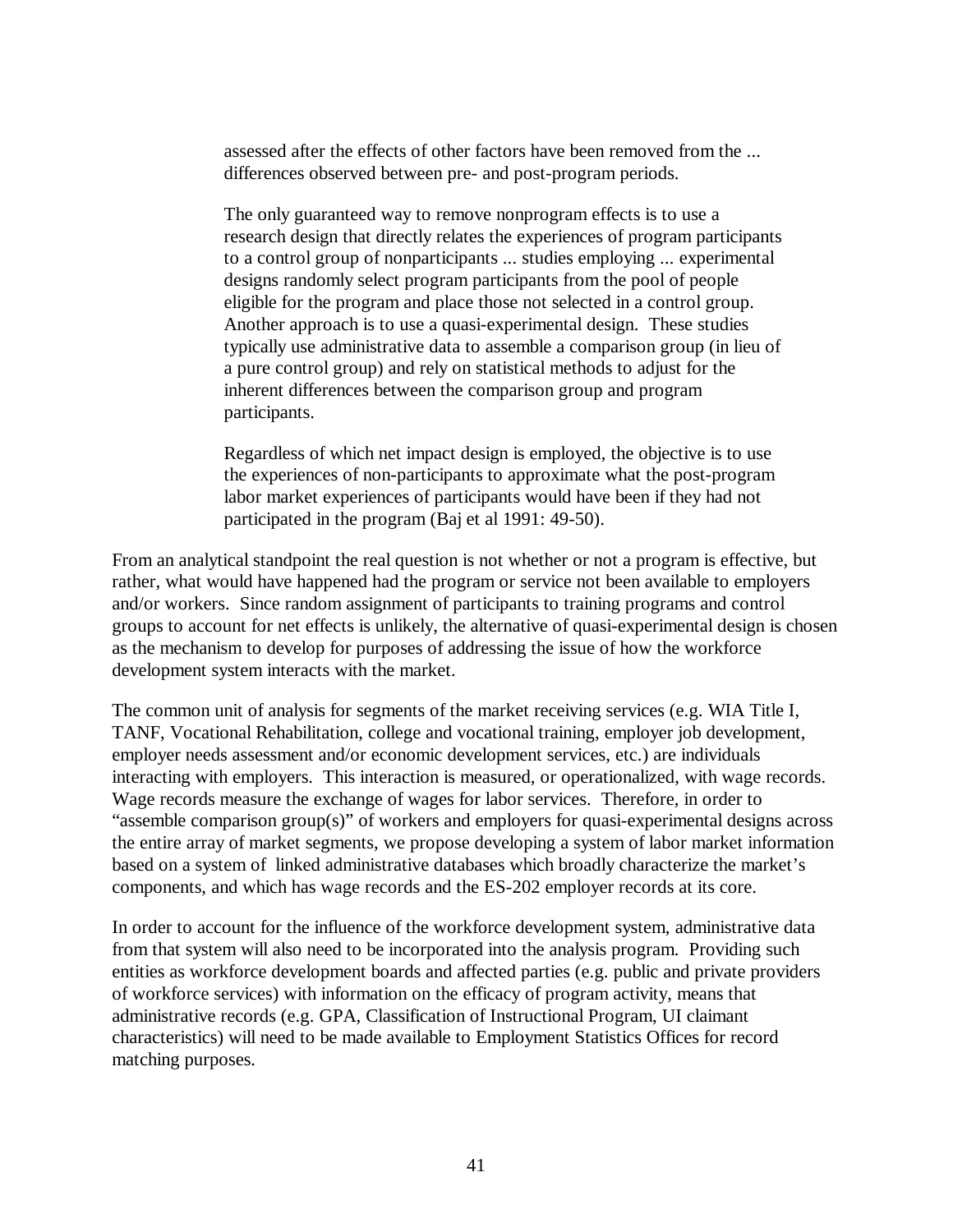Past proposals (Baj et al 1991) and current systems (WIA) for pre- and post-"performance measurement" have focused on developing descriptions peculiar to a particular program, service, or population. These systems do not permit the identification of net program impact because they lack the requisite capacity to assemble appropriate comparison groups and apply appropriate analytical techniques. Because the characteristics of workers and employers for any program cannot be known in advance, there can be no basis for limiting the scope of the administrative databases to a subset or sample of administrative data. The proposed administrative data analysis program has as its top priority organizing a comprehensive set of data around the census of work place transactions measured by wage records.

Historically, State Research Offices have focused their human resource strategies on obtaining economists and statisticians. Evaluation research and the analysis of market dynamics, human populations, and the institutions that bind them are not peculiar to any one discipline. However, these research strategies tend to be associated with methodological traditions found in experimental psychology, demographics, sociology, social psychology, and economics. Meeting the goals of the proposed system means that State Research Offices will need to establish human resource policies to obtain the analytical skills appropriate to an expanded emphasis on program evaluation and labor dynamics. At the same time, there is a need to complement the State infrastructure with inter-State coordination of the research program to ensure that common methodological standards are met and that the research agenda and processes of the States achieve cumulative and broadly applicable goals. These are roles most appropriately fulfilled by academic traditions which supersede the traditional disciplines found in the Department of Labor.

# **B. A Role for Academia.**

The chief distinction between outcome measurement and evaluation is methodological. Unless these methodological concerns are systematically addressed in each State Research Office and among the States, there is little justification for an administrative database program. This principle makes involvement of academics with ties to outside institutions in the Policy Council crucial to the success of the proposal.

The output of State Research Offices is driven by the immediate needs of State, local, and Federal entities. These imperatives result in Research Offices addressing similar research questions in each State under a regime of quick turn-around environments and a focus on short-term goals. This focus results in the production of answers to the immediate problem without a strategy to transform this iterative process into an understanding of broader principles of labor market supply and demand issues. Working through the Policy Council, individuals from academia can facilitate ensuring that States have the understanding of appropriate methods to support their analysis and that the broader implications of short-term applied analysis is also made part of a broader body of knowledge. More commonly known as basic research, academics can assist in structuring the need for applied knowledge into a broader framework that can be used to evolve general research questions guiding each State's individual efforts.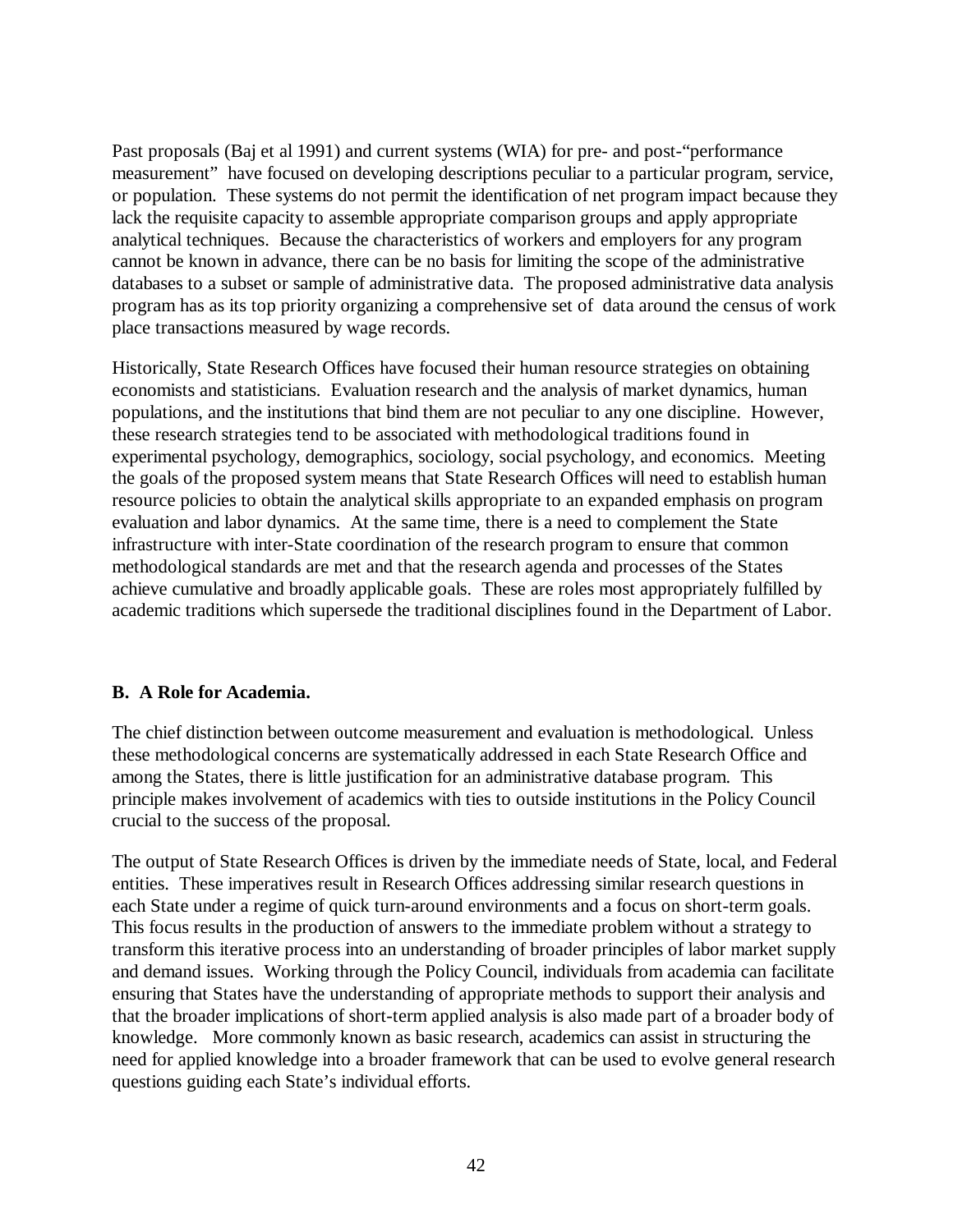Academics with ties to independent institutions can evaluate the importance of State research from a perspective more removed from the immediate needs and values of agencies conducting or sponsoring the resources used in the research. This cross check on products from State agencies can serve to ensure that the program funds are meeting minimum standards warranting the funds used to produce them.

The informational demands of the workforce development system tend to be short-term and focus on immediate needs. This environment stresses production output for reports that often use novel approaches to answering questions that can threaten the confidentiality of individuals and employers. Solutions to this dilemma are crucial to the success of State research programs using administrative data. At present, there is no solution to the problem other than painstaking review by professional staff prior to the release of reports. The States need assistance to develop fail safe means of efficiently reviewing the products of analysis for disclosure issues. This is an area in which the Policy Council needs to take immediate steps. Among those steps is recruitment of academics who can promptly engage the problem with the States.

The Secretary of Labor is required under Section 172 of WIA to "...provide for the continuing evaluation of programs..." These evaluations are supposed to "...utilize appropriate methodology and research designs, including the use of control groups chosen by scientific random assignment..." Federal and State efforts are supposed to be coordinated as described in Section 136(d). The reference to appropriate methodologies presupposes an applied academic<sup>6</sup> rather than lay interpretation of the term "evaluation." While the bulk of the tools, including staff, for evaluation research are available in State Labor Market Information offices, many Research offices lack staff specializing in this form of research. There is clearly a need to link current endeavors together and begin accumulating the results of State research for purposes of sharing and building a national inventory of results. It is unlikely that the Secretary can develop a research agenda which meets State and local needs for continuous program improvement independently from State entities with the capacity to conduct locally relevant research which meets minimum methodological standards. Academics serving on the Policy Council should be selected for their background in research methods and their experience in cumulating and organizing research results across the nation.

Additional considerations should be given to developing and sharing evaluation research results. First, Federal agencies should be prepared to issue funds to academics to reimburse State Employment Statistics Offices for the preparation of statistical analysis and the application of disclosure avoidance routines to administrative data. Toward this end, States should make full documentation of the structure of administrative databases available to the public and academic community. Second, the Departments of Labor and Education, and other Federal agencies, should establish programs to provide funds to enable employment statistics offices to employ academics to conduct research on topics consistent with Federal and State missions and the goals of academics. Third, States should have access to funds under Section 172, to conduct statistical

<sup>6</sup> See, for example, *New Directions for Evaluation,* A Publication of the American Evaluation Association, Jossey-Bass, Publishers.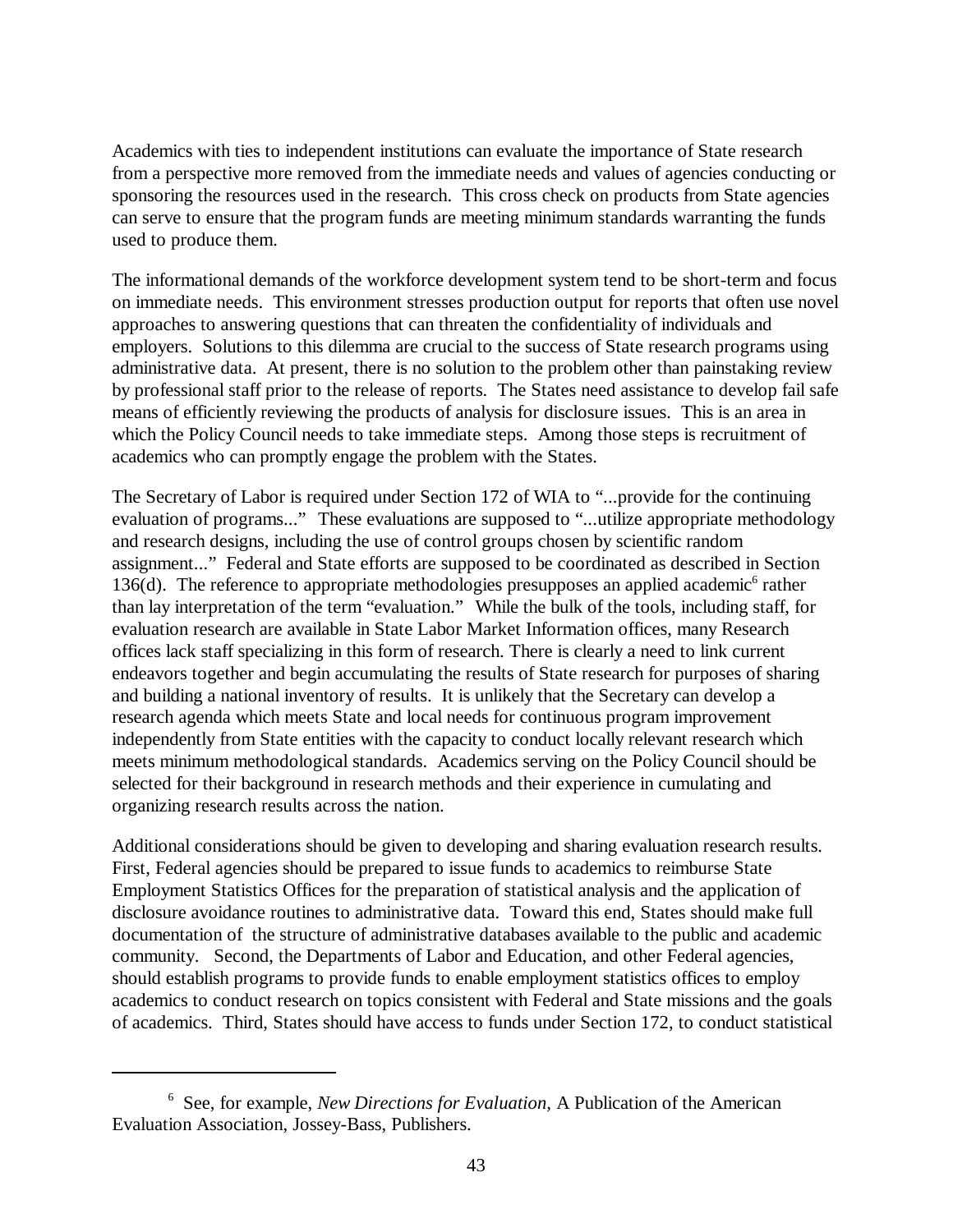analysis and produce summary data in cooperative work relationships with academic partners in so far as the requested analysis is consistent with the mission of State Employment Statistics offices and the goals of Section 172. As more States develop increasingly rich longitudinal databases, and as State-academic relationships grow, more complex permutations will develop which meet the needs of Federal, State, and academic partners, while preserving the confidentiality of respondents. One of the most obvious targets of such research is longitudinal comparative analysis across programs participating in the One Stop system.

The benefits of academic involvement in administrative analysis is related to the need for a focus on basic cross-cutting research strategies and the development of overall system knowledge. The demands of the workforce development system, on the other hand, tend to be short-term, applied, and focused on meeting immediate needs. These State organizational imperatives tend to shift the research focus from overarching analysis of problems common to programs, customers, and the States as a whole. If we are to reap the benefits of the work done in each State, a strategy must be found to incorporate the broader based theoretical perspectives of individuals whose focus is upon the longer-term goals of understanding how labor markets work.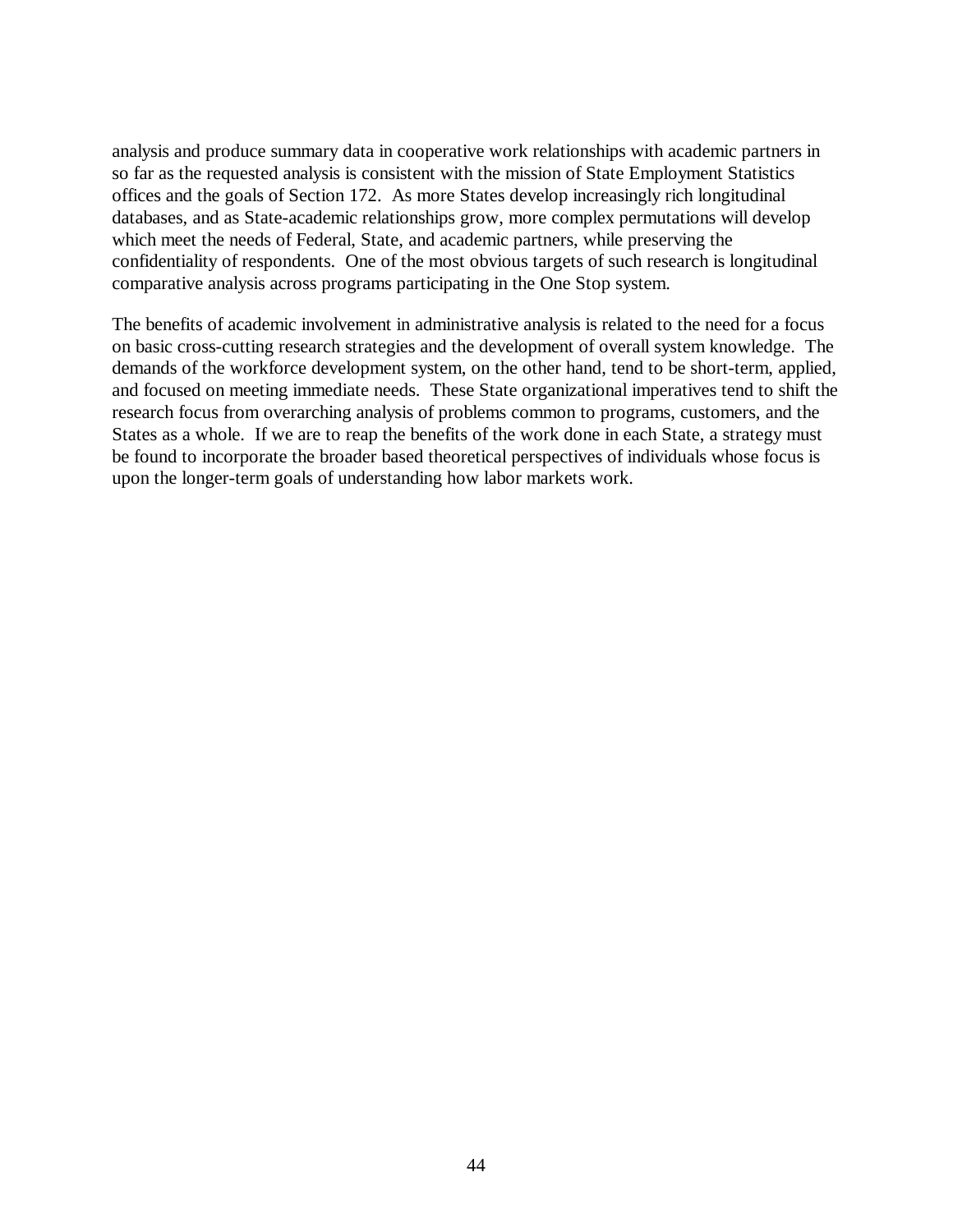# **VI. Confidentiality.**

Many citizens believe increasingly and with some justification that their privacy is being eroded by organizations that develop and control the use of large data bases that contain detailed information about them. They see the linkage of data from different sources as a particular threat.

# *Private Lives and Public Policies, 1993.*

Past analysis of confidentiality issues relating to wage records have been conducted in anticipation of federally based national databases (Haltiwanger, et al 1998, Stevens 1994b), and have been discussed from the standpoint of making progress in opening (SESA) confidential record access to a larger pool of qualified (academic) analysts (Stevens 1998, Brady et al 1999). The current analysis is based on a proposed State based system of administrative records and inter-State data sharing developed within the context of federal and State confidentiality considerations.

State Employment Statistics offices propose funding for an administrative database program that would support the goals and objectives of WIA and State One Stop partners. State wage records and ES 202 files for the foundation of the proposed program. Section 309 describes these files as "employment and earnings information maintained in a longitudinal manner to be used for research and program evaluation." Employment and earnings data, even when linked to employer data, suffer several limitations when the research objective is simply the description of the available workforce or the evaluation of training programs.

There are two strategies available to account for training or other service program outcomes: random assignment of program participants to experimental and control groups, and accounting for the influence of competing explanations for outcomes other than the training itself through quasi-experimental and modeling techniques. Random assignment of program participants to experimental and control groups is unlikely. Model building and interpreting quasi-experimental design requires the acquisition of additional information about program participants, comparable populations, and the socio-economic context.

Some of the most common explanations for training outcomes, not available from wage records, are the demographic, educational, and social background of program participants and the economic context within which they are served. Analytical control over these variables can only be obtained where they are available for program participants and a sample of the population (or the population itself) which represents the effects of all conditions except the training or other services received. In order to account for factors which compete with training as the explanation for outcomes, employment statistics offices also propose funding for the collection of demographic and other data from administrative records and the combining of those data with wage records. Accounting for factors coinciding with training, that could also explain outcomes, requires the manipulation of data at the individual level prior to presenting the results in summary form.

The proposed program involves the merging of wage records data with demographics and geographic codes from State driver's license files, voting registration files, and other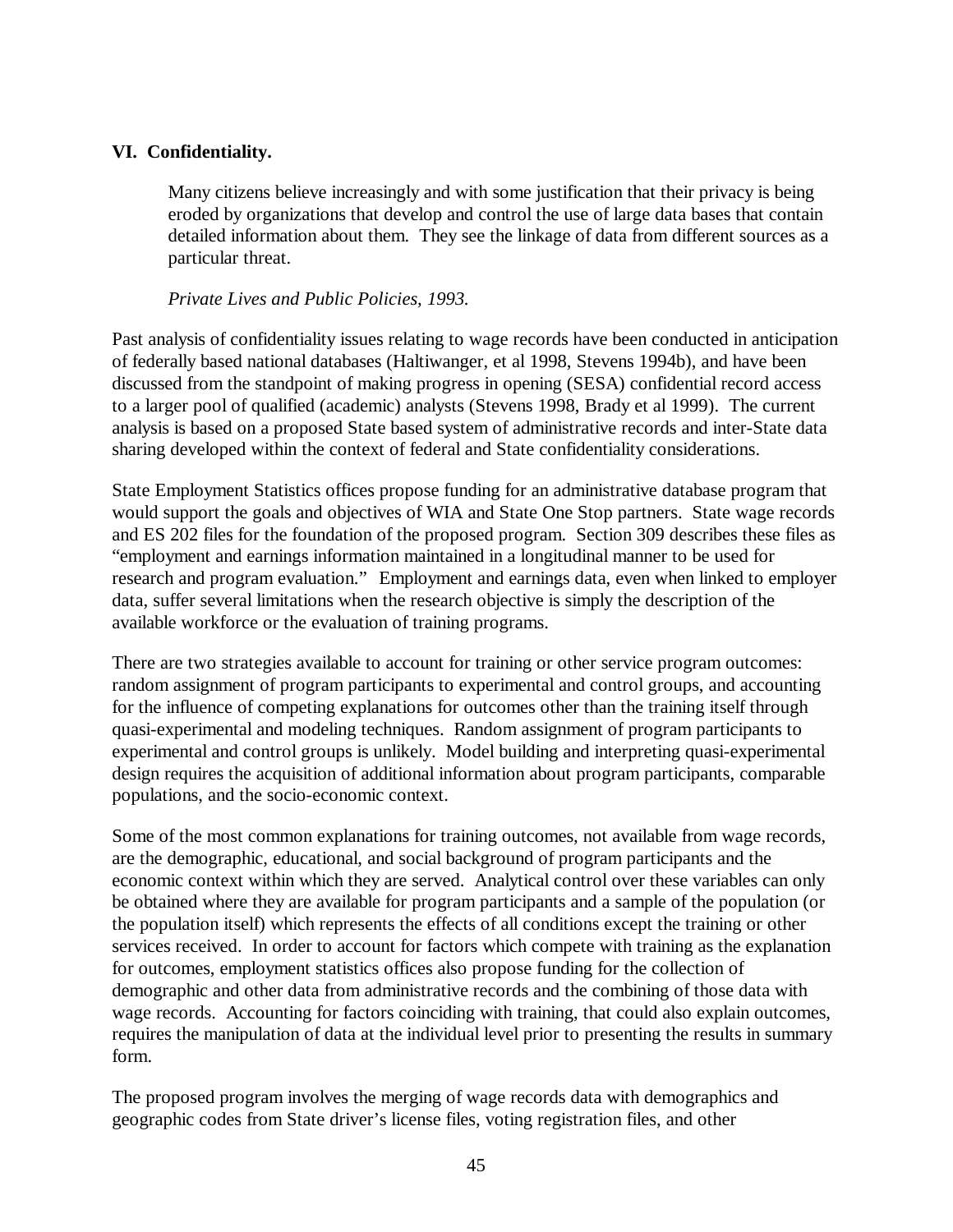administrative records. While each administrative database by itself creates confidentiality and disclosure issues, merged databases create a special set of circumstances that must be thoroughly and systematically addressed as part of this program. Moreover, as State Employment Statistics offices attempt to quickly respond to the need for current, detailed, and local information they face a greater risk of violating confidentiality.

Working with administrative databases which may be drawn from sections within parent organizations, community and technical colleges, service providers (e.g. TANF) outside the parent agency, and agencies with different missions altogether (e.g. Departments of Transportation), brings about escalating degrees of concern over privacy, confidentiality, and security that must be addressed as part of implementing an administrative database program in State Statistics offices. "We are not unaware (declared a recent report) of the threat to privacy implicit in the accumulation of vast amounts of personal information in computer data banks or other massive government files" (Brady et al 1999:6). Other than the administration of State confidentiality statutes and implementation of BLS confidentiality rules and informed consent statements, there is no clear assurance that State employment statistics offices understand or have uniform programs for the protection of administrative data either as individual or integrated data sets.

Two key themes re-occur throughout the literature and federal and State statutes governing the sharing of individually identifiable data: the purpose of the data sharing must be statistical in nature, and the data, once shared, may serve statistical purposes exclusively.

In 1997, the Office Of Management and Budget (OMB) issued an Order Providing for the Confidentiality of Statistical Information. The Order applies to all BLS (but not ETA) programs and State employees serving as "agents" of federally funded statistical programs. "...(I)f the State agency has agreed that certain State officers or employees will use statistical information as 'agents' of a (Federal) statistical agency or unit ... the designated officers or employees of the State agency would be accountable for the responsibilities imposed on such agents" (OMB 1997:35045). Despite OMB's Order, BLS guidance to State Employment Statistics contracting offices has not been issued.

The central feature of OMB's Order is the concept of functional separation. This concept specifies that data collected for statistical purposes (e.g. copies of data originally collected for administrative purposes) may not subsequently be used for administrative purposes. The Order indicates that this separation is achieved by establishing separate "units,"or statistical offices, whose primary function is statistical, and by establishing policies insuring that information collected exclusively for statistical purposes "shall not be disclosed or used in identifiable form forany other purpose unless otherwise compelled by law." This language parallels language in the Privacy Act and in section 309 of WIA<sup>7</sup>.

 $7$  Even though BLS is the lead federal statistical agency (as defined by OMB's Order) for the administration of section 309, it has not taken any steps to implement the confidentiality requirements of this section.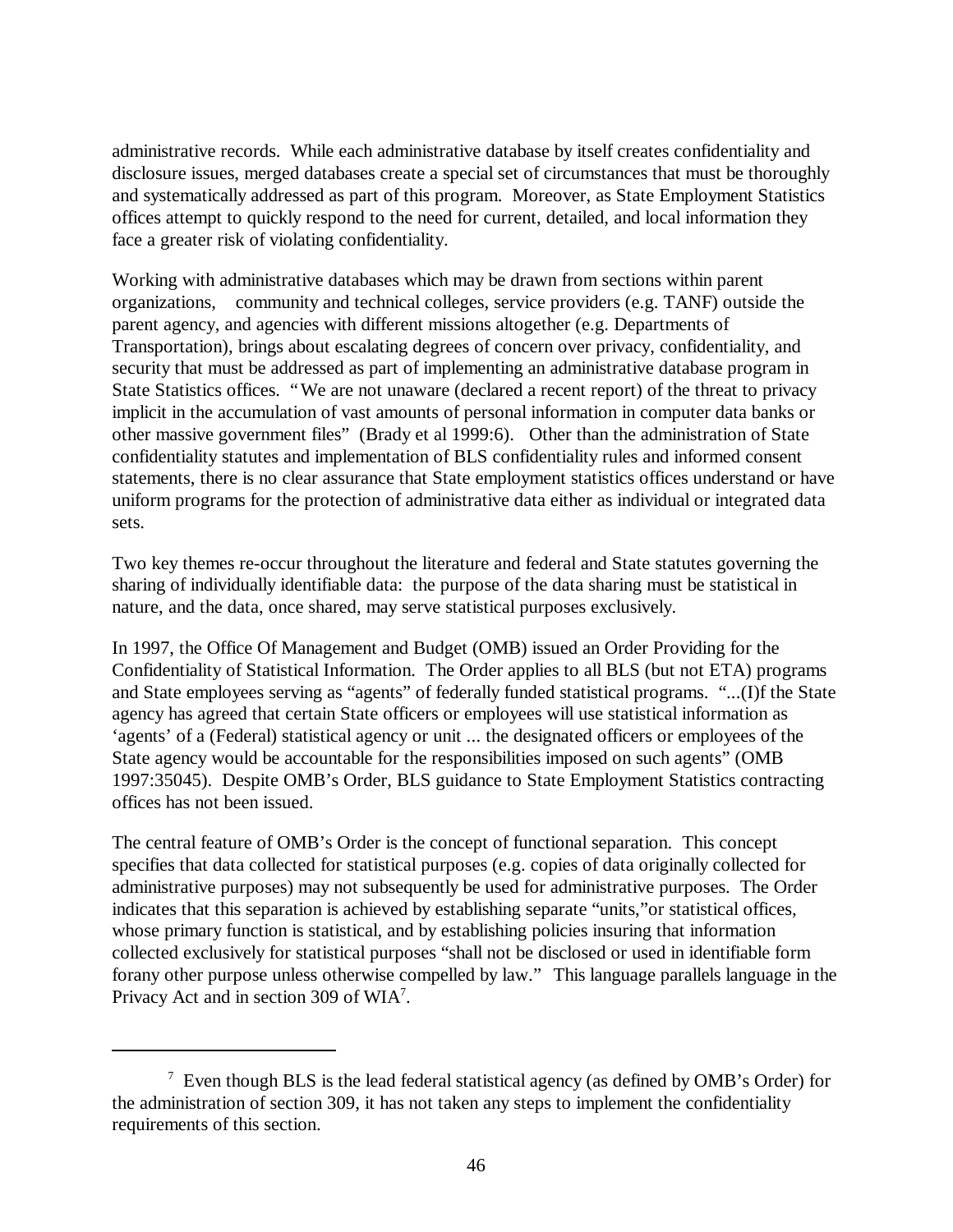Many State Employment Statistics offices are engaged in measuring the performance of employment and training programs through the analysis of program data matched with wage records. Matching and analysis is generally predicated on a memorandum of understanding in which a State or local agency or educational institution agrees to disclose individually identifiable personal information (the disclosure of firm specific data occurs less often) to the employment statistics office on condition that subsequent release of information from matching programs occurs in statistical form only. Frequently, the prohibition against re-disclosure of individually identifiable data is found in federal statute. For example, State agencies who administer driver's license programs are permitted by Public Law 103-322 (Title XXX Protection of Privacy of Information in State Motor Vehicle Records) to release driver's license data "For research activities, and for use in producing statistical reports, so long as the personal information is not published, re-disclosed, or used to contact individuals." Similarly, the Family Educational Privacy Rights Act allows release of personally identifiable student information to "...organizations conducting studies for, or on behalf of educational agencies ... for the purpose of ... improving instruction, if such studies are conducted in such a manner as will not permit the personal identification of students and their parents..." (20 U.S.C. 1232g). In many instances, intrastate data sharing agreements are covered by both State and federal statutes and focus on managing disclosure of information by the recipient research entity. However, not all States engage in data sharing activities and inter-State common standards have not been developed and adopted.

Intentional disclosure of personally identifiable information under the proposed administrative data program appears highly unlikely. However, given the large volume of data about individuals and employers, guaranteeing against inadvertent release of identifiable information and/or increasing the amount of information that can be derived about individuals and employers requires a systematic plan and set of uniform procedures in each State. Manual intervention to ensure that published tabular data do not inadvertently disclose individually identifiable information on persons and firms is time consuming and may be imprecise. There is clearly a need for automated systems to be made available to the States, training in their use, and a role for federal oversight. Inadvertent disclosure in one State may jeopardize the program of linking administrative data in all States. The Bureau of the Census has a program effort to automate the masking of Decennial data for confidentiality purposes. It is proposed that their expertise, along with expertise from academics on the Policy Council, be drawn upon to develop screening algorithms for administrative data products (see Moore, 1996).

#### **Confidentiality Recommendations and Considerations:**

1. Under guidance from the WIC, the LMI institute provides training to State staff on confidentiality, privacy and related issues.

2. WIC provides its first Statistical Policy paper for State LMI staff with an executive summary for SESA administrators, workforce development councils, One Stop staff and clients. This Policy paper should form the basis of State confidentiality procedures in conjunction with recommendations 3-4.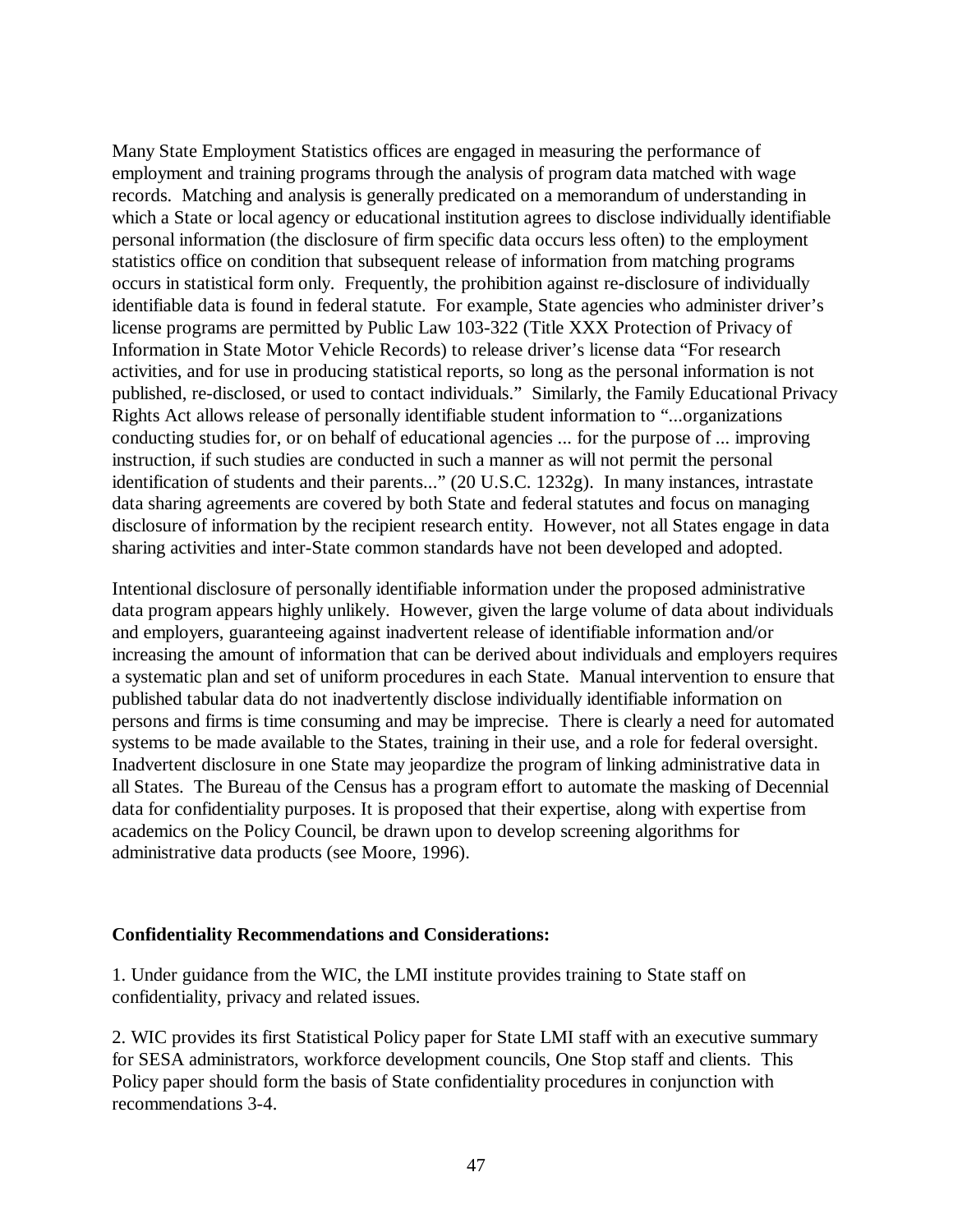3. Funding must be made available to enter into an agreement with the Bureau of the Census to develop automated confidentiality edit procedures for standardized and ad hoc reports.

4. The WIC and the Policy Council need to determine whether or not, under Section 309 of the Workforce Investment Act, there is a need to promulgate rules regarding confidentiality procedures. Secondly, there is clearly a need to develop a common data sharing agreements for use among employment statistics offices.

#### **Definitions of commonly used terms:**

Routine use "means, with respect to the (federal) disclosure of a record, the use of such records for a purpose which is compatible with the purpose for which it was collected..."

Matching program "means any computerized comparison of – two or more (federal) automated systems of records or a system of records with non-Federal records for the purpose of establishing ... the eligibility of ... applicants for ... services .. under Federal benefit programs ... but does not include matches performed to produce aggregate statistical data without any personal identifiers..." source 5 U.S.C. 552a; the Privacy Act.

Administrative data means "data collected (by government agencies) for administrative purposes... (the) purpose of data collection concerns a course of action that affects a particular person or business. The purpose can be regulatory, administrative, legislative, or judicial."

Statistical purpose means "collecting data ...to generate an aggregate description of a group of persons or businesses. No direct action is taken for ...a specific individual or business ... policy changes based on such information could result in benefits or costs to persons or businesses."

Privacy means "an individual's freedom from excessive intrusion in the quest for information and ... (the) ... ability to choose the extent an circumstances under which his or her beliefs, behaviors ... and attitudes will be shared ... or withheld from others."

Confidentiality means "...a ... condition accorded to information as an obligation not to transmit that information to an unauthorized party ... (it) ... has meaning only when the promises made to a data provider can be delivered ... the data gatherer must have the will, technical ability, and moral and legal authority to protect the data."

Disclosure "relates to ...(the)... attribution of information to a data subject ... (it) occurs when a data subject is identified from a released file ... or the released data make it possible to determine (infer) the value of some characteristic of an individual more accurately than otherwise would have been possible..." (Duncan et.al. 1993).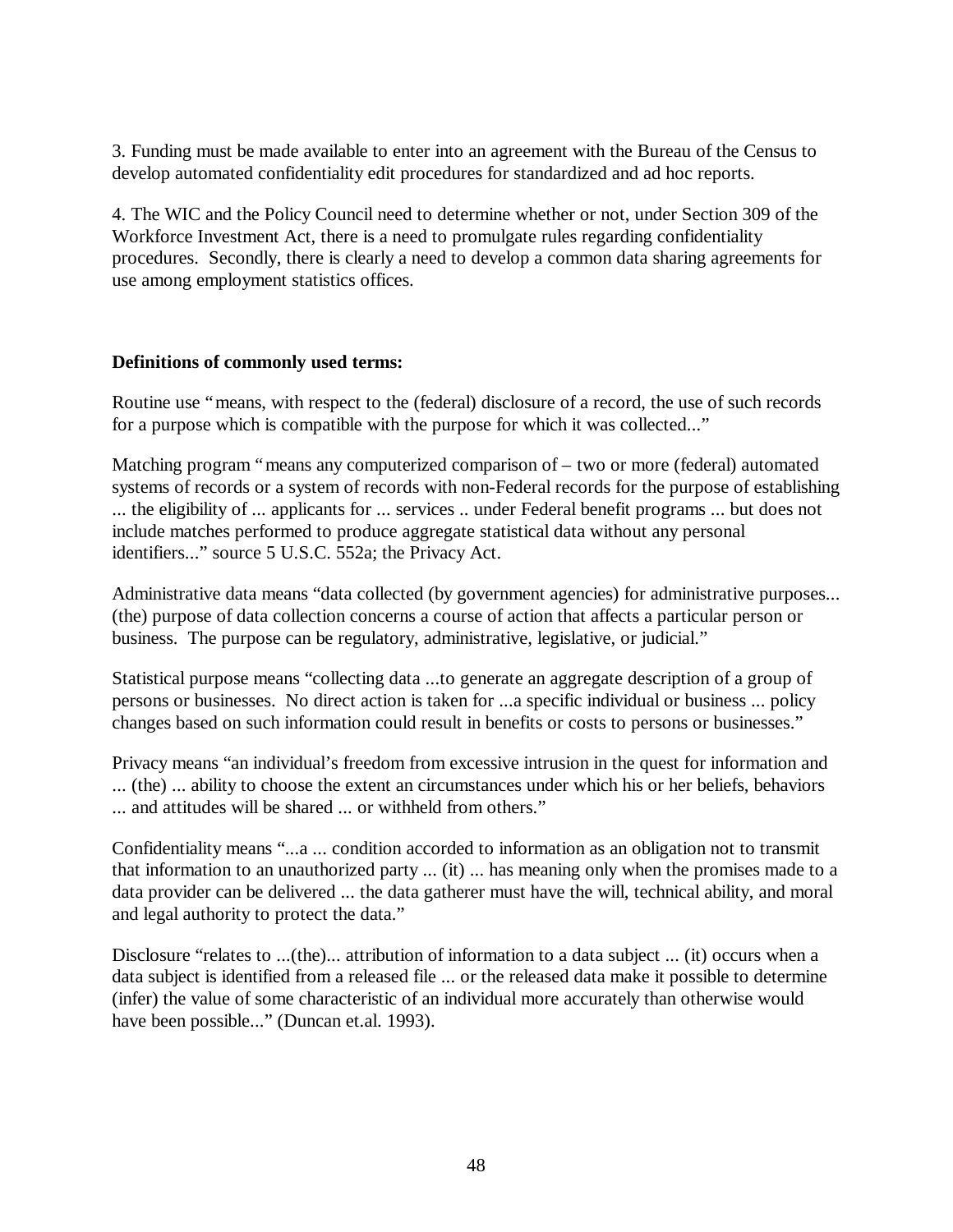#### **Appendix A: NASWA LMI Workforce Analysis Subcommittee Membership and Charge**

Phil Baker - Administrator, Labor Market Information, Nebraska Department of Labor

Gerry Bradley - Chief Economist, Economic & Analysis Bureau, New Mexico Department Of Labor

- Tom Gallagher Assistant Administrator, Research & Planning, Wyoming Department of Employment
- Jay Mousa Research Director, Research & Statistics Office, Minnesota Department of Economic Security

Roger Therrien - Director, Research & Information, Connecticut Department of Labor

This subcommittee will focus ... on data integrity of UI wage records and the rich possibilities that use of administrative databases hold, such as measurement of labor turnover, multiple job holding patterns, worker retention, underemployment and low wage concentration. They will also address issues relating to merging data sets, data sharing within and across State boundaries, and confidentiality. The subcommittee will examine quality issues relating to standardization, uniformity and consistency. The importance of data quality is heightened in light of the use of wage records for performance measurement and in support of WIA planning. The... (subcommittee) ... will ... document and define quality at it relates to ... UI wage records. This work will be prepared into a "white paper" to be used for discussion with the UI Committee during a joint meeting to be held in the summer. The "white paper" will examine the value of analysis using these data; who can benefit from its use; shortcomings of these data; and, the skill sets, as well as hardware and software needed to effectively "mine" these data sets. (Minutes, National Association of State Workforce Agencies, Labor Market Information Committee Meeting, December 19-20, 2001)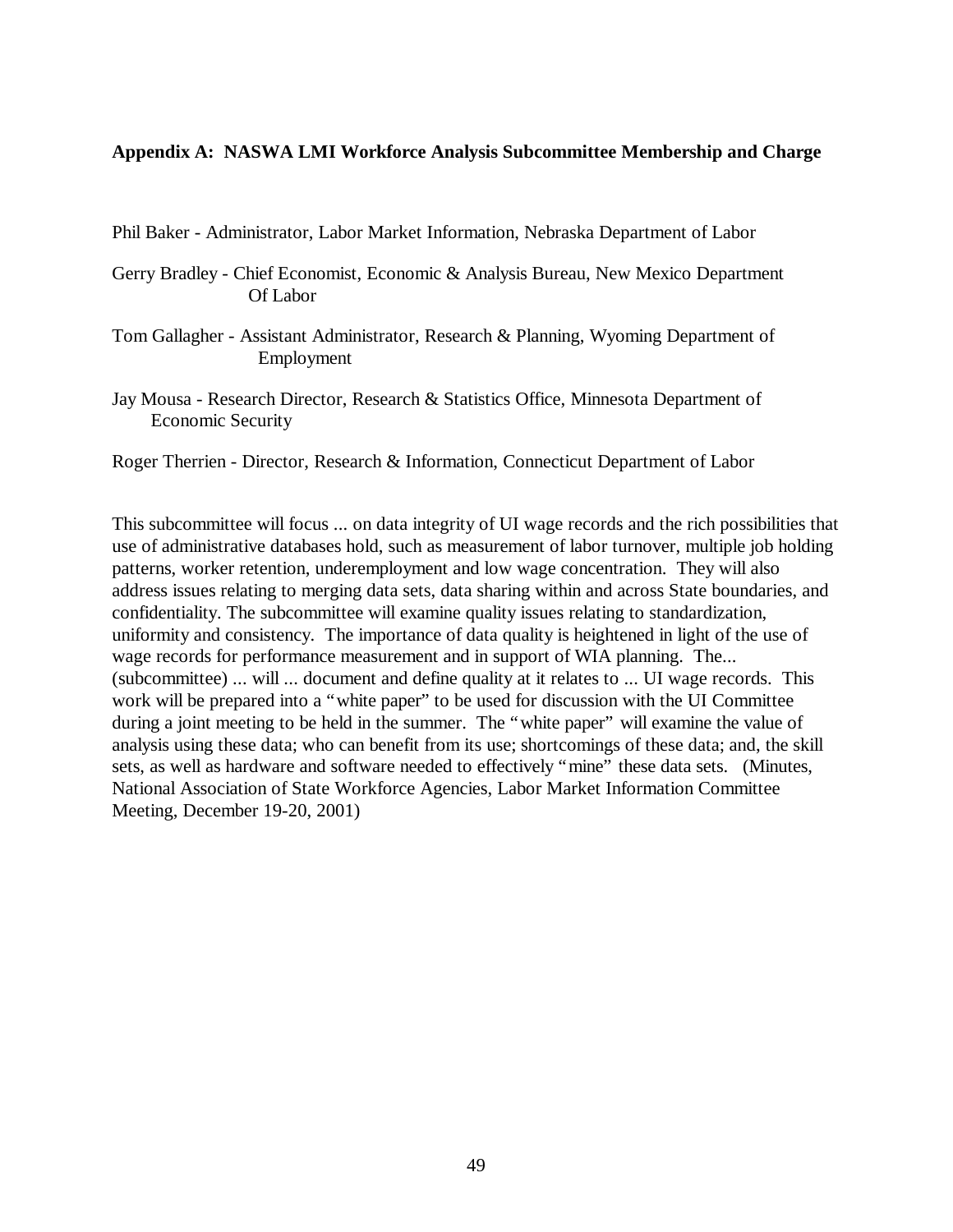#### **REFERENCES**

Advisory Council on Unemployment Insurance, "Defining Federal and State Roles in Unemployment Insurance; A Report to the President and Congress," Washington, DC 1996.

Amico, Lorraine, "State Capacity to Use UI Wage Records: The Vocational Education Experience," National Governors' Association, 1993.

Baj, John and Charles E. Trott with David Stevens, "A Feasibility Study of the Use of Unemployment Insurance Wage-Record Data as an Evaluation Tool for JTPA," Phase I, Report No. 90-02, National Commission for Employment Policy, 1991.

Brady, Henry E., M. Anne Powell and Werner Schink, "Access and Confidentiality Issues With Administrative Data," Panel on Data and Methods for Measuring the Effects of Changes in Social Welfare Programs, National Academy of Sciences, Data Archive & Technical Assistance University of California (12/1999 Draft - For Discussion Purposes Only).

Duncan, George T, Thomas B. Jabine, and Virginia A. de Wolf, eds., "Private Lives and Public Policies; Confidentiality and Accessibility of Government Statistics," National Research Council and the Social Science Research Council, National Academy Press, 1993.

Fongemie, Raynold A., correspondence transmitting a copy of the Maine Department of Labor, Division of Economic Analysis and Research's final report to U.S. DOL's ETA, "Study of Using Unemployment Insurance Wage-Record Data For JTPA Performance Management in Maine," August 12, 1994.

Haltiwanger, John, Julia Lane, Jim Spletzer, Jules Theeuwes and Ken Troske, "International Symposium on Linked Employer-Employee Data," *Monthly Labor Review,* Bureau of Labor Statistics, July, 1998.

Lane, Julia and B.K. Atrostic, "Linking Employer-Employee Datasets," presented to the Census Advisory Committee of Professional Associations, October 22, 1998.

Levesque, Karen A. and Martha Naomie Alt, "A Comprehensive Guide to Using Unemployment Insurance Data for Program Follow-Up," Institute for the Study of Family, Work, and Community (produced for NOICC under DOL grant), 1994.

Mundhenk, Robert T., "Institutional Effectiveness and Unemployment Insurance Data," American Association of Community Colleges, (White Paper Fall 2000), 2001.

Moor, Richard A. Jr, "Preliminary Recommendations for Disclosure Limitations for the 2000 Census: Improving the 1990 Confidentiality Edit Procedure," Bureau of the Census, Statistical Research Division, Statistical Research Report Series, No. RR96/06, 1996.